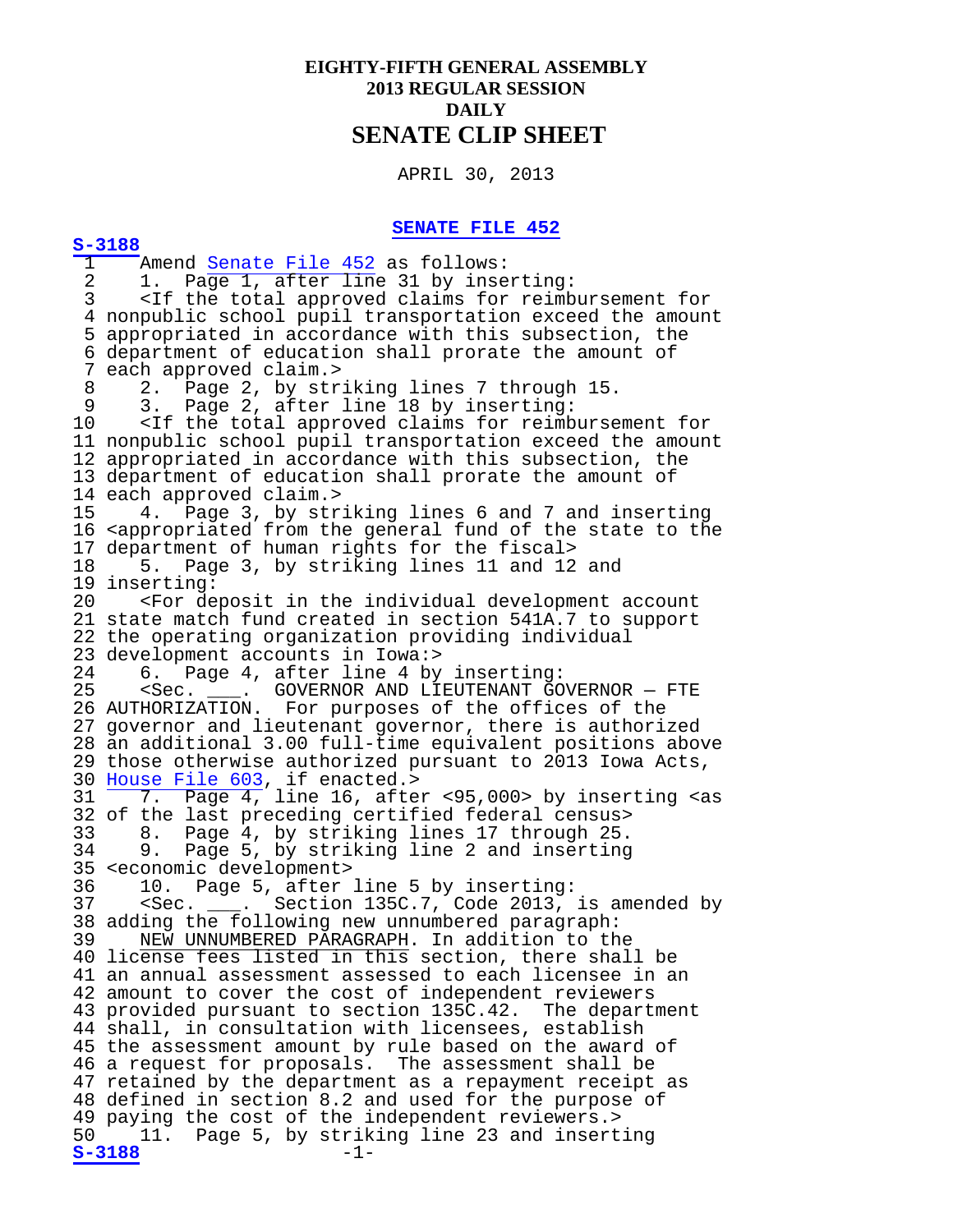**[S-3188](http://coolice.legis.iowa.gov/Cool-ICE/default.asp?Category=billinfo&Service=Billbook&frame=1&GA=85&hbill=S3188)** Page 2 1 <if 2013 Iowa Acts, [House File 620,](http://coolice.legis.iowa.gov/Cool-ICE/default.asp?Category=billinfo&Service=Billbook&frame=1&GA=85&hbill=HF620) striking section 2 99F.11, subsection 3, paragraph d, subparagraph (3), 3 is enacted.><br>4 12. Page Page 17, by striking line 30 and inserting  $5 < (5) . >$ <br>6 13. 6 13. Page 25, after line 16 by inserting: 7 <DIVISION \_\_\_ IGNITION INTERLOCK 9 Sec. \_\_\_. Section 321J.20, subsections 1 and 2, 10 Code 2013, are amended to read as follows:<br>11 1. a. The department may, on applicat 1. a. The department may, on application, issue 12 a temporary restricted license to a person whose 13 noncommercial driver's license is revoked under this 14 chapter allowing the person to drive to and from the 15 person's home and specified places at specified times 16 which can be verified by the department and which are 17 required by the any of the following:<br>18 (1) The person's full-time or par  $(1)$  The person's full-time or part-time 19 employment $\frac{1}{\sqrt{2}}$ <br>20 (2) The p  $(2)$  The person's continuing health care or the 21 continuing health care of another who is dependent upon 22 the person $\frac{1}{74}$ .<br>23 (3) The p (3) The person's continuing education while 24 enrolled in an educational institution on a part-time 25 or full-time basis and while pursuing a course of study 26 leading to a diploma, degree, or other certification of 27 successful educational completion $\frac{1}{\sqrt{2}}$ <br>28 (4) The person's substance abuse  $(4)$  The person's substance abuse treatment<sub>7</sub> and to 29 attend groups whose purpose is to eliminate or reduce  $30$  alcohol or other drug use.<br> $31$   $(5)$  The person's court  $(5)$  The person's court-ordered community service 32 responsibilities<del>, and appointments.</del><br>33 (6) Appointments with the perso 33 (6) Appointments with the person's parole or 34 probation officer.<br>35 (7) Transport (7) Transport of the person's dependent minor child 36 to and from school when public school transportation is 37 not available for the child.<br>38 (8) Transport of the per 38 (8) Transport of the person's dependent minor child 39 to and from child care when necessary for the person's 40 full-time or part-time employment.<br>41 b. The department may also issu b. The department may also issue a temporary 42 restricted license under this subsection that allows 43 the person to drive for work purposes within the scope 44 of the person's full-time or part-time employment. 45 Any vehicle operated within the scope of the person's 46 full-time or part-time employment must be equipped 47 at all times with an ignition interlock device of a 48 type approved by the commissioner of public safety, 49 notwithstanding any provision of section 321J.4, 50  $\frac{321J.9}{9}$ , or  $\frac{321J.12}{12}$  to the contrary.<br> $S-3188$  -2-**[S-3188](http://coolice.legis.iowa.gov/Cool-ICE/default.asp?Category=billinfo&Service=Billbook&frame=1&GA=85&hbill=S3188)** -2-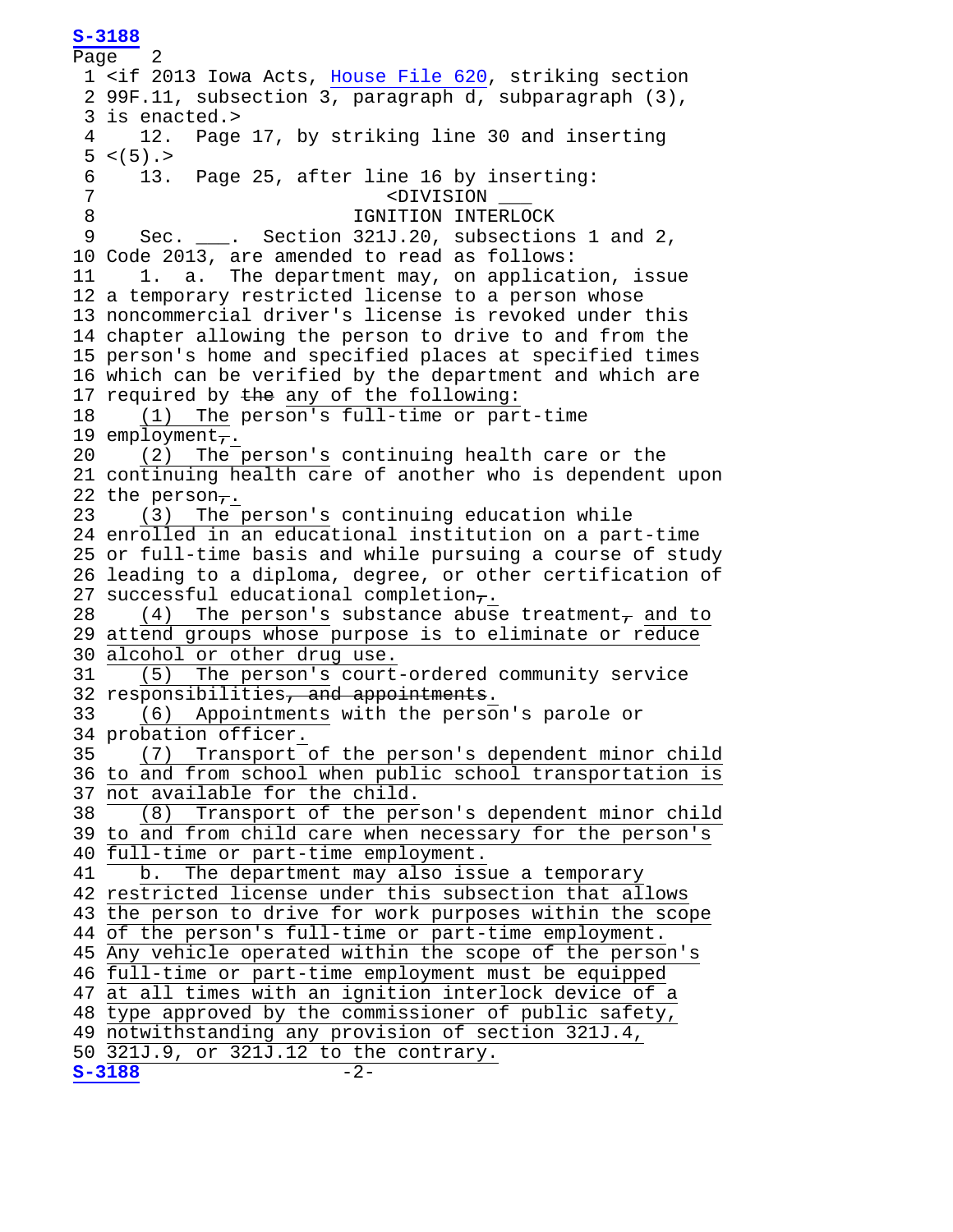**[S-3188](http://coolice.legis.iowa.gov/Cool-ICE/default.asp?Category=billinfo&Service=Billbook&frame=1&GA=85&hbill=S3188)** Page<br>1 c. The department may issue a temporary restricted 2 license under this subsection only if the person's 3 driver's license has not been revoked previously under 4 section 321J.4, 321J.9, or 321J.12 and if any of the 5 following apply:<br>6 (1) The pers 6 (1) The person's noncommercial driver's license is 7 revoked under section 321J.4 and the minimum period of 8 ineligibility for issuance of a temporary restricted 9 license has expired. This subsection shall not apply 10 to a revocation ordered under section 321J.4 resulting 11 from a plea or verdict of guilty of a violation of 12 section 321J.2 that involved a death.<br>13 (2) The person's noncommercial dr 13 (2) The person's noncommercial driver's license is 14 revoked under section 321J.9 and the person has entered 15 a plea of guilty on a charge of a violation of section 16 321J.2 which arose from the same set of circumstances 17 which resulted in the person's driver's license 18 revocation under section 321J.9 and the guilty plea 19 is not withdrawn at the time of or after application 20 for the temporary restricted license, and the minimum 21 period of ineligibility for issuance of a temporary 22 restricted license has expired.<br>23 (3) The person's noncommerc 23 (3) The person's noncommercial driver's license is 24 revoked under section 321J.12, and the minimum period 25 of ineligibility for issuance of a temporary restricted 26 license has expired. b. d. A temporary restricted license may 28 be issued under this subsection if the person's 29 noncommercial driver's license is revoked for two years 30 under section 321J.4, subsection 2, or section 321J.9, 31 subsection 1, paragraph "b", and the first three 32 hundred sixty-five days of the revocation have expired. e. e. This subsection does not apply to a person 34 whose license was revoked under section 321J.2A or 35 section 321J.4, subsection 4 or 6, or to a person whose 36 license is suspended or revoked for another reason. d. f. Following the applicable minimum period 38 of ineligibility, a temporary restricted license 39 under this subsection shall not be issued until the 40 applicant installs an ignition interlock device of a 41 type approved by the commissioner of public safety on 42 all motor vehicles owned or operated by the applicant 43 in accordance with section 321J.2, 321J.4, 321J.9, 44 or 321J.12, or this subsection. Installation of an 45 ignition interlock device under this subsection shall 46 be required for the period of time for which the 47 temporary restricted license is issued and for such 48 additional period of time following reinstatement as is 49 required under section 321J.17, subsection 3.<br>50 2. a. Notwithstanding section 321.560, t 2. a. Notwithstanding section  $321.560$ , the  $-3-$ **[S-3188](http://coolice.legis.iowa.gov/Cool-ICE/default.asp?Category=billinfo&Service=Billbook&frame=1&GA=85&hbill=S3188)** -3-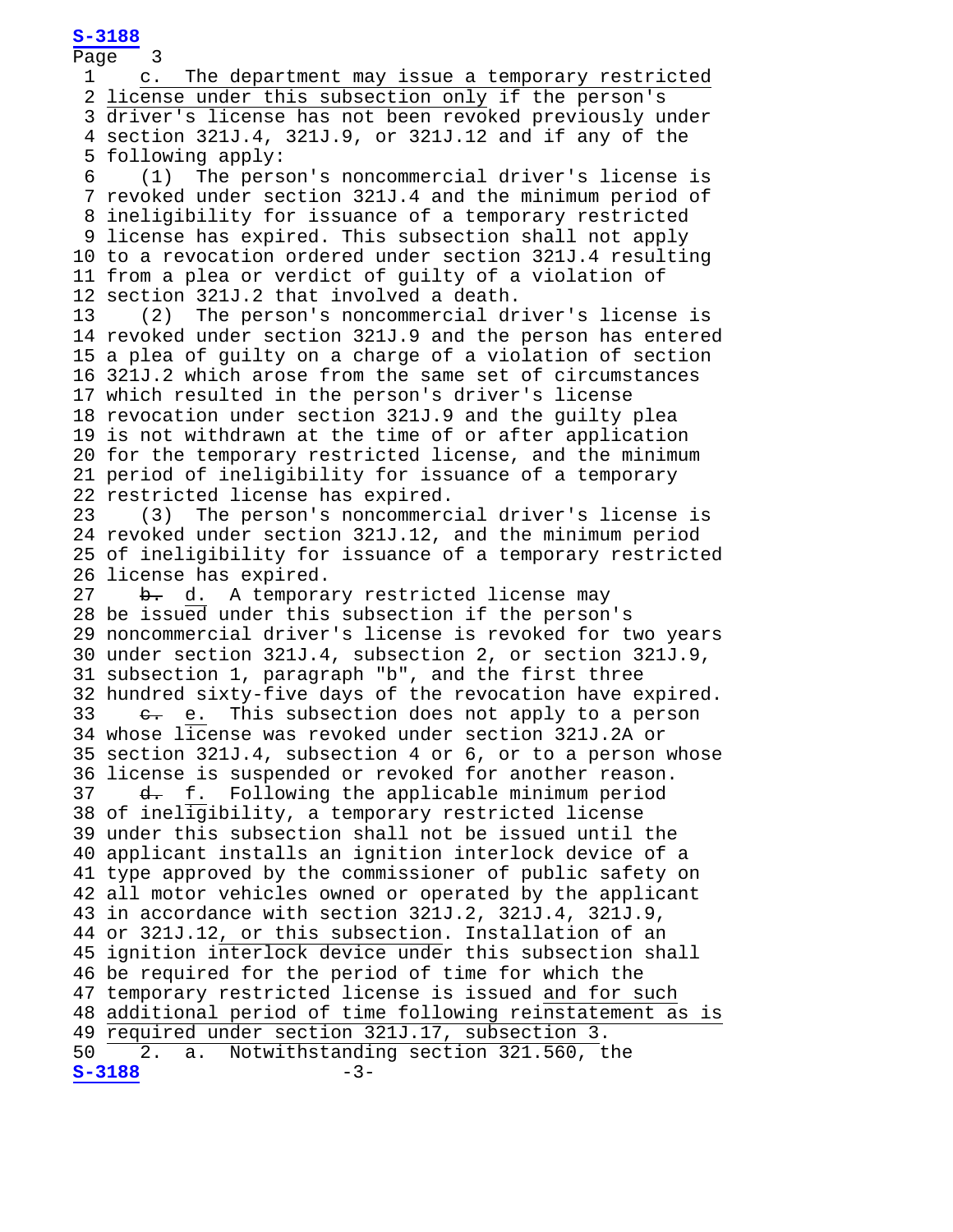Page 1 department may, on application, and upon the expiration 2 of the minimum period of ineligibility for a temporary 3 restricted license provided for under section 4 321.560, 321J.4, 321J.9, or 321J.12, issue a temporary 5 restricted license to a person whose noncommercial 6 driver's license has either been revoked under this 7 chapter, or revoked or suspended under chapter 321 8 solely for violations of this chapter, or who has been 9 determined to be a habitual offender under chapter 10 321 based solely on violations of this chapter or on 11 violations listed in section 321.560, subsection 1, 12 paragraph "b", and who is not eligible for a temporary 13 restricted license under subsection 1. However, the 14 department may not issue a temporary restricted license 15 under this subsection for a violation of section 16 321J.2A or to a person under the age of twenty-one 17 whose license is revoked under section 321J.4, 321J.9, 18 or 321J.12. A<br>19 (1) If the 19 (1) If the person has no more than one previous 20 revocation under this chapter, a temporary restricted 21 license issued under this subsection may allow the 22 person to drive to and from the person's home and 23 specified places at specified times which can be 24 verified by the department and which are required by 25 any of the following:<br>26 (a) The person's 26 (a) The person's full-time or part-time employment.<br>27 (b) The person's continuing health care or the (b) The person's continuing health care or the 28 continuing health care of another who is dependent upon  $29$  the person.<br>30 (c) The (c) The person's continuing education while 31 enrolled in an educational institution on a part-time 32 or full-time basis and while pursuing a course of study 33 leading to a diploma, degree, or other certification of 34 successful educational completion.<br>35 (d) The person's substance abus  $(d)$  The person's substance abuse treatment and to 36 attend groups whose purpose is to eliminate or reduce  $37$  alcohol or other drug use.<br> $38$  (e) The person's court (e) The person's court-ordered community service 39 responsibilities.<br>40 (f) Appointmer 40 (f) Appointments with the person's parole or 41 probation officer.<br>42 (g) Transport (g) Transport of the person's dependent minor child 43 to and from child care when necessary for the person's 44 full-time or part-time employment.<br>45 (2) If the person has more than 45 (2) If the person has more than one previous 46 revocation under this chapter, a temporary restricted 47 license issued under this subsection may allow the 48 person to drive to and from the person's home and 49 specified places at specified times which can be 50 verified by the department and which are required by  $s-3188$  -3188  $S-3188$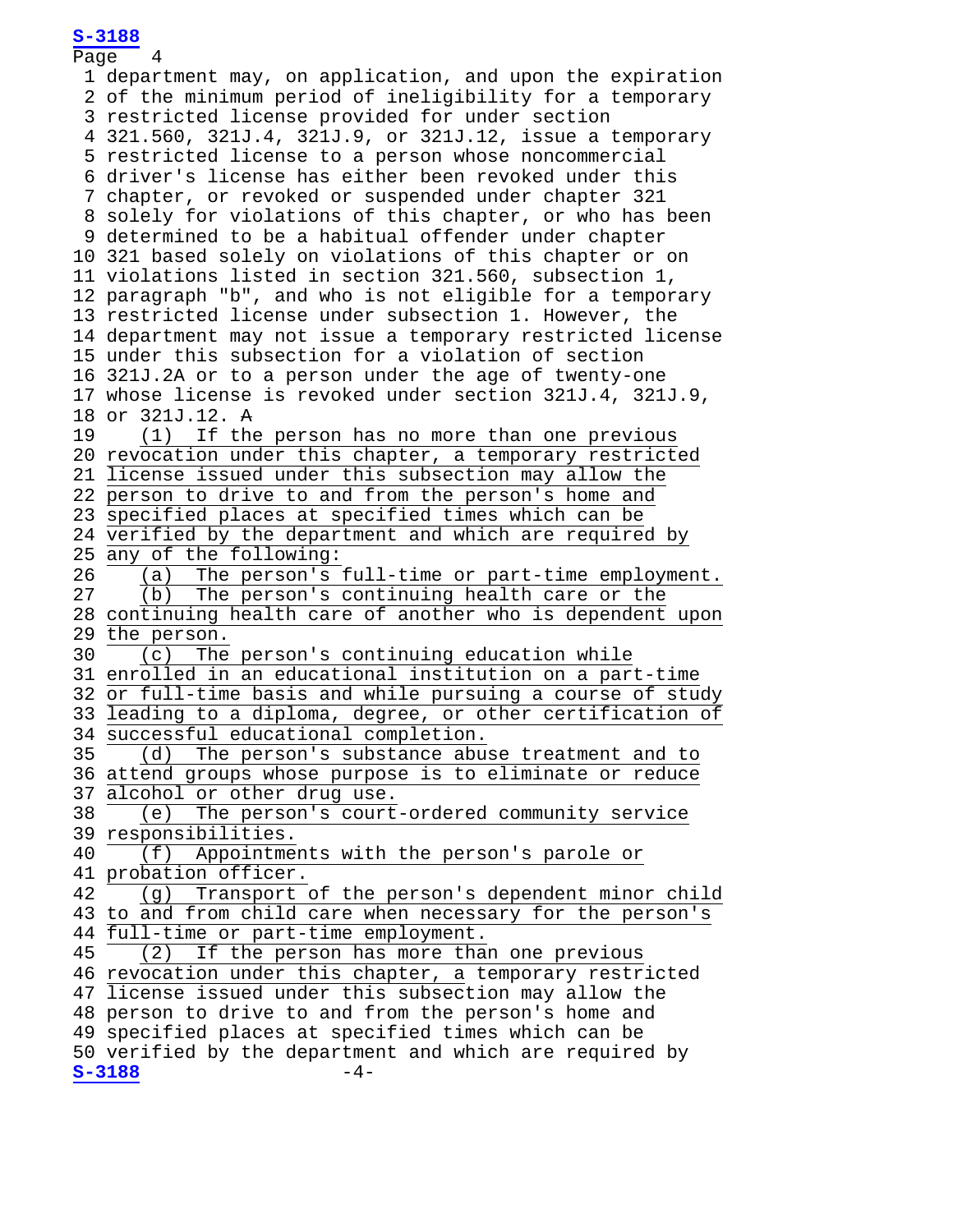**[S-3188](http://coolice.legis.iowa.gov/Cool-ICE/default.asp?Category=billinfo&Service=Billbook&frame=1&GA=85&hbill=S3188)** Page 1 the any of the following:<br>2 (a) The person's full  $\overline{a}$ ) The person's full-time or part-time 3 employment $\frac{1}{\sqrt{2}}$ .<br>4 (b) The p  $(b)$  The person's continuing education while 5 enrolled in an educational institution on a part-time 6 or full-time basis and while pursuing a course of study 7 leading to a diploma, degree, or other certification of 8 successful educational completion, or. 9 (c) The person's substance abuse treatment and to 10 attend groups whose purpose is to eliminate or reduce 11 alcohol or other drug use.<br>12 12 DIVISION \_\_\_ 13 NOTARY PUBLIC<br>14 Sec. . Section 3211.31, subsect Sec. \_\_\_. Section 321I.31, subsection 3, Code 2013, 15 is amended to read as follows:<br>16 3. An owner of an all-terr 3. An owner of an all-terrain vehicle shall apply 17 to the county recorder for issuance of a certificate 18 of title within thirty days after acquisition. 19 The application shall be on forms the department 20 prescribes and accompanied by the required fee. The 21 application shall be signed and sworn to before a 22 notary public notarial officer as provided in chapter 23 9B or other person who administers oaths, or shall 24 include a certification signed in writing containing 25 substantially the representation that statements made 26 are true and correct to the best of the applicant's 27 knowledge, information, and belief, under penalty of 28 perjury. The application shall contain the date of 29 sale and gross price of the all-terrain vehicle or 30 the fair market value if no sale immediately preceded 31 the transfer and any additional information the 32 department requires. If the application is made for 33 an all-terrain vehicle last previously registered 34 or titled in another state or foreign country, the 35 application shall contain this information and any 36 other information the department requires.<br>37 Sec. \_\_\_. Section 462A.77, subsection Sec. \_\_\_. Section 462A.77, subsection 4, Code 2013, 38 is amended to read as follows: 39 4. Every owner of a vessel subject to titling 40 under this chapter shall apply to the county recorder 41 for issuance of a certificate of title for the vessel 42 within thirty days after acquisition. The application 43 shall be on forms the department prescribes, and 44 accompanied by the required fee. The application shall 45 be signed and sworn to before a notary public notarial 46 officer as provided in chapter 9B or other person who 47 administers oaths, or shall include a certification 48 signed in writing containing substantially the 49 representation that statements made are true and 50 correct to the best of the applicant's knowledge,<br> $S-3188$  -3188 **[S-3188](http://coolice.legis.iowa.gov/Cool-ICE/default.asp?Category=billinfo&Service=Billbook&frame=1&GA=85&hbill=S3188)**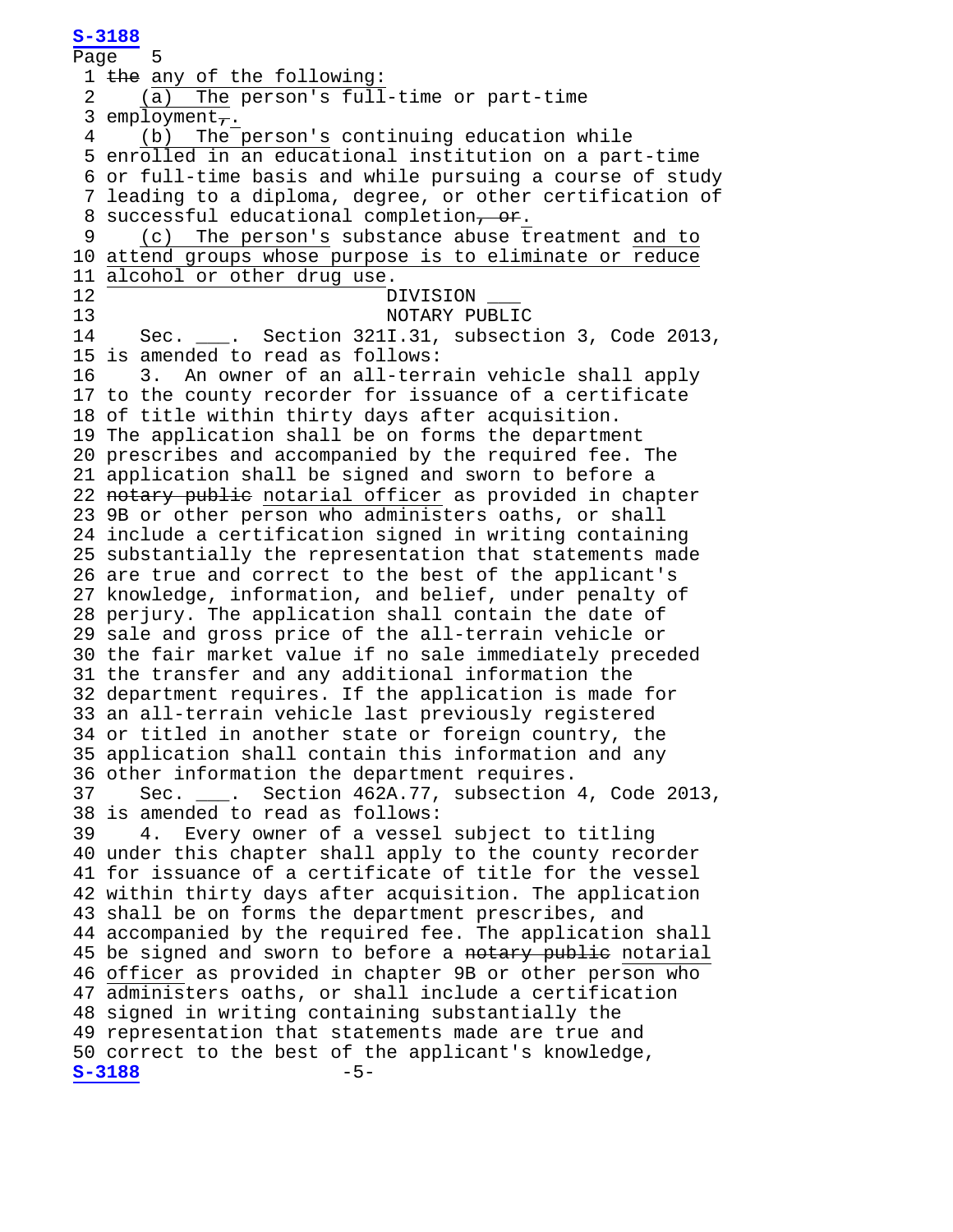Page 6 1 information, and belief, under penalty of perjury. 2 The application shall contain the date of sale and 3 gross price of the vessel or the fair market value 4 if no sale immediately preceded the transfer, and any 5 additional information the department requires. If 6 the application is made for a vessel last previously 7 registered or titled in another state or foreign 8 country, it shall contain this information and any 9 other information the department requires.<br>10 Sec. \_\_\_. Section 554.3505, subsection Sec. \_\_\_. Section 554.3505, subsection 2, Code 11 2013, is amended to read as follows:<br>12 2. A protest is a certificate of 2. A protest is a certificate of dishonor made by a 13 United States consul or vice consul, or a notary public 14 notarial officer as provided in chapter 9B or other 15 person authorized to administer oaths by the law of 16 the place where dishonor occurs. It may be made upon 17 information satisfactory to that person. The protest 18 must identify the instrument and certify either that 19 presentment has been made or, if not made, the reason 20 why it was not made, and that the instrument has been 21 dishonored by nonacceptance or nonpayment. The protest 22 may also certify that notice of dishonor has been given 23 to some or all parties.<br>24 Sec. . Section 6 Sec.  $\quad \_$ . Section 622.86, Code 2013, is amended to 25 read as follows:<br>26 622.86 Forei 26 622.86 Foreign affidavits.<br>27 Those taken out of the stat Those taken out of the state before any judge or 28 clerk of a court of record, or before a notary publie 29 notarial officer as provided in chapter 9B, or a 30 commissioner appointed by the governor of this state to 31 take acknowledgment of deeds in the state where such 32 affidavit is taken, are of the same credibility as if 33 taken within the state. 34 DIVISION \_\_\_ 35 CORN PROMOTION BOARD<br>36 Sec. . Section 185C.1, Code 2013, Sec. \_\_\_. Section 185C.1, Code 2013, is amended by 37 adding the following new subsection:<br>38 NEW SUBSECTION. 4A. "Director" NEW SUBSECTION. 4A. "Director" means a district 39 elected director or a board elected director as 40 provided in section 185C.6.<br>41 Sec. . Section 185C. Sec.  $\ldots$  Section 185C.1, subsection 5, Code 2013, 42 is amended to read as follows:<br>43 5. "District" means an off 5. "District" means an official crop reporting 44 district formed by the United States department of 45 agriculture for use on January 1, 2013, and set out in 46 the annual farm census published in that year by the 47 <del>Iowa</del> department of agriculture and land stewardship.<br>48 Sec. . Section 185C.3, Code 2013, is amended Sec. \_\_\_. Section 185C.3, Code 2013, is amended to 49 read as follows:<br>50 185C.3 Estab 185C.3 Establishment of corn promotion board.<br>8<br>-6-**[S-3188](http://coolice.legis.iowa.gov/Cool-ICE/default.asp?Category=billinfo&Service=Billbook&frame=1&GA=85&hbill=S3188)**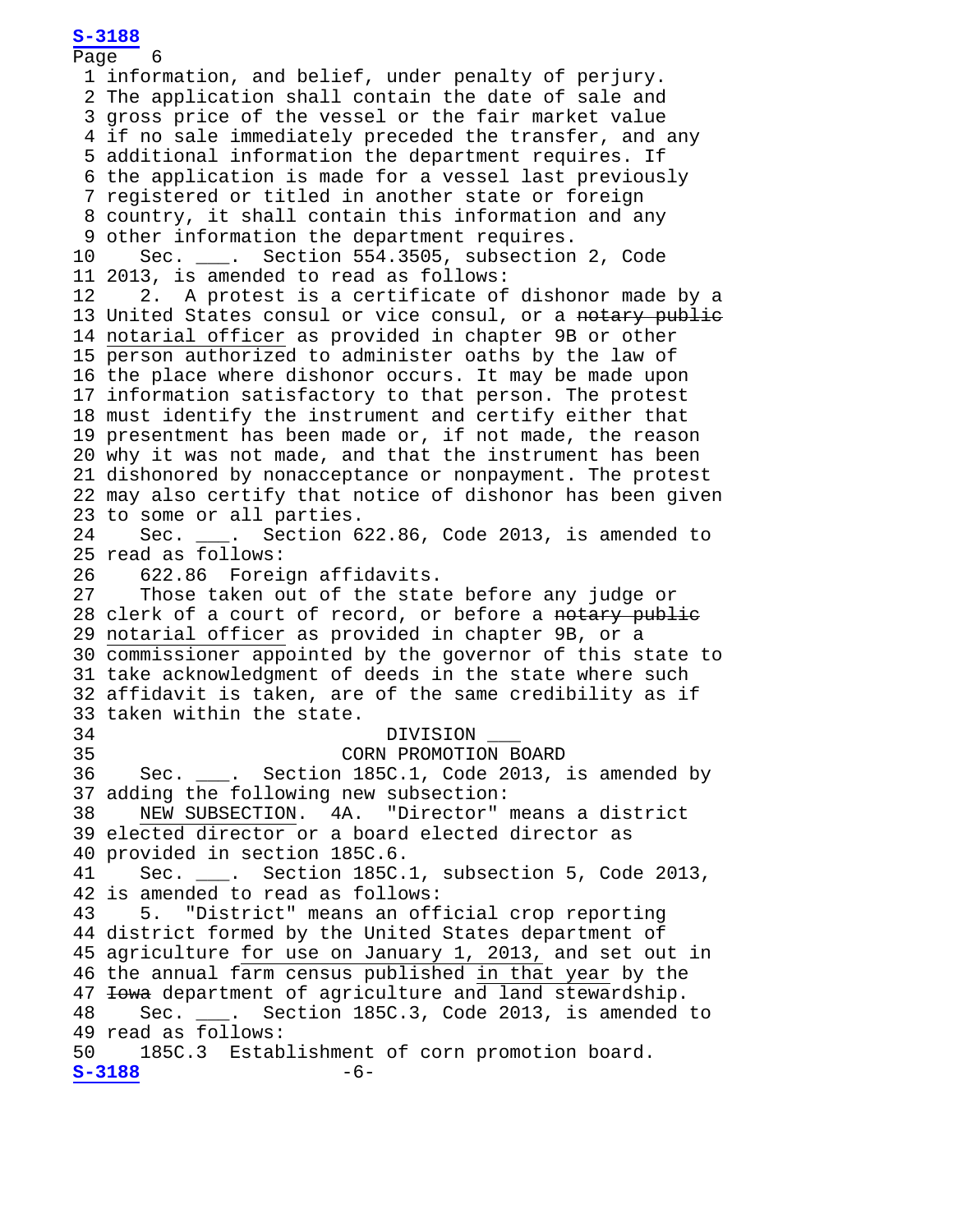Page 1 If a majority of the producers voting in the 2 referendum election approve the passage of the 3 promotional order, an Iowa corn promotion board shall 4 be established. The board shall consist of one 5 director elected from each district in the state, 6 except that a district producing more than an average 7 of one hundred million bushels of corn in the three 8 previous marketing years is entitled to two directors. 9 Sec. \_\_\_. Section 185C.6, Code 2013, is amended by 10 striking the section and inserting in lieu thereof the 11 following:<br>12 185C.6 12 185C.6 Number and election of directors.<br>13 The Iowa corn promotion board established The Iowa corn promotion board established pursuant 14 to section 185C.3 shall be composed of directors 15 elected as provided in this chapter. The directors 16 shall include all of the following:<br>17 1. Nine district elected direct 1. Nine district elected directors. Each such 18 director shall be elected from a district as provided 19 in section 185C.5, this section, and sections 185C.7 20 and 185C.8. A candidate receiving the highest number 21 of votes in each district shall be elected to represent 22 that district.<br>23 2. Three b 2. Three board elected directors. Each such 24 director shall be elected by the board. The candidate 25 receiving the highest number of votes by the board 26 shall be elected to represent the state on at-large 27 basis. Sec. \_\_\_. Section 185C.7, Code 2013, is amended to 29 read as follows:<br>30 185C.7 Terms 30 185C.7 Terms of directors.<br>31 1. <del>Director terms</del> A direct 1. Director terms A director's term of office shall 32 be for three years and no. A district elected director 33 of the board shall not serve for more than three 34 complete consecutive terms. A board elected director 35 shall not serve for more than one complete term of 36 office. A district elected director who is elected 37 as board elected director shall not serve more than a 38 total of four terms of office, regardless of whether 39 any of the terms of office are complete or consecutive.<br>40 2. If the board is reconstituted pursuant to 2. If the board is reconstituted pursuant to 41 section 185C.8, the terms of the directors shall be 42 controlled by this section. However, the initial terms 43 of the reconstituted board shall be staggered. To the 44 extent practicable, one-third of the elected directors 45 shall serve an initial term of one year, one-third of 46 the elected directors shall serve an initial term of 47 two years, and one-third of the elected directors shall 48 serve an initial term of three years. The initial 49 terms of board elected directors shall be determined 50 by board members directors drawing lots. The board  $s-3188$  $S-3188$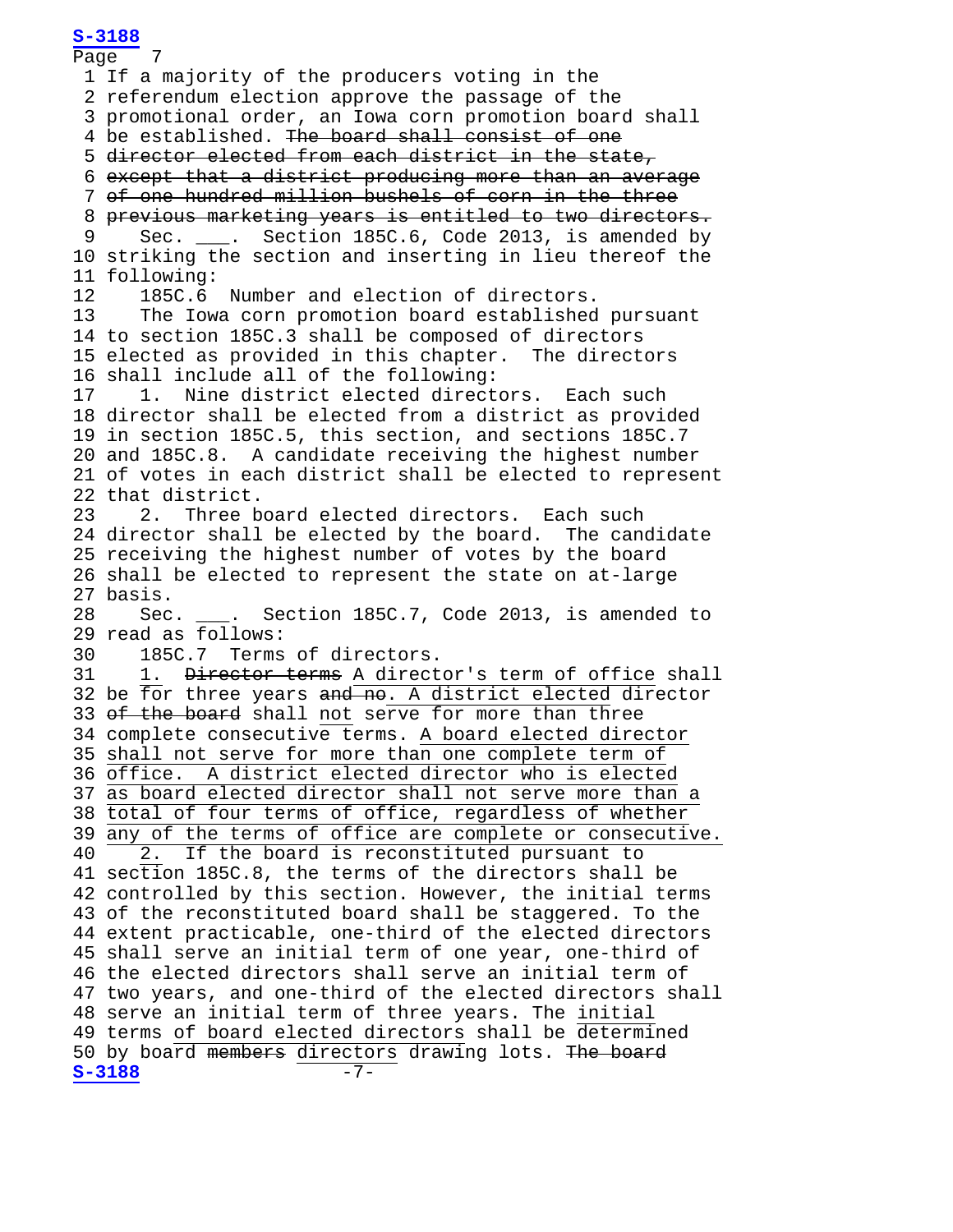Page 8 1 elected under this paragraph shall not contain two 2 <del>directors from the same district serving the same term.</del><br>3 Sec. . Section 185C.8, Code 2013, is amended to Sec. \_\_\_. Section 185C.8, Code 2013, is amended to 4 read as follows:<br>5 185C.8 <del>Elect</del> 185C.8 Elections Administration of elections for  $\frac{6 \text{ directions}}{7}$ . The 1. The Iowa corn promotion board shall administer 8 elections for district elected directors of the board 9 with the assistance of the secretary. Prior to the 10 expiration of a director's term of office, the board 11 shall appoint a nominating committee for the district 12 represented by that director. The nominating committee 13 shall consist of five producers who are residents of 14 the district from which a director must be elected. 15 The nominating committee shall nominate two resident 16 producers as candidates for each director position for 17 which an election is to be held. Additional candidates 18 may be nominated by a written petition of twenty-five 19 producers. Procedures governing the time and place of 20 filing shall be adopted and publicized by the board.<br>21 Following recommencement of the promotional order Following recommencement of the promotional order, 22 or termination of the promotional order's suspension 23 as provided in section 185C.24, the secretary shall 24 order the reconstitution of the board. An election of 25 district elected directors shall be held within thirty 26 days from the date of the order. The secretary shall 27 call for, provide for notice of, conduct, and certify 28 the results of the election in a manner consistent 29 with section 185C.5 through 185C.7. Directors shall 30 serve terms as provided in section 185C.7. Rules 31 or procedures adopted by the board and in effect at 32 the date of suspension shall continue in effect upon 33 reconstitution of the board. The Iowa corn growers 34 association may nominate two resident producers as 35 candidates for each director position. Additional 36 candidates may be nominated by a written petition of at 37 least twenty-five producers.<br>38 2. The Iowa corn promoti 2. The Iowa corn promotion board shall administer 39 elections for board elected directors. Prior to 40 the expiration of a board elected director's term of 41 office, the board may appoint a nominating committee. 42 In order to be eligible for nomination and election, 43 a candidate must have previously served on the board 44 as an elected director. An officer of the board shall 45 certify the results of the election. 46 Sec. \_\_\_. Section 185C.10, subsection 3, Code 2013, 47 is amended by striking the subsection.<br>48 Sec. . Section 185C.14, subsect Sec.  $\cdot$  Section 185C.14, subsection 3, Code 2013, 49 is amended to read as follows:<br>50 3. The board shall meet at 3. The board shall meet at least <del>once every</del> three<br>-8-**[S-3188](http://coolice.legis.iowa.gov/Cool-ICE/default.asp?Category=billinfo&Service=Billbook&frame=1&GA=85&hbill=S3188)**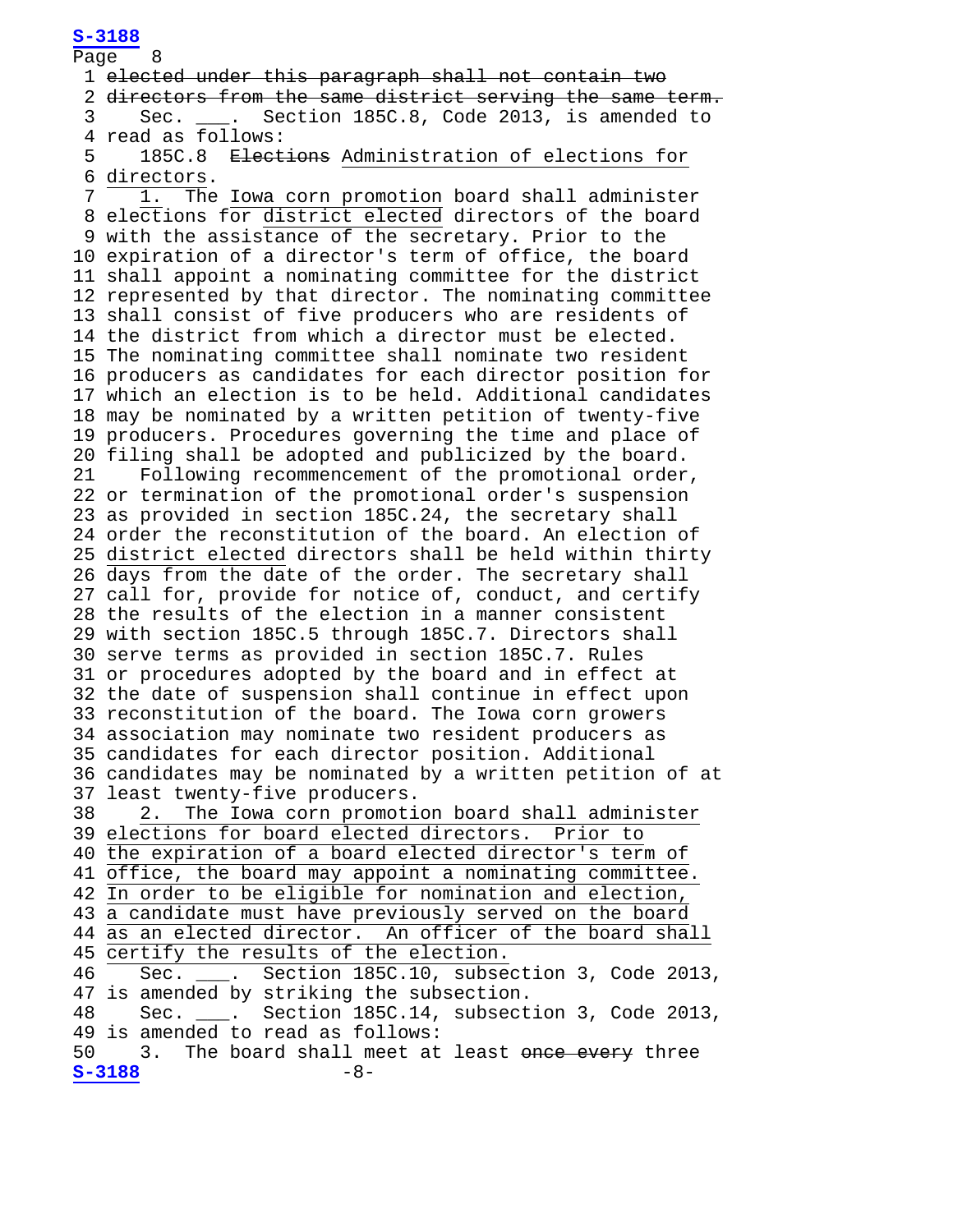**[S-3188](http://coolice.legis.iowa.gov/Cool-ICE/default.asp?Category=billinfo&Service=Billbook&frame=1&GA=85&hbill=S3188)** Page 1 months times each year, and at such other times as 2 deemed necessary by the board.<br>3 Sec. . Section 185C.21. Sec. \_\_\_. Section 185C.21, subsection 2, Code 2013, 4 is amended to read as follows:<br>5 2. Upon request of the boar 2. Upon request of the board, the secretary shall 6 call a special referendum for producers to vote 7 on whether to authorize an increase in the state 8 assessment above one-quarter of one cent per bushel, 9 notwithstanding subsection 1. The special referendum 10 shall be conducted as provided in this chapter for 11 referendum elections. However, the special referendum 12 shall not affect the existence or length of the 13 promotional order in effect. If a majority of the 14 producers voting in the special referendum approve 15 the increase, the board may increase the assessment 16 to the amount approved in the special referendum. 17 However, a state assessment shall not exceed one cent 18 per a scheduled amount assessed on each bushel of corn 19 marketed in this state determined as follows:<br>20 a. Until September 1, 2013, one cent. 20 a. Until September 1, 2013, one cent.<br>21 b. For each marketing year of the per b. For each marketing year of the period beginning 22 September 1, 2013, and ending August 31, 2018, two  $\frac{23}{24} \frac{\text{cents}}{\text{c}}$ . c. For each marketing year of the period beginning 25 September 1, 2018, and ending August 31, 2023, three  $\frac{26}{27} \frac{cents}{d}$ . d. For each marketing year of the period beginning 28 September 1, 2023, and ending August 31, 2028, four  $rac{\text{Cents.}}{30}$  $\overline{e.}$  For each marketing year beginning on and after 31 September 1, 2028, five cents.<br>32 Sec. . Section 185C.27. Sec. \_\_\_. Section 185C.27, Code 2013, is amended to 33 read as follows:<br>34 185C.27 Refu 34 185C.27 Refund of assessment.<br>35 A producer who has sold corn a A producer who has sold corn and had a state 36 assessment deducted from the sale price, by application 37 in writing to the board, may secure a refund in the 38 amount deducted. The refund shall be payable only 39 when the application shall have been made to the board 40 within sixty days after the deduction. Application 41 forms shall be given by the board to each first 42 purchaser when requested and the first purchaser 43 shall make the applications available to any producer. 44 Each application for refund by a producer shall have 45 attached to the application proof of the assessment 46 deducted. The proof of assessment may be in the 47 form of a duplicate or certified copy of the purchase 48 invoice by the first purchaser. The board shall have 49 thirty business days from the date the application 50 for refund is received to remit the refund to the<br> $S-3188$  -9- $S-3188$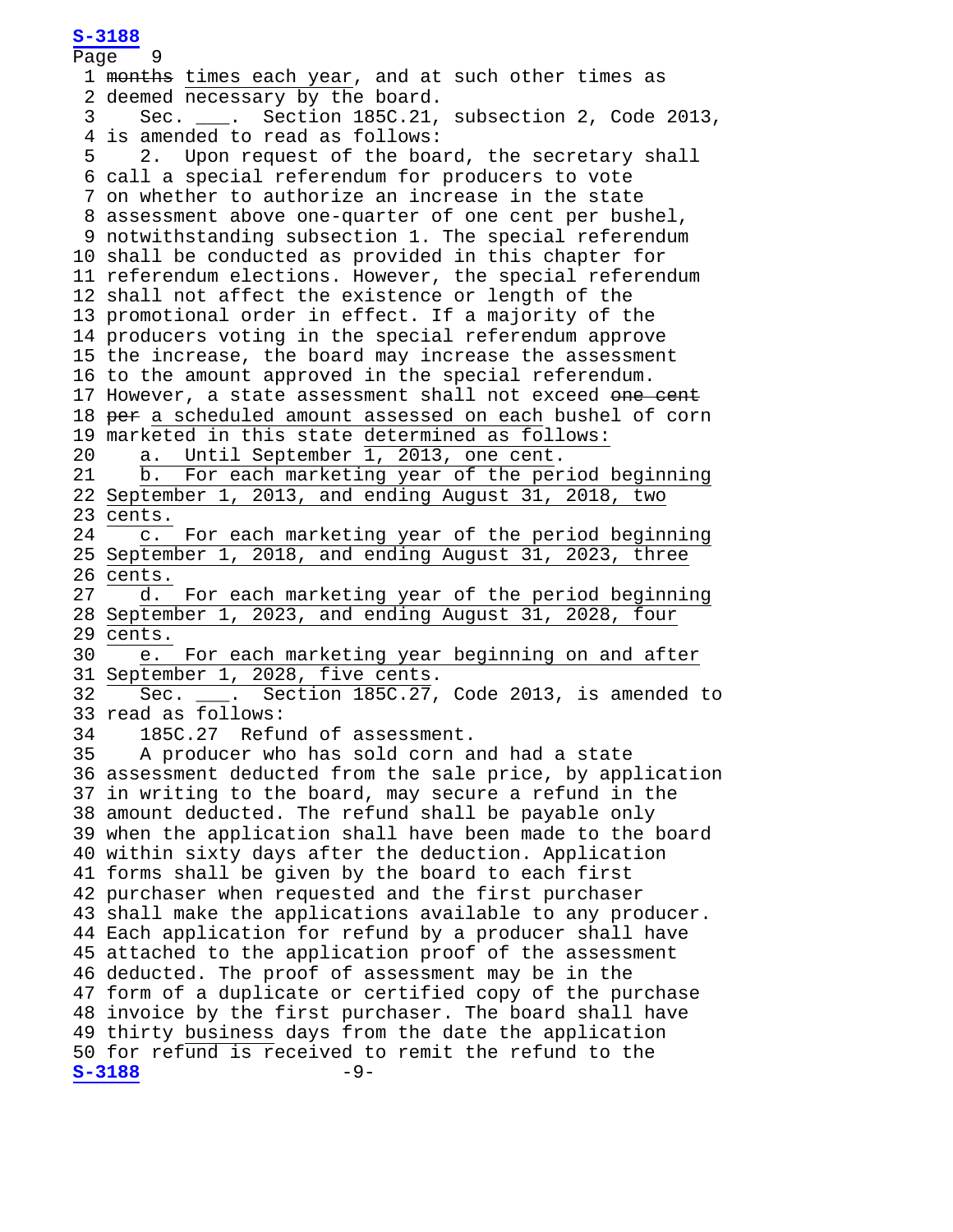Page 10 1 producer. The board may provide for refunds of a 2 federal assessment as provided by federal law. Unless 3 inconsistent with federal law, refunds shall be made 4 under section 185C.26.<br>5 Sec. . IMPLEMEN Sec. \_\_\_. IMPLEMENTATION. The Iowa corn promotion 6 board established pursuant to section 185C.3 shall 7 implement this Act. 8 1. During the implementation period all of the 9 following shall apply:<br>10 a. The board shall a. The board shall provide for staggered terms 11 of directors in the same manner as required for the 12 initial terms of office of a reconstituted board 13 pursuant to section 185C.7. However, the board is not 14 required to draw lots as otherwise provided in that 15 section.<br>16 b. T b. The board is not required to fill a vacancy for 17 an unexpired term as required in section 185C.9.<br>18 c. The board may reduce the number of years c. The board may reduce the number of years of a 19 director's term in order to comply with this section.<br>20 2. The board shall complete implementation of thi 2. The board shall complete implementation of this 21 Act not later than July 1, 2014.<br>22 Sec. . EFFECTIVE UPON ENA Sec. \_\_\_. EFFECTIVE UPON ENACTMENT. This Act, 23 being deemed of immediate importance, takes effect upon 24 enactment. 25 DIVISION DENSION DIVISION 26 APPORTIONMENT OF TRANSPORTATION B 26 APPORTIONMENT OF TRANSPORTATION FUNDS - APPROPRIATION<br>27 Sec. . Section 312.3, subsection 2, Code 2013, Sec. \_\_\_. Section 312.3, subsection 2, Code 2013, 28 is amended by adding the following new paragraph:<br>29 MEW PARAGRAPH. d. For purposes of apportioni NEW PARAGRAPH. d. For purposes of apportioning 30 among the cities of the state the percentage of 31 the road use tax fund to be credited to the street 32 construction fund of the cities for each month 33 beginning April 2011 and ending March 2021 pursuant to 34 this subsection, the population of each city shall be 35 determined by the greater of the population of the city 36 as of the last preceding certified federal census or 37 as of the April 1, 2010, population estimates base as 38 determined by the United States census bureau. 39 Sec. \_\_\_. STREET CONSTRUCTION FUND — 40 APPROPRIATION.<br>41 1. In a wr 1. In a written application to the treasurer of 42 state submitted by October 1, 2013, a city may request 43 an additional distribution of moneys to be credited 44 to the street construction fund of the city equal to 45 that additional amount, calculated by the treasurer, 46 that the city would have received if the funds were 47 apportioned based upon the population of the city as 48 determined by section 312.3, subsection 2, paragraph 49 "d", as enacted in this division of this Act, for the 50 months prior to the effective date of this division of<br> $S-3188$ <br>-10-**[S-3188](http://coolice.legis.iowa.gov/Cool-ICE/default.asp?Category=billinfo&Service=Billbook&frame=1&GA=85&hbill=S3188)**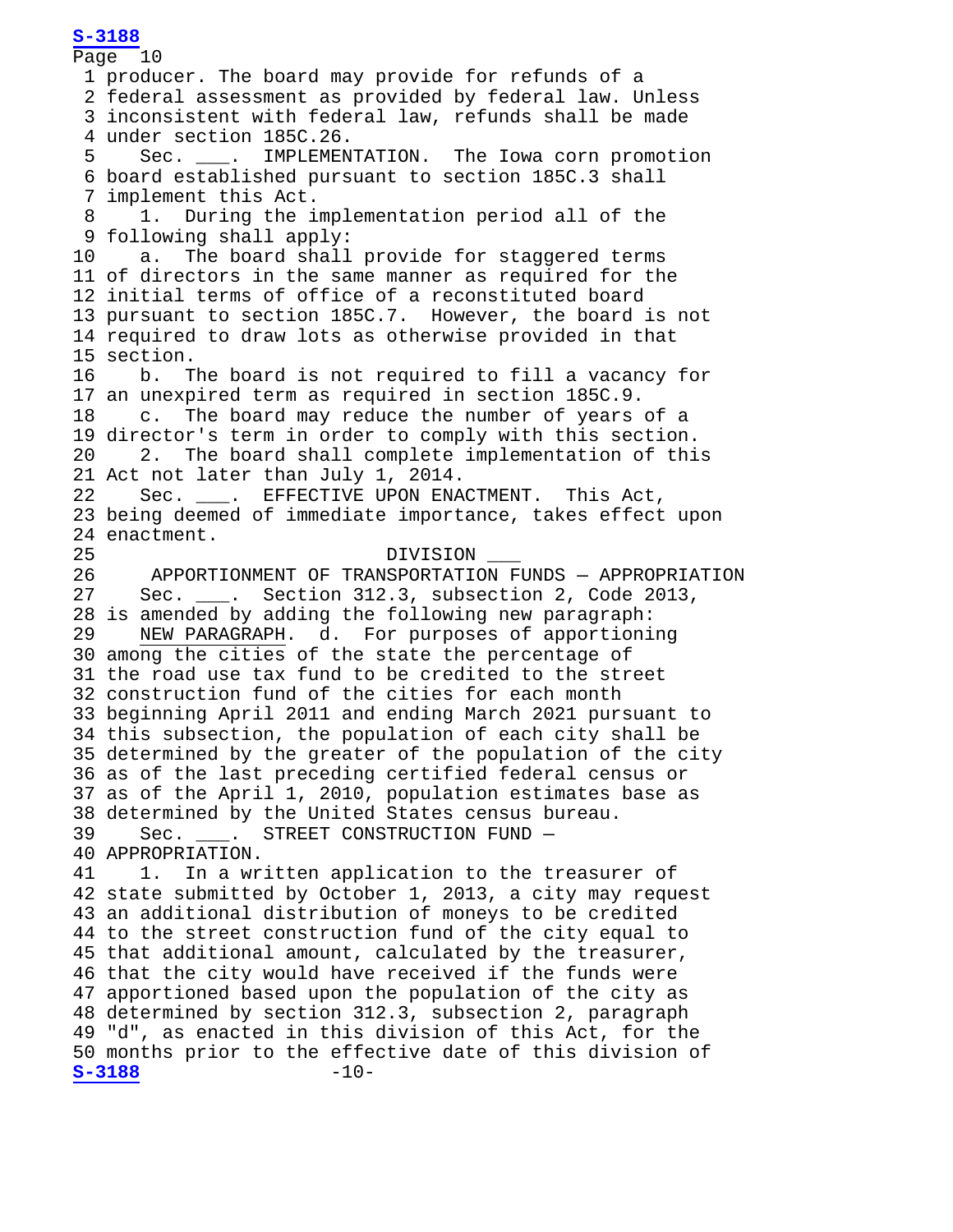Page 11 1 this Act.<br>2 2. Up 2. Upon determination by the treasurer of state 3 that an additional amount should be credited to a city 4 as provided by this section, there is appropriated from 5 the general fund of the state to the department of 6 transportation, for the fiscal year beginning July 1, 7 2013, and ending June 30, 2014, an amount sufficient to 8 pay the additional amount which shall be distributed to 9 the city for deposit in the street construction fund 10 of the city.<br>11 Sec. Sec. \_\_\_. EFFECTIVE UPON ENACTMENT. This division 12 of this Act, being deemed of immediate importance, 13 takes effect upon enactment.<br>14 Sec. . RETROACTIVE AP Sec. \_\_\_. RETROACTIVE APPLICABILITY. This division 15 of this Act applies retroactively to April 2011.><br>16 14. By renumbering as necessary. 14. By renumbering as necessary. **By** ROBERT E. DVORSKY

 **[S-3188](http://coolice.legis.iowa.gov/Cool-ICE/default.asp?Category=billinfo&Service=Billbook&frame=1&GA=85&hbill=S3188)** FILED APRIL 29, 2013 ADOPTED

**[SENATE FILE 452](http://coolice.legis.iowa.gov/Cool-ICE/default.asp?Category=billinfo&Service=Billbook&frame=1&GA=85&hbill=SF452)**

# **[S-3189](http://coolice.legis.iowa.gov/Cool-ICE/default.asp?Category=billinfo&Service=Billbook&frame=1&GA=85&hbill=S3189)**

1 Amend <u>Senate File 452</u> as follows:<br>2 1. Page 5, after line 14 by inse 2 1. Page 5, after line 14 by inserting:<br>3 <Sec. . Section 216A.3, subsection 3 <Sec. \_\_\_. Section 216A.3, subsection 3, Code 2013, 4 is amended to read as follows:<br>5 3. A majority of the votin 5 3. A majority of the voting members of the board 6 shall constitute a quorum, and the affirmative vote of 7 two-thirds of the voting members present is necessary 8 for any substantive action taken by the board. The 9 board shall select a chairperson from the voting 10 members of the board. The board shall meet not less 11 than four times a year.><br>12 2. By renumbering as 2. By renumbering as necessary. **By** LIZ MATHIS

 **[S-3189](http://coolice.legis.iowa.gov/Cool-ICE/default.asp?Category=billinfo&Service=Billbook&frame=1&GA=85&hbill=S3189)** FILED APRIL 29, 2013 ADOPTED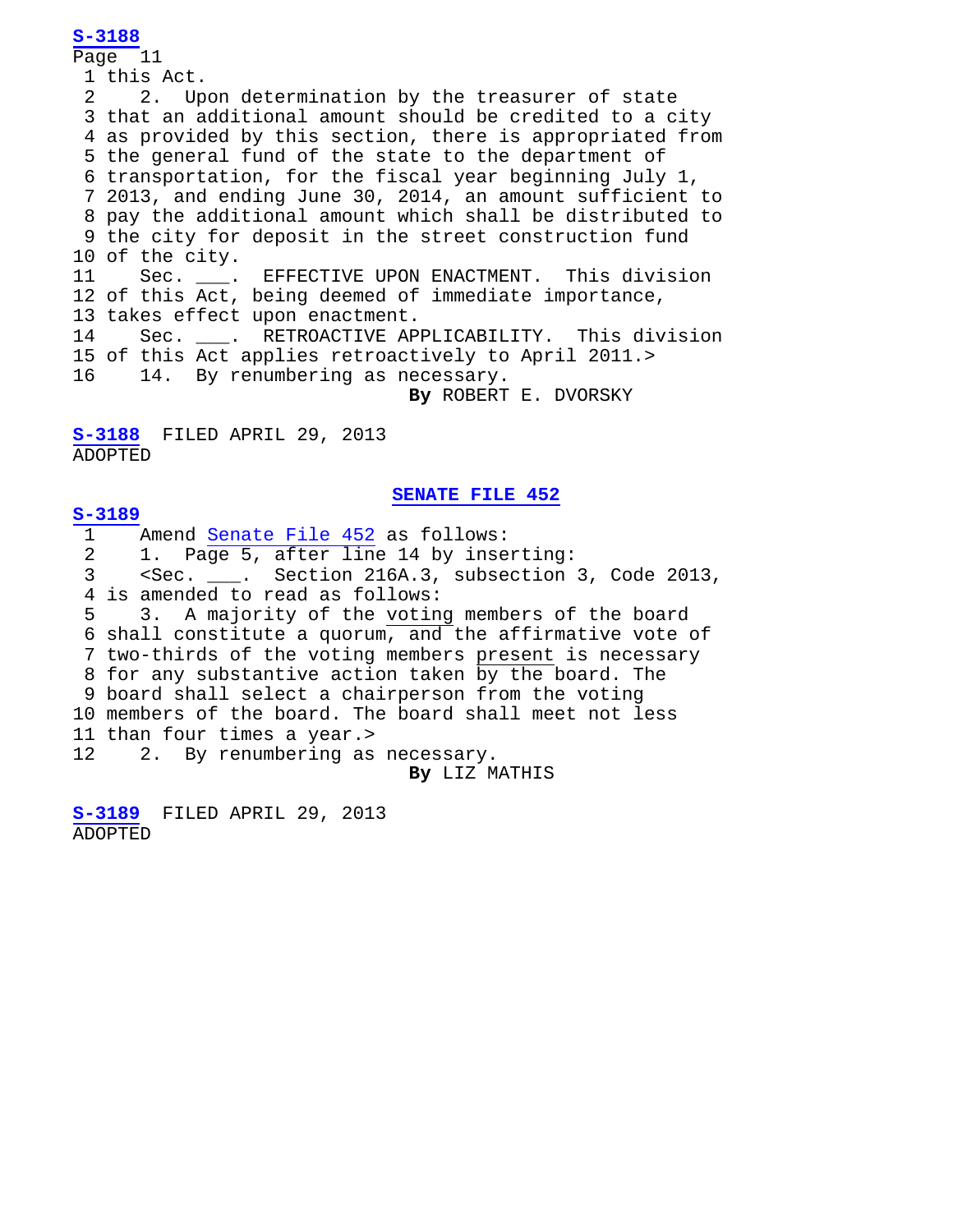# **[S-3190](http://coolice.legis.iowa.gov/Cool-ICE/default.asp?Category=billinfo&Service=Billbook&frame=1&GA=85&hbill=S3190)**

1 Amend <u>Senate File 452</u> as follows:<br>2 1. Page 4. before line 26 by ins 2 1. Page 4, before line 26 by inserting:<br>3 <Sec. . INTRASTATE TRANSPORT OF DEER <Sec. \_\_\_. INTRASTATE TRANSPORT OF DEER INFECTED 4 BY CHRONIC WASTING DISEASE. Notwithstanding section 5 484B.12 or any other provision of law to the contrary, 6 during the fiscal year beginning July 1, 2013, the 7 department of natural resources shall allow one 8 intrastate shipment of deer infected with chronic 9 wasting disease to be made from a location in a 10 county with a population between 44,000 and 44,200, as 11 determined by the 2010 federal decennial census, to a 12 location in a second county with a population between 13 8,700 and 8,900, as determined by the 2010 federal 14 decennial census. Both the originating location of the 15 shipment and the destination location shall be chronic 16 wasting disease infected locations.><br>17 2. By renumbering as necessary. 2. By renumbering as necessary.

**By** DR. JOE M. SENG

 **[S-3190](http://coolice.legis.iowa.gov/Cool-ICE/default.asp?Category=billinfo&Service=Billbook&frame=1&GA=85&hbill=S3190)** FILED APRIL 29, 2013 WITHDRAWN

### **[SENATE FILE 452](http://coolice.legis.iowa.gov/Cool-ICE/default.asp?Category=billinfo&Service=Billbook&frame=1&GA=85&hbill=SF452)**

# **[S-3191](http://coolice.legis.iowa.gov/Cool-ICE/default.asp?Category=billinfo&Service=Billbook&frame=1&GA=85&hbill=S3191)**

1 Amend <u>Senate File 452</u> as follows:<br>2 1. Page 16, line 31, by striking 2 1. Page 16, line 31, by striking <5,000,000> and 3 inserting <9,800,000> 4 2. Page 16, line 33, by striking <5,000,000> and 5 inserting <9,800,000> **By** RICK BERTRAND

 **[S-3191](http://coolice.legis.iowa.gov/Cool-ICE/default.asp?Category=billinfo&Service=Billbook&frame=1&GA=85&hbill=S3191)** FILED APRIL 29, 2013 WITHDRAWN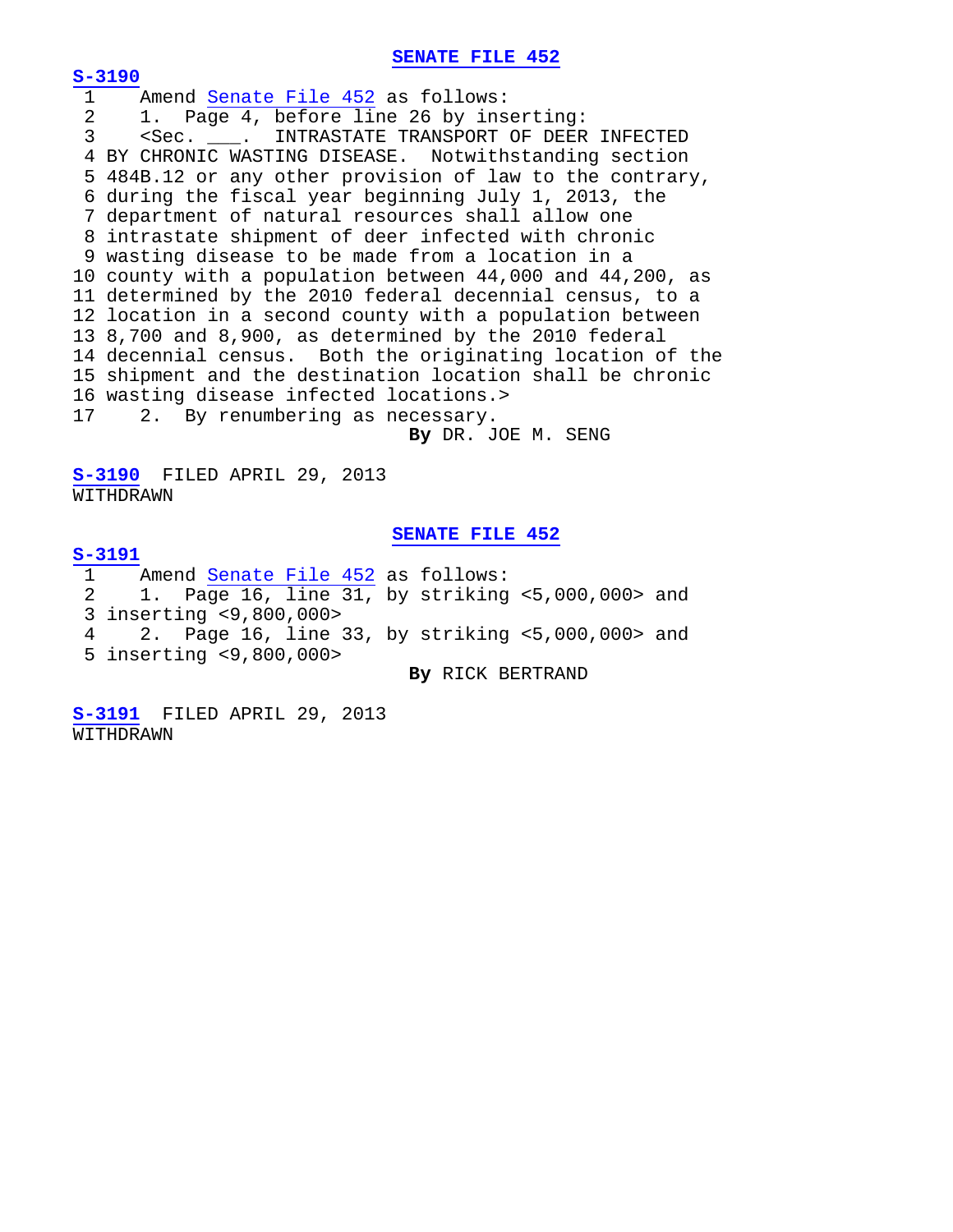**[S-3192](http://coolice.legis.iowa.gov/Cool-ICE/default.asp?Category=billinfo&Service=Billbook&frame=1&GA=85&hbill=S3192)** 1 Amend <u>Senate File 452</u> as follows:<br>2 1. Page 25, after line 16 by ins 2 1. Page 25, after line 16 by inserting: 3 <DIVISION \_\_\_ 4 INTEREST INCOME - TAX EXEMPTION<br>5 Sec. . Section 422.7. Code 2013, is ame: 5 Sec. \_\_\_. Section 422.7, Code 2013, is amended by 6 adding the following new subsection: 7 NEW SUBSECTION. 1A. Subtract, to the extent not 8 otherwise excluded, the total amount of interest, 9 up to a maximum of one hundred dollars for a person, 10 other than a married person who files a separate 11 return, and up to a maximum of two hundred dollars for 12 a married couple filing jointly. A married couple 13 filing separate returns or separately on a combined 14 return are allowed a combined maximum exclusion under 15 this subsection of up to two hundred dollars, which 16 exclusion shall be allocated to each spouse in the 17 proportion that the spouse's respective interest income 18 bears to total combined interest income.<br>19 Sec. . EFFECTIVE UPON ENACTMENT. Sec. . EFFECTIVE UPON ENACTMENT. This division 20 of this Act, being deemed of immediate importance, 21 takes effect upon enactment.<br>22 Sec. . RETROACTIVE AP Sec. \_\_\_. RETROACTIVE APPLICABILITY. This division 23 of this Act applies retroactively to January 1, 2013, 24 for tax years beginning on or after that date.><br>25 2. By renumbering as necessary. 2. By renumbering as necessary. **By** ROBY SMITH

 **[S-3192](http://coolice.legis.iowa.gov/Cool-ICE/default.asp?Category=billinfo&Service=Billbook&frame=1&GA=85&hbill=S3192)** FILED APRIL 29, 2013 LOST

**[SENATE FILE 452](http://coolice.legis.iowa.gov/Cool-ICE/default.asp?Category=billinfo&Service=Billbook&frame=1&GA=85&hbill=SF452)**

# **[S-3193](http://coolice.legis.iowa.gov/Cool-ICE/default.asp?Category=billinfo&Service=Billbook&frame=1&GA=85&hbill=S3193)**

1 Amend <u>Senate File 452</u> as follows:<br>2 1. Page 4, after line 25 by inse 2 1. Page 4, after line 25 by inserting:<br>3 <Sec. . Section 8.55, subsection 2. 3 <Sec. \_\_\_. Section 8.55, subsection 2, unnumbered 4 paragraph 1, Code 2013, is amended to read as follows:<br>5 The maximum balance of the fund is the amount equal The maximum balance of the fund is the amount equal 6 to two and one-half five percent of the adjusted 7 revenue estimate for the fiscal year. If the amount of 8 moneys in the Iowa economic emergency fund is equal to 9 the maximum balance, moneys in excess of this amount 10 shall be distributed as follows:><br>11 2. By renumbering as necessar 2. By renumbering as necessary.<br>K WHITVER ROBY SMITH **By** JACK WHITVER<br>DAN ZUMBACH DAN ZUMBACH MARK SEGEBART MARK CHELGREN SANDRA H. GREINER RICK BERTRAND CHARLES SCHNEIDER BILL ANDERSON MICHAEL BREITBACH HUBERT HOUSER

 **[S-3193](http://coolice.legis.iowa.gov/Cool-ICE/default.asp?Category=billinfo&Service=Billbook&frame=1&GA=85&hbill=S3193)** FILED APRIL 29, 2013 LOST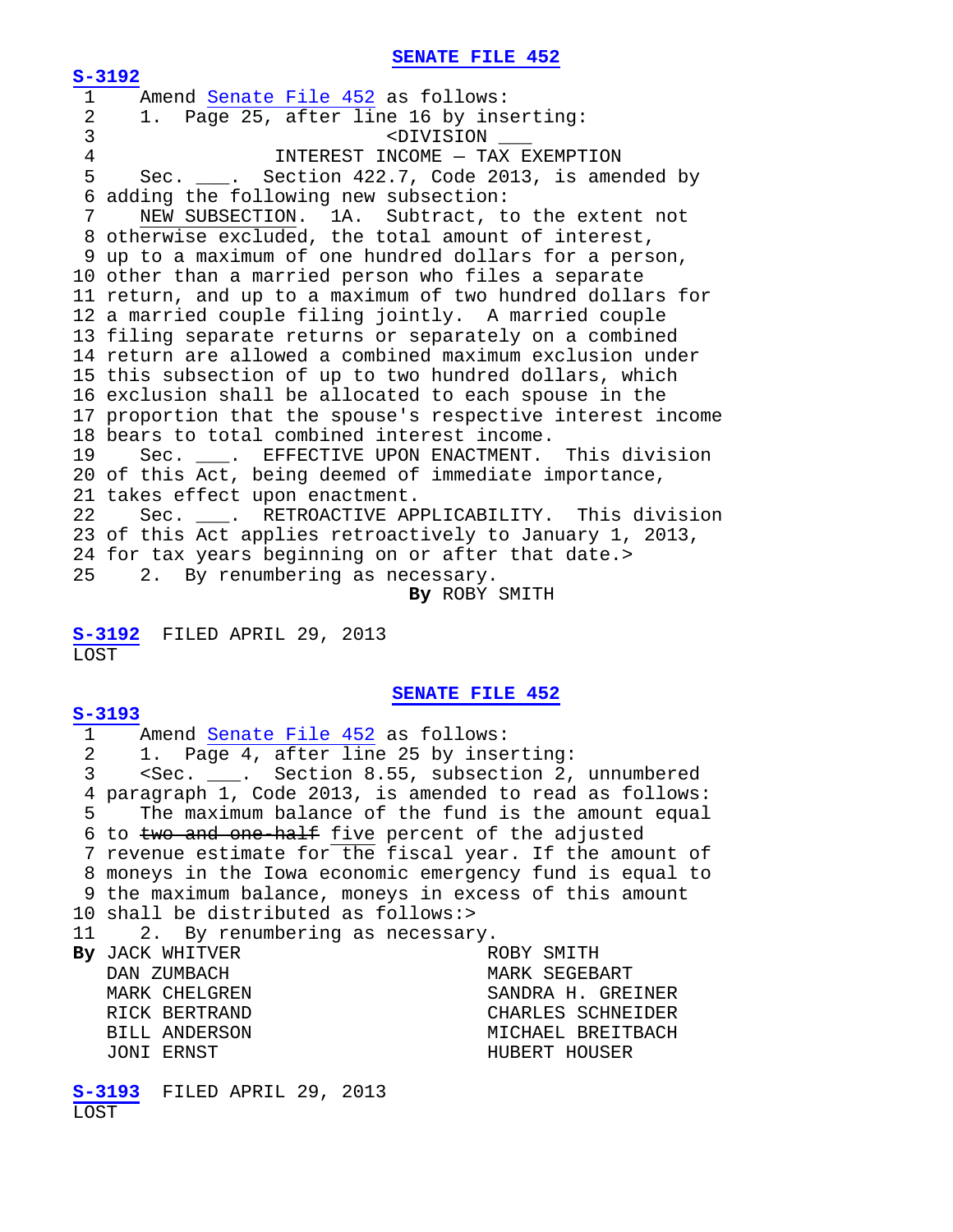$\frac{S-3194}{1}$  $\frac{S-3194}{1}$  $\frac{S-3194}{1}$ 1 Amend <u>Senate File 452</u> as follows:<br>2 1. Page 16, line 31, by striking 1. Page  $16$ , line  $31$ , by striking <5,000,000> and 3 inserting <27,700,000><br>4 2. Page 16, line 3 4 2. Page 16, line 33, by striking <5,000,000> and 5 inserting <27,700,000> 6 3. Page 16, after line 33 by inserting: 7 <3. FY 2015-2016 8 .................................................. \$ 27,700,000> **By** RICK BERTRAND MARK SEGEBART BILL ANDERSON BRAD ZAUN **[S-3194](http://coolice.legis.iowa.gov/Cool-ICE/default.asp?Category=billinfo&Service=Billbook&frame=1&GA=85&hbill=S3194)** FILED APRIL 29, 2013

WITHDRAWN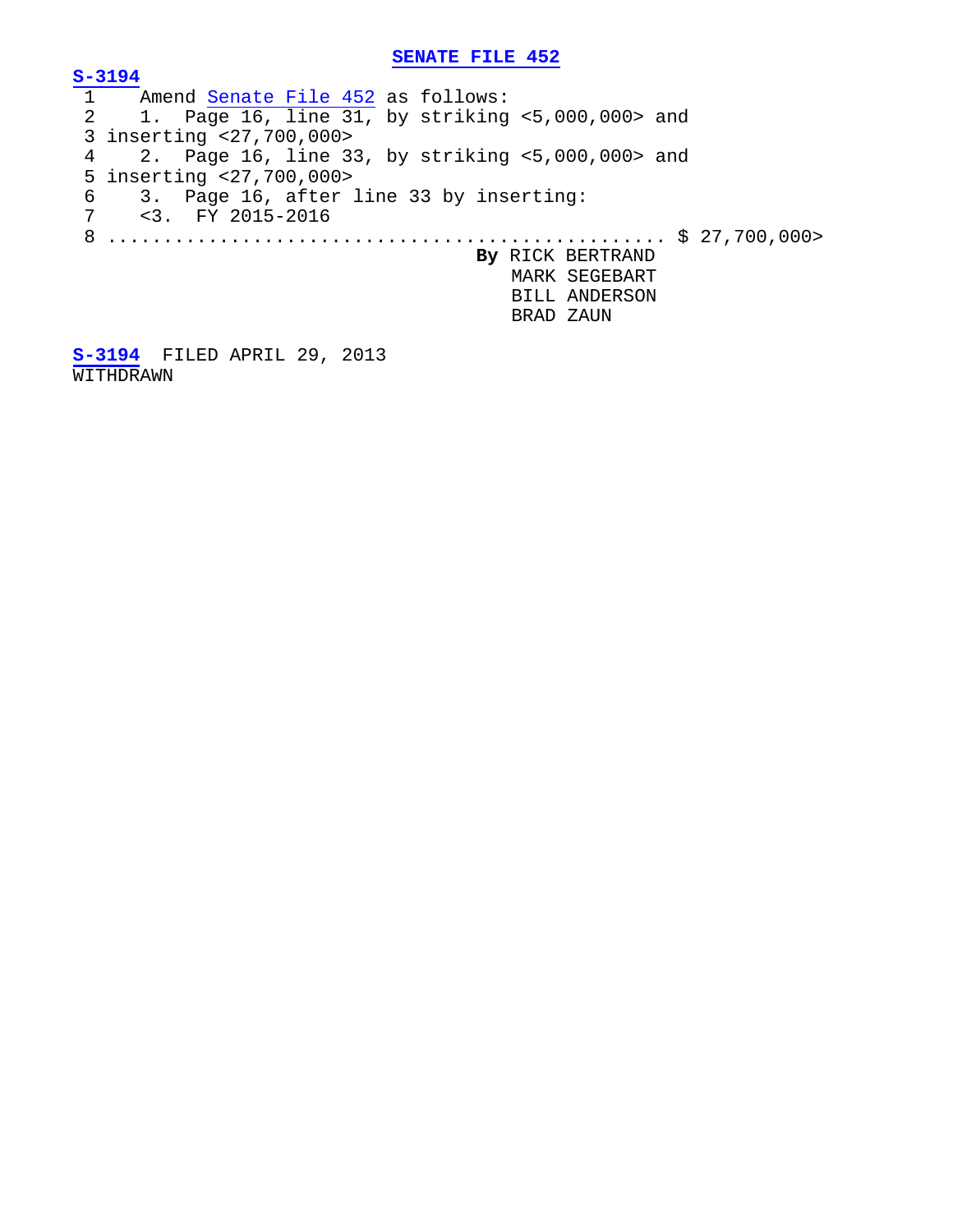**[S-3195](http://coolice.legis.iowa.gov/Cool-ICE/default.asp?Category=billinfo&Service=Billbook&frame=1&GA=85&hbill=S3195)** 1 Amend <u>Senate File 452</u> as follows:<br>2 1. Page 25, after line 16 by inse 2 1. Page 25, after line 16 by inserting:<br>3 3 <DIVISION \_\_\_ 4 BACKGROUND CHECKS – FOOD VENDORS<br>5 Sec. NEW SECTION, 137G, 1 Food vendor Sec. \_\_\_. NEW SECTION. 137G.1 Food vendor - motor 6 vehicle – background check.<br> $7 \t 1$ . A business that opera 1. A business that operates a motor vehicle 8 primarily marketing the sale and dispensing of ice 9 cream or other food products from or near the motor 10 vehicle to children may require an applicant for 11 employment or employee of the business to be subject to 12 a criminal history and abuse registry record background 13 check. The business shall perform the background check 14 by accessing the single contact repository established 15 under section 135C.33, subsection 6.<br>16 2. The business shall inform the 2. The business shall inform the applicant or 17 employee of the requirement of the background check 18 required under subsection 1 and obtain a signed waiver 19 from the applicant or employee prior to requesting such 20 a check.<br>21 Sec. Sec. \_\_\_. Section 235A.15, subsection 2, paragraph 22 e, Code 2013, is amended by adding the following new 23 subparagraph:<br>24 NEW SUBPAR NEW SUBPARAGRAPH. (24) To a business which is 25 authorized to perform a background check pursuant to 26 section 137G.1.<br>27 Sec. . . S Sec. \_\_\_. Section 235B.6, subsection 2, paragraph 28 e, Code 2013, is amended by adding the following new 29 subparagraph:<br>30 NEW SUBPAR NEW SUBPARAGRAPH. (19) To a business which is 31 authorized to perform a background check pursuant to 32 section 137G.1.><br>33 2. By renumb 2. By renumbering as necessary.<br>L. KAPUCIAN UAKE CHAPMAN **By** TIM L. KAPUCIAN<br>DAVID JOHNSON SANDRA H. GREINER<br>DAN ZUMBACH MARK SEGEBART<br>DENNIS GUTH MICHAEL BREITBACH NANCY J. BOETTGER MARK CHELGREN CHARLES SCHNEIDER MARK ROBY SMITH CHARLES SCHNEIDER **[S-3195](http://coolice.legis.iowa.gov/Cool-ICE/default.asp?Category=billinfo&Service=Billbook&frame=1&GA=85&hbill=S3195)** FILED APRIL 29, 2013

LOST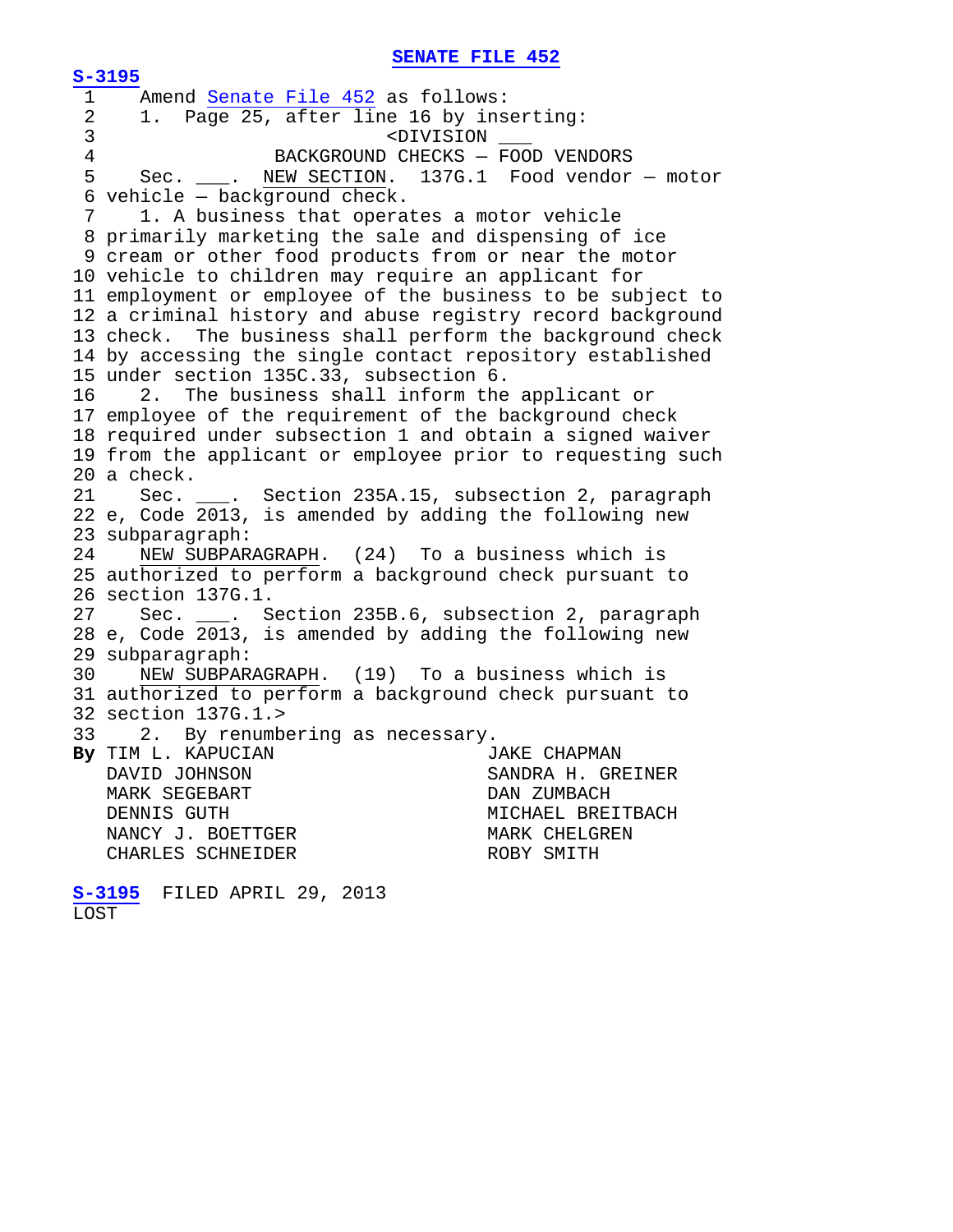**[S-3196](http://coolice.legis.iowa.gov/Cool-ICE/default.asp?Category=billinfo&Service=Billbook&frame=1&GA=85&hbill=S3196)** 1 Amend <u>Senate File 452</u> as follows:<br>2 1. Page 5. after line 20 by inse 2 1. Page 5, after line 20 by inserting:<br>3 <Sec. . Section 904.808, subsection 3 <Sec. \_\_\_. Section 904.808, subsection 1, Code 4 2013, is amended by adding the following new paragraph:<br>5 NEW PARAGRAPH. c. When a comparable bid for a NEW PARAGRAPH. c. When a comparable bid for a 6 similar product has been received from an Iowa-based 7 business and the director of the department of 8 administrative services has determined the product from 9 the Iowa-based business is comparable or of better 10 value in both quality and price to a similar product 11 available from Iowa state industries.<br>12 Sec. . Section 904.808, subsec Sec. \_\_\_. Section 904.808, subsection 3, Code 2013, 13 is amended to read as follows:<br>14 3. A department or agency 3. A department or agency of the state shall may 15 cooperate and enter into agreements, if possible, for 16 the provision of products and services under an inmate 17 work program established by the state director under 18 section 904.703.><br>19 2. By renumbe 2. By renumbering as necessary. **By** RANDY FEENSTRA BILL ANDERSON

 **[S-3196](http://coolice.legis.iowa.gov/Cool-ICE/default.asp?Category=billinfo&Service=Billbook&frame=1&GA=85&hbill=S3196)** FILED APRIL 29, 2013 LOST

### **[SENATE FILE 452](http://coolice.legis.iowa.gov/Cool-ICE/default.asp?Category=billinfo&Service=Billbook&frame=1&GA=85&hbill=SF452)**

 **[S-3197](http://coolice.legis.iowa.gov/Cool-ICE/default.asp?Category=billinfo&Service=Billbook&frame=1&GA=85&hbill=S3197)** 1 Amend <u>Senate File 452</u> as follows:<br>2 1. Page 16, line 31, by striking 2 1. Page 16, line 31, by striking <5,000,000> and 3 inserting <9,800,000><br>4 2 Page 16 line 4 2. Page 16, line 33, by striking <5,000,000> and 5 inserting <9,800,000><br>By RICK BERTRAND CHARLES SCHNEIDER<br>BRAD ZAUN BILL ANDERSON BRAD ZAUN KENT SORENSON<br>JONI ERNST HUBERT HOUSER

 **[S-3197](http://coolice.legis.iowa.gov/Cool-ICE/default.asp?Category=billinfo&Service=Billbook&frame=1&GA=85&hbill=S3197)** FILED APRIL 29, 2013 WITHDRAWN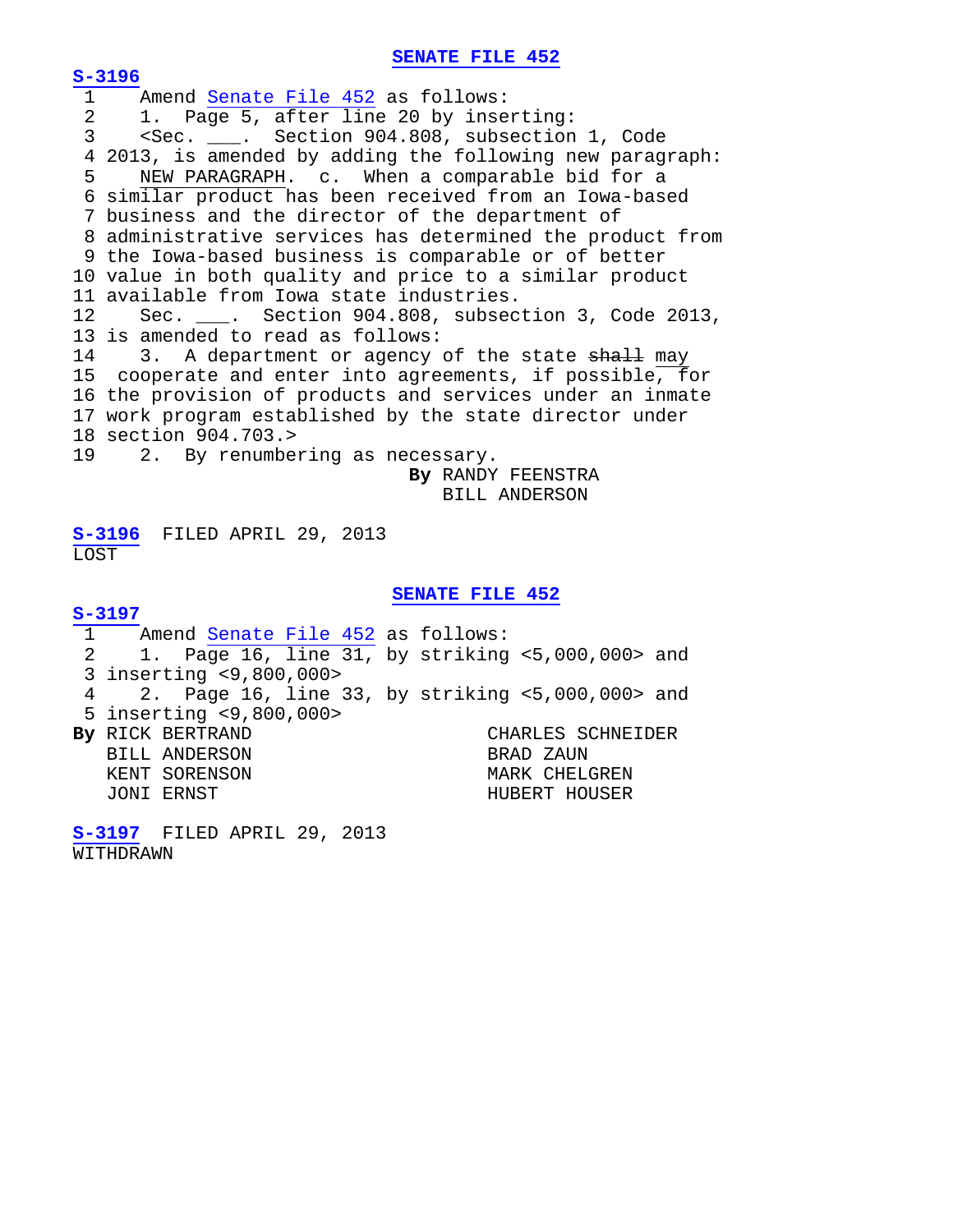**[S-3198](http://coolice.legis.iowa.gov/Cool-ICE/default.asp?Category=billinfo&Service=Billbook&frame=1&GA=85&hbill=S3198)** 1 Amend <u>Senate File 452</u> as follows:<br>2 1. Page 25, after line 16 by ins 2 1. Page 25, after line 16 by inserting: 3 <DIVISION \_\_\_ 4 ROADS AND BRIDGES PROJECTS<br>5 Sec. . Section 8.55, subsection 2, Co Section 8.55, subsection 2, Code 2013, is 6 amended to read as follows: 2. The maximum balance of the fund is the amount 8 equal to two and one-half percent of the adjusted 9 revenue estimate for the fiscal year. If the amount of 10 moneys in the Iowa economic emergency fund is equal to 11 the maximum balance, moneys in excess of this amount 12 shall be distributed as follows:<br>13 a. The first sixty million d a. The first sixty million dollars of the 14 difference between the actual net revenue for the 15 general fund of the state for the fiscal year and the 16 adjusted revenue estimate for the fiscal year shall be 17 transferred to the taxpayers trust fund.<br>18 b. Moneys in excess of the amount tr b. Moneys in excess of the amount transferred under 19 paragraph "a", up to a maximum of one hundred million 20 dollars, shall be transferred to the critical needs 21 road fund created under section  $312B.1$ .<br>22 b. c. The remainder of the excess, b. c. The remainder of the excess, if any, shall 23 be transferred to the general fund of the state.<br>24 Sec. . Section 8.58, Code 2013, is amende Sec. \_\_\_. Section 8.58, Code 2013, is amended to 25 read as follows:<br>26 8.58 Exempti 26 8.58 Exemption from automatic application.<br>27 1. To the extent that moneys appropriated 1. To the extent that moneys appropriated under 28 section 8.57 do not result in moneys being credited 29 to the general fund under section 8.55, subsection 30 2, moneys appropriated under section 8.57 and moneys 31 contained in the cash reserve fund, rebuild Iowa 32 infrastructure fund, environment first fund, Iowa 33 economic emergency fund, and taxpayers trust fund, and 34 critical needs road fund shall not be considered in the 35 application of any formula, index, or other statutory 36 triggering mechanism which would affect appropriations, 37 payments, or taxation rates, contrary provisions of the 38 Code notwithstanding.<br>39 2. To the extent To the extent that moneys appropriated under 40 section 8.57 do not result in moneys being credited 41 to the general fund under section 8.55, subsection 42 2, moneys appropriated under section 8.57 and moneys 43 contained in the cash reserve fund, rebuild Iowa 44 infrastructure fund, environment first fund, Iowa 45 economic emergency fund, and taxpayers trust fund, and 46 critical needs road fund shall not be considered  $\overline{by}$  an 47 arbitrator or in negotiations under chapter 20.<br>48 Sec. \_\_\_. NEW SECTION. 312B.1 Critical ne NEW SECTION. 312B.1 Critical needs road 49 fund.<br>50 1. 1. A critical needs road fund is created in the  $-1$ -**[S-3198](http://coolice.legis.iowa.gov/Cool-ICE/default.asp?Category=billinfo&Service=Billbook&frame=1&GA=85&hbill=S3198)**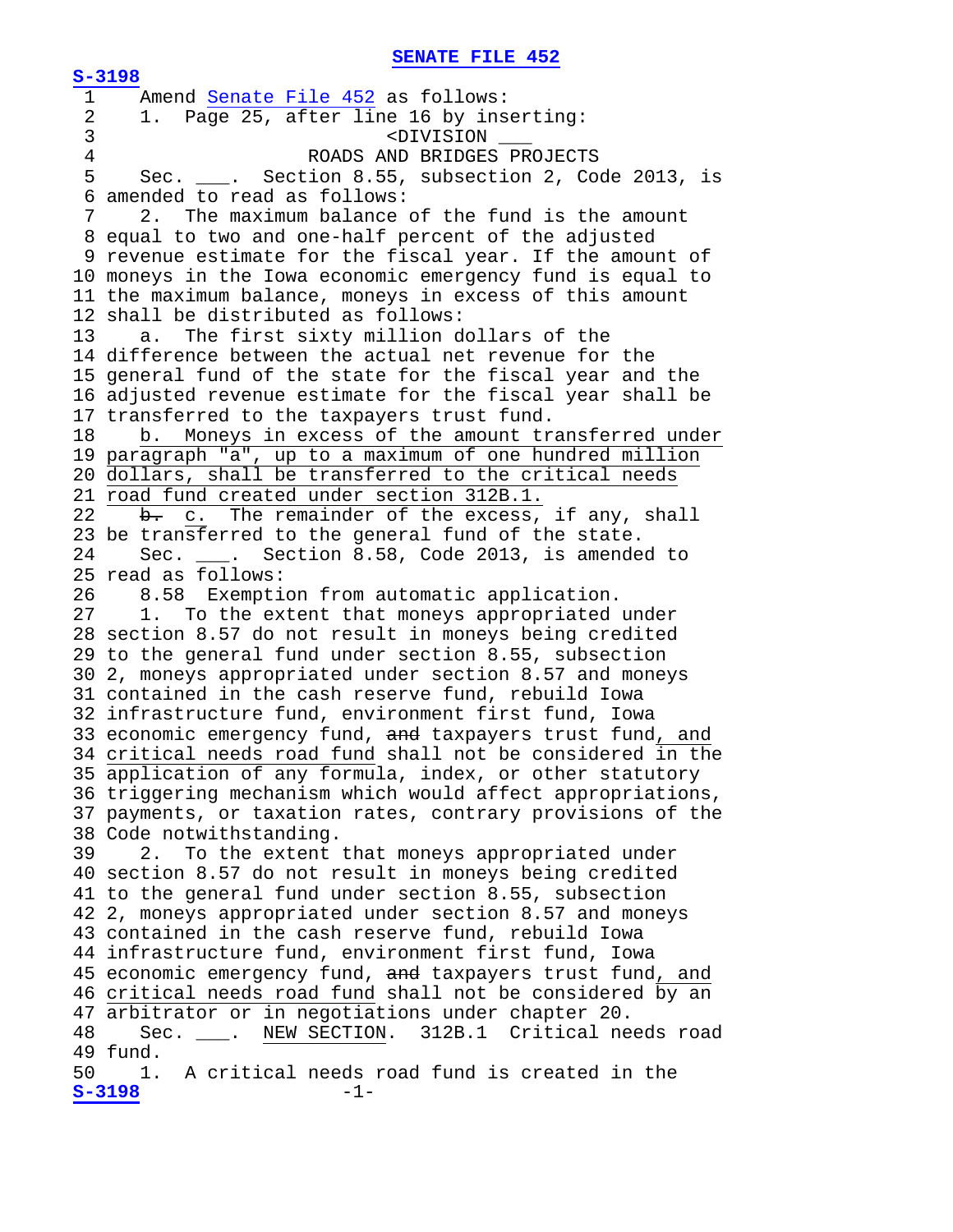Page 2 1 state treasury under the control of the department 2 of transportation. The fund shall be separate from 3 the general fund of the state and the balance in the 4 fund shall not be considered part of the balance of 5 the general fund of the state. The fund shall consist 6 of moneys appropriated by the general assembly and 7 any revenues credited by law to the critical needs 8 road fund. The moneys in the fund are not subject 9 to section 8.33 and shall not be transferred, used, 10 obligated, appropriated, or otherwise encumbered except 11 as provided in this section. Notwithstanding section 12 12C.7, subsection 2, interest or earnings on moneys 13 deposited in the critical needs road fund shall be 14 credited to the fund.<br>15 2. Monevs in the 2. Moneys in the critical needs road fund are 16 appropriated to the department of transportation to 17 be used as directed by the department exclusively for 18 the repair and maintenance of roads on the primary or 19 secondary road system or the municipal street system, 20 including bridges. The department shall establish 21 guidelines to be used by the department, counties, 22 and cities for identifying roads and bridges in 23 critical need of repair or maintenance and for the 24 department to use in evaluating and prioritizing state 25 and local road projects to receive funding under this 26 section. Counties and cities may apply for funding 27 from the critical needs road fund by submitting to the 28 department proposals for projects on roads under their 29 respective jurisdictions. A qualifying proposal shall 30 include information regarding the status and condition 31 of the road that is the subject of the proposal, 32 the plan for completing the project, and any other 33 information required by the department. The department 34 shall develop an application process for counties and 35 cities to use for the submission of proposals for the 36 use of funds under this section. Moneys distributed 37 from the critical needs road fund may be used in 38 combination with other available funding as necessary 39 to accomplish the completion of a qualifying project 40 and to accomplish the goal of reducing the number of 41 Iowa roads and bridges with critical needs.><br>42 2. By renumbering as necessary. 2. By renumbering as necessary.<br>L ANDERSON 68 SANDRA H. GREINER **By** BILL ANDERSON SANDRA H. G.<br>RICK BERTRAND DENNIS GUTH RICK BERTRAND DENNIS GUTH MARK CHELGREN KEN ROZENBOOM NANCY J. BOETTGER BRAD ZAUN KENT SORENSON

 **[S-3198](http://coolice.legis.iowa.gov/Cool-ICE/default.asp?Category=billinfo&Service=Billbook&frame=1&GA=85&hbill=S3198)** FILED APRIL 29, 2013 LOST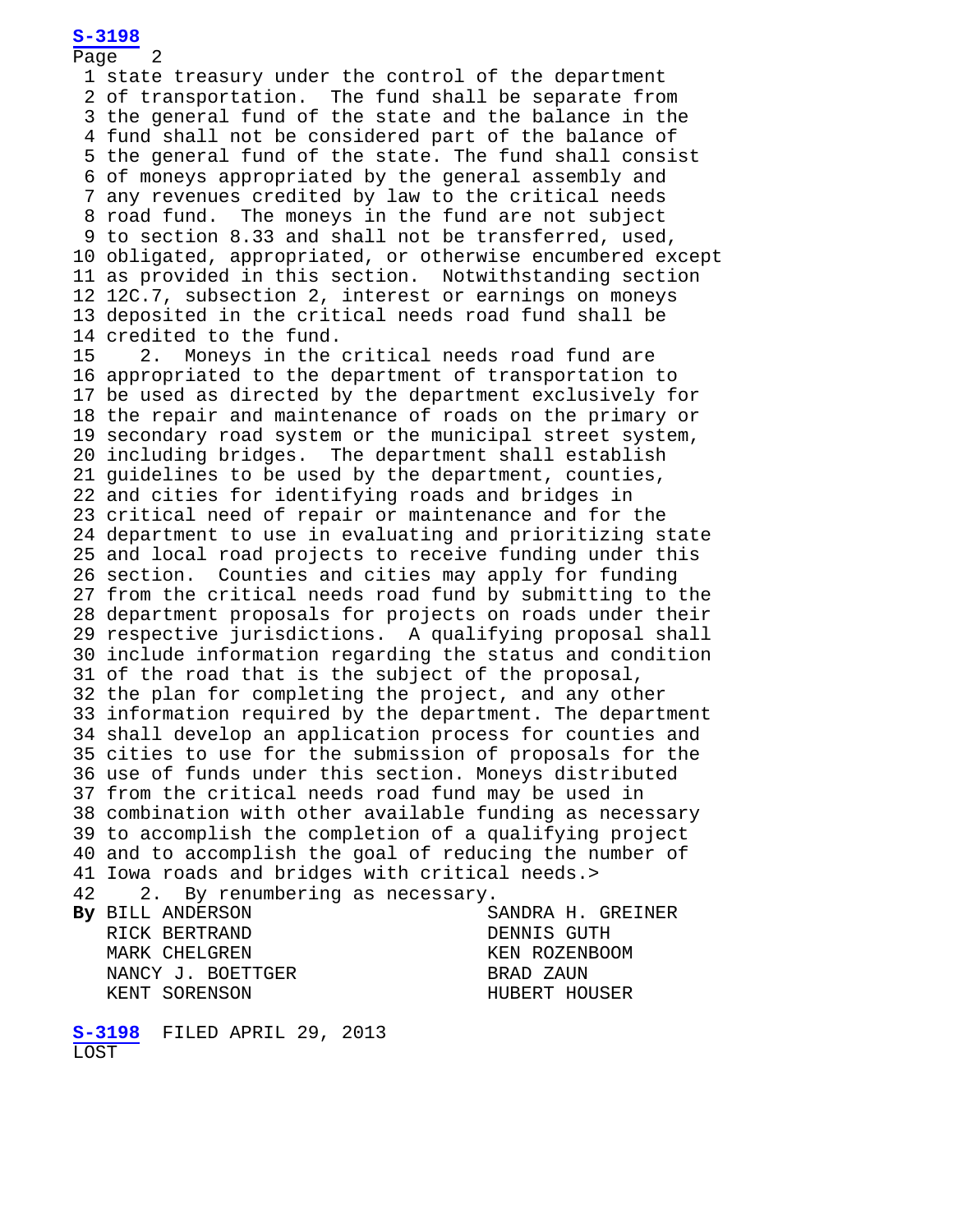**[S-3199](http://coolice.legis.iowa.gov/Cool-ICE/default.asp?Category=billinfo&Service=Billbook&frame=1&GA=85&hbill=S3199)** 1 Amend <u>Senate File 452</u> as follows:<br>2 1. Page 5. after line 20 by inse 2 1. Page 5, after line 20 by inserting:<br>3 <Sec. . Section 461C.1, Code 2013, <Sec. \_\_\_. Section 461C.1, Code 2013, is amended to 4 read as follows:<br>5 461C.1 Purpo 5 461C.1 Purpose.<br>6 1. The purpose o 1. The purpose of this chapter is to encourage 7 private owners holders of land to make land and water 8 areas available to the public for recreational purposes 9 and for urban deer control by limiting an owner's a 10 holder's liability toward persons entering onto the 11 owner's holder's property for such purposes. The 12 provisions of this chapter shall be construed liberally 13 and broadly in favor of private holders of land to 14 accomplish the purposes of this chapter.<br>15 2. The general assembly declares that 2. The general assembly declares that the holding 16 of Sallee v. Stewart, (No. 11-0892) (Iowa 2013) is 17 abrogated in its entirety as contrary to the general 18 assembly's intent for the construction of this chapter.<br>19 Sec. . Section 461C.2, subsections 3 and 5. Code Sec. \_\_\_. Section 461C.2, subsections 3 and 5, Code 20 2013, are amended to read as follows:<br>21 3. "Land" means private land loca 21 3. "Land" means private land located in a 22 municipality including abandoned or inactive surface 23 mines $\tau$ ; caves, and; land used for agricultural 24 purposes, including; marshlands, timber, and 25 grasslands; and the privately owned roads, water 26 paths, trails, waters, water courses, private ways and 27 exteriors and interiors of buildings, structures, and 28 machinery, or equipment appurtenant thereto located on 29 such land. "Land" includes land that is not open to 30 the general public.<br>31 5. "Recreationa 5. "Recreational purpose" means any activity 32 undertaken for recreation, sport, exercise, education, 33 relaxation, or pleasure, including but not limited to 34 the following or any combination thereof: Hunting, 35 trapping, horseback riding, fishing, swimming, 36 boating, camping, picnicking, hiking, pleasure driving, 37 motorcycling, all-terrain vehicle riding, nature study, 38 water skiing, snowmobiling, other summer and winter 39 sports or games, and agricultural tours, and viewing 40 or enjoying historical, archaeological, scenic, or 41 scientific sites while going to and from or actually 42 engaged therein. "Recreational purpose" includes the 43 activity of accompanying another person who is engaging 44 in such activities. "Recreational purpose" is not 45 limited to active engagement in such activities, but 46 also includes entry onto, use of, passage over, and 47 presence on any part of the land in connection with 48 such activities.<br>49 Sec. . Se Sec. \_\_\_. Section 461C.3, Code 2013, is amended to 50 read as follows: **[S-3199](http://coolice.legis.iowa.gov/Cool-ICE/default.asp?Category=billinfo&Service=Billbook&frame=1&GA=85&hbill=S3199)** -1-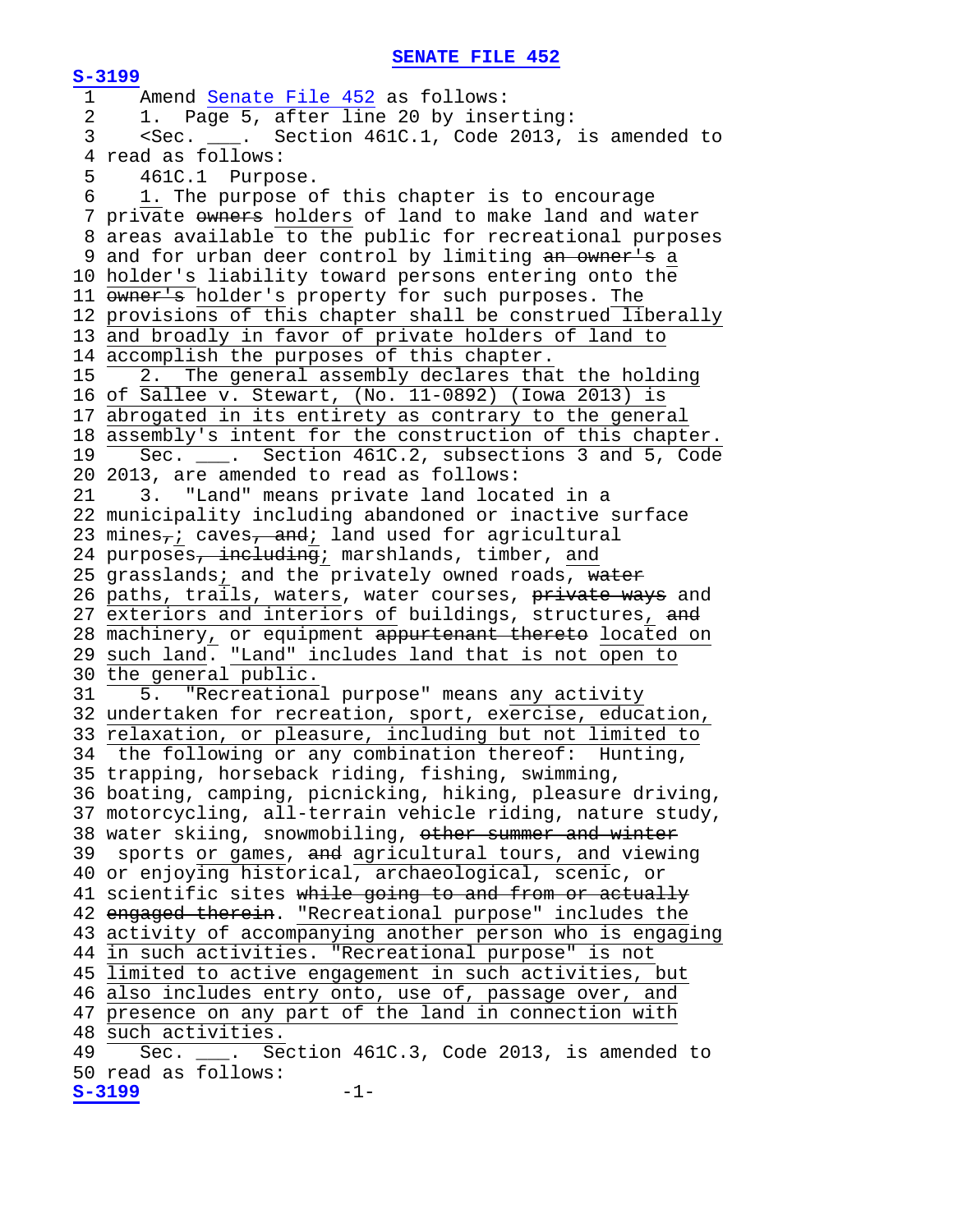Page 2<br>1 46 1 461C.3 Liability of owner holder limited.<br>2 1. Except as specifically recognized by o 1. Except as specifically recognized by or provided 3 in section 461C.6, an owner a holder of land owes no 4 does not owe a duty of care to keep the premises safe 5 for entry or use by others for recreational purposes 6 or urban deer control, or to give any warning of a 7 dangerous condition, use, structure, or activity on 8 such premises to persons entering for such purposes. 9 2. Except as specifically recognized or provided 10 in section 461C.6, a holder of land does not owe a 11 duty of care to others because the holder is guiding, 12 directing, supervising, or participating in any 13 recreational purpose or urban deer control undertaken 14 by others on the holder's land.<br>15 Sec. . Section 461C.4, C Sec. \_\_\_. Section 461C.4, Code 2013, is amended by 16 adding the following new subsection:<br>17 NEW SUBSECTION. 2A. Assume a du NEW SUBSECTION. 2A. Assume a duty of care to 18 a person because the holder is guiding, directing, 19 supervising, or participating in any recreational 20 purpose or urban deer control undertaken by the person 21 on the holder's land.<br>22 Sec. . Section Sec. \_\_\_. Section 461C.5, Code 2013, is amended to 23 read as follows:<br>24 461C.5 Dutie 461C.5 Duties and liabilities of owner holder of 25 leased land.<br>26 Unless ot Unless otherwise agreed in writing, the provisions 27 of sections 461C.3 and 461C.4 shall be deemed 28 applicable to the duties and liability of an owner a 29 holder of land leased, or any interest or right therein 30 transferred to, or the subject of any agreement with, 31 the United States or any agency thereof, or the state 32 or any agency or subdivision thereof, for recreational 33 purposes or urban deer control.<br>34 Sec. 6. Section 461C.6. Cod Sec. 6. Section 461C.6, Code 2013, is amended to 35 read as follows:<br>36 461C.6 When 36 461C.6 When liability lies against owner holder.<br>37 Nothing in this chapter limits in any way any Nothing in this chapter limits in any way any 38 liability which otherwise exists: 39 1. For willful or malicious failure to guard or 40 warn against a dangerous condition, use, structure, or 41 activity.<br>42 2. Fo 2. For injury suffered in any case where the owner 43 holder of land charges the person or persons who enter 44 or go on the land for the recreational use thereof or 45 for deer hunting, except that in the case of land or 46 any interest or right therein, leased or transferred 47 to, or the subject of any agreement with, the United 48 States or any agency thereof or the state or any agency 49 thereof or subdivision thereof, any consideration 50 received by the holder for such lease, interest, right<br> $S-3199$ <br>-2-**[S-3199](http://coolice.legis.iowa.gov/Cool-ICE/default.asp?Category=billinfo&Service=Billbook&frame=1&GA=85&hbill=S3199)** -2-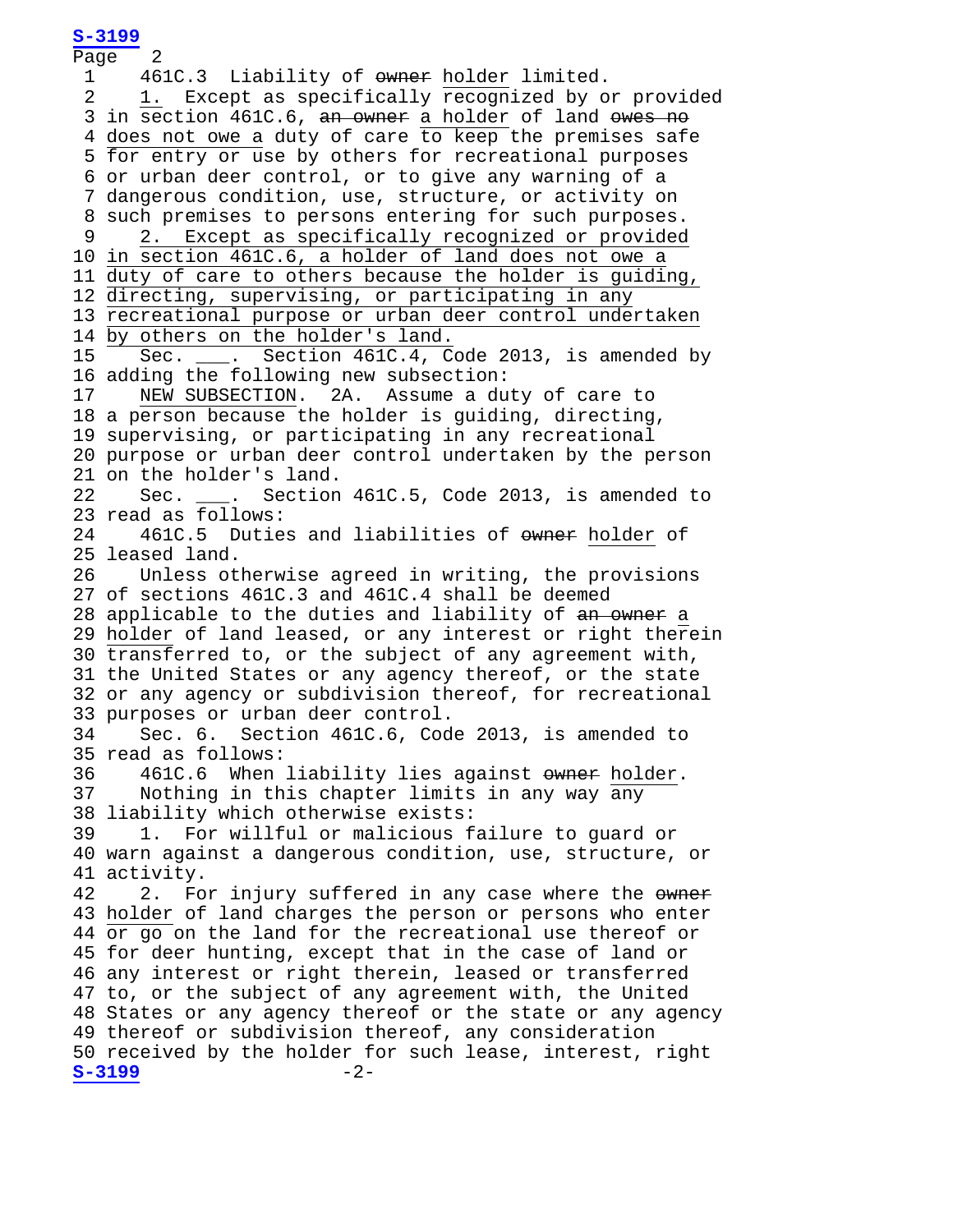Page 3 1 or agreement shall not be deemed a charge within the 2 meaning of this section.> 3 2. By renumbering as necessary.<br>y KEN ROZENBOOM RICK BERTRAND **By** KEN ROZENBOOM RICK BERTRAND DAN ZUMBACH **RICK BERTRAND** DAN ZUMBACH BILL ANDERSON MICHAEL BREITBACH GEREIT SORENSON SANDRA H. GREINER TIM L. KAPUCIAN<br>DAVID JOHNSON NARK SEGEBART DAVID JOHNSON MARK SEGEBART MARK CHELGREN<br>JONI ERNST DENNIS GUTH JONI ERNST JACK WHITVER ROBY SMITH NANCY J. BOETTGER CHARLES SCHNEIDER HUBERT HOUSER **[S-3199](http://coolice.legis.iowa.gov/Cool-ICE/default.asp?Category=billinfo&Service=Billbook&frame=1&GA=85&hbill=S3199)** FILED APRIL 29, 2013

LOST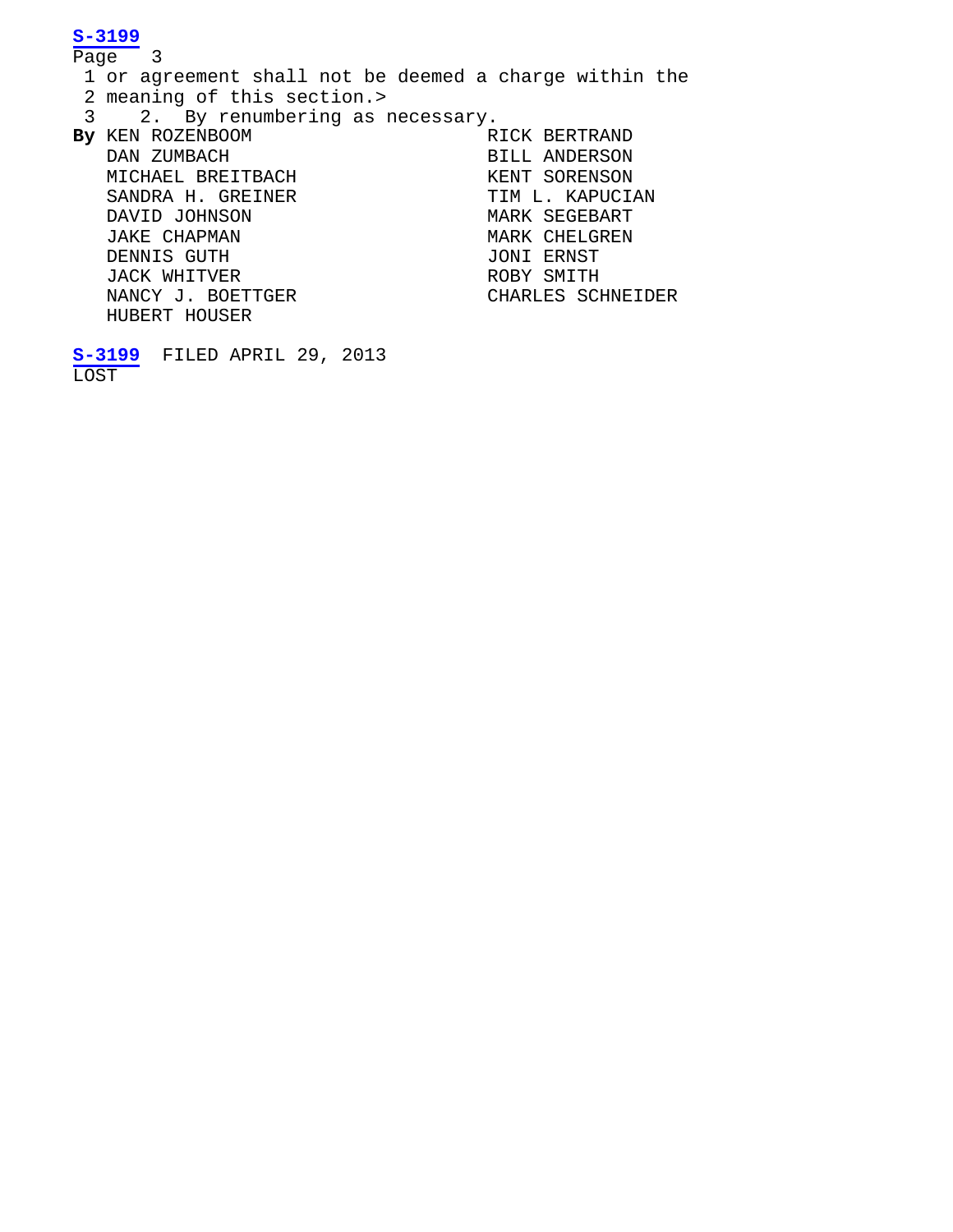**[S-3200](http://coolice.legis.iowa.gov/Cool-ICE/default.asp?Category=billinfo&Service=Billbook&frame=1&GA=85&hbill=S3200)** 1 Amend <u>Senate File 452</u> as follows:<br>2 1. Page 25, after line 16 by inse 2 1. Page 25, after line 16 by inserting:<br>3 3 <DIVISION \_\_\_ 4 AUTOMATED TRAFFIC LAW ENFORCEMENT<br>5 Sec. Section 321.1, Code 2013, is amend Sec. \_\_\_. Section 321.1, Code 2013, is amended by 6 adding the following new subsection:<br>7 NEW SUBSECTION. 95. "Automated NEW SUBSECTION. 95. "Automated traffic law 8 enforcement system" means a device with one or more 9 sensors working in conjunction with one of the 10 following:<br>11 a. An An official traffic-control signal, to produce 12 recorded images of motor vehicles entering an 13 intersection against a red signal light.<br>14 b. A speed measuring device, to prod b. A speed measuring device, to produce recorded 15 images of motor vehicles traveling at a prohibited rate 16 of speed.<br>17 c. A c. A railroad grade crossing signal light, as 18 described in section 321.342, to produce images of 19 vehicles violating the signal light.<br>20 d. Anv official traffic-control d. Any official traffic-control device, if failure 21 to comply with the official traffic-control device 22 constitutes a moving violation under this chapter.<br>23 Sec. . NEW SECTION. 321.5A Automated traf Sec. \_\_\_. NEW SECTION. 321.5A Automated traffic 24 law enforcement systems prohibited.<br>25 The department or a local author The department or a local authority shall not place 26 or cause to be placed on or adjacent to a highway, or 27 maintain or employ the use of, an automated traffic law 28 enforcement system for the enforcement of any provision 29 of this chapter or any local ordinance relating to 30 motor vehicles.<br>31 Sec. . R Sec. \_\_\_. REMOVAL OF AUTOMATED TRAFFIC LAW 32 ENFORCEMENT SYSTEMS — VALIDITY OF PRIOR NOTICES 33 AND CITATIONS. On or before July 1, 2013, a local 34 authority using an automated traffic law enforcement 35 system shall discontinue using the system and remove 36 the system equipment. Effective July 1, 2013, all 37 local ordinances authorizing the use of an automated 38 traffic law enforcement system are void. However, 39 notices of violations mailed or citations issued 40 pursuant to such an ordinance prior to July 1, 2013, 41 shall not be invalidated by the enactment of this 42 division of this Act and shall be processed according 43 to the provisions of the law under which they were 44 authorized.<br>45 Sec. Sec. \_\_\_. EFFECTIVE UPON ENACTMENT. The section 46 of this division of this Act relating to the removal 47 of automated traffic law enforcement systems and the 48 validity of prior notices and citations, being deemed 49 of immediate importance, takes effect upon enactment.><br>50 2. By renumbering as necessary. 2. By renumbering as necessary.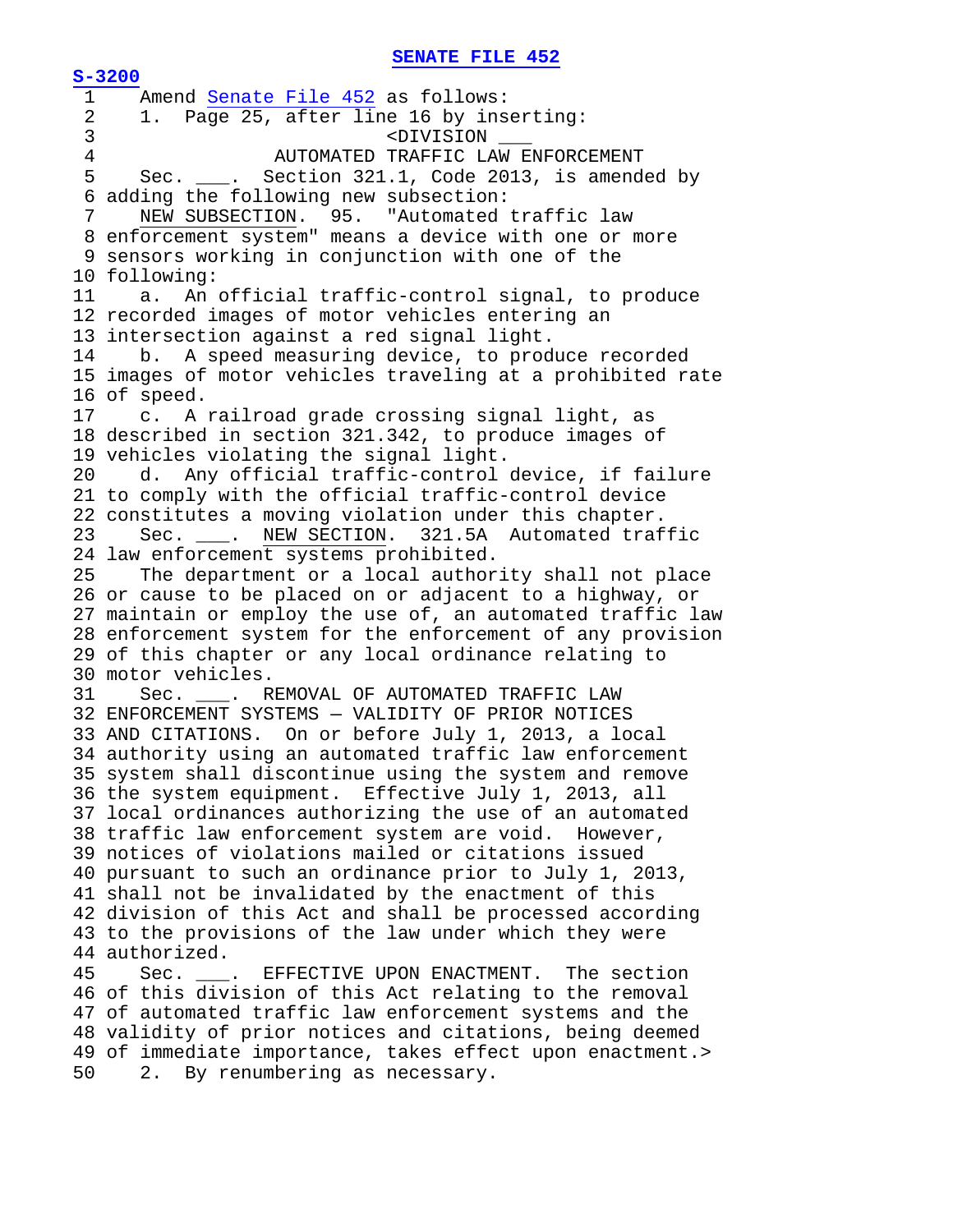**By** BRAD ZAUN **RANDY FEENSTRA**  JAKE CHAPMAN DENNIS GUTH SANDRA H. GREINER NANCY J. BOETTGER MARK CHELGREN<br>JONI ERNST KEN ROZENBOOM

 DAVID JOHNSON JACK WHITVER BILL ANDERSON<br>MARK SEGEBART

 **[S-3200](http://coolice.legis.iowa.gov/Cool-ICE/default.asp?Category=billinfo&Service=Billbook&frame=1&GA=85&hbill=S3200)** FILED APRIL 29, 2013 LOST<sub>1</sub>

**[SENATE FILE 452](http://coolice.legis.iowa.gov/Cool-ICE/default.asp?Category=billinfo&Service=Billbook&frame=1&GA=85&hbill=SF452)**

 $\frac{\mathbf{S}-3201}{1}$ 1 Amend <u>Senate File 452</u> as follows:<br>2 1. Page 16, after line 29 by ins 2 1. Page 16, after line 29 by inserting: <\_\_\_. FY 2012-2013 4 .................................................. \$ 9,600,000> 5 2. Page 17, after line 10 by inserting: 6 <Sec. \_\_\_. EFFECTIVE UPON ENACTMENT. The section 7 of this division of this Act appropriating moneys to 8 the fire and police retirement fund, being deemed of 9 immediate importance, takes effect upon enactment.><br>10 3. By renumbering as necessary. 3. By renumbering as necessary. **By** ROBERT E. DVORSKY

 **[S-3201](http://coolice.legis.iowa.gov/Cool-ICE/default.asp?Category=billinfo&Service=Billbook&frame=1&GA=85&hbill=S3201)** FILED APRIL 29, 2013 WITHDRAWN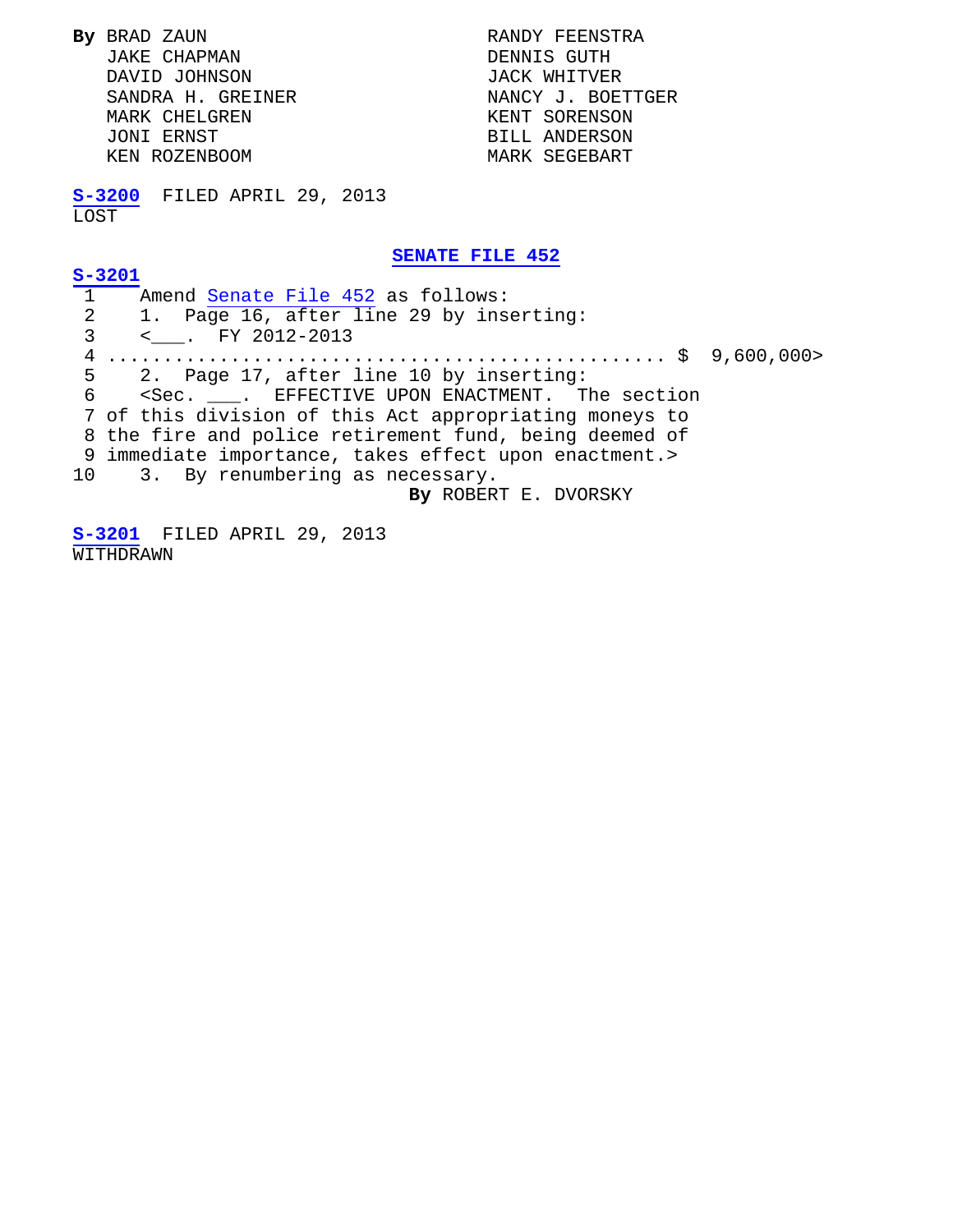**[S-3202](http://coolice.legis.iowa.gov/Cool-ICE/default.asp?Category=billinfo&Service=Billbook&frame=1&GA=85&hbill=S3202)** 1 Amend the amendment, [S-3188,](http://coolice.legis.iowa.gov/Cool-ICE/default.asp?Category=billinfo&Service=Billbook&frame=1&GA=85&hbill=S3188) to [Senate File 452](http://coolice.legis.iowa.gov/Cool-ICE/default.asp?Category=billinfo&Service=Billbook&frame=1&GA=85&hbill=SF452) as 2 follows:<br>3 1. P 3 1. Page 5, after line 13 by inserting:<br>4 <Sec. . Section 9B.15, subsection 3 4 <Sec. \_\_\_. Section 9B.15, subsection 3, unnumbered 5 paragraph 1, Code 2013, is amended to read as follows: 6 A certificate of a notarial act is sufficient if it 7 meets the requirements of subsections 1 and 2 and all 8 any of the following apply:<br>9 Sec. . Section 9B.17 Sec. \_\_\_. Section 9B.17, subsection 1, paragraph a, 10 Code 2013, is amended to read as follows:<br>11 a. Include the notary public's name, a. Include the notary public's name, the words 12 "Notarial Seal" and "Iowa", the words "Commission 13 Number" followed by a number assigned to the notary 14 public by the secretary of state, the words "My 15 Commission Expires" followed either by the date that 16 the notary public's term would ordinarily expire as 17 provided in section 9B.21 or a blank line on which the 18 notary public shall indicate the date of expiration, 19 if any, of the notary public's commission, as required 20 by and in satisfaction of section 9B.15, subsection 1, 21 paragraph "e", and other information required by the 22 secretary of state.><br>23 2. Page 6, after 23 2. Page 6, after line 23 by inserting:<br>24 <Sec. . Section 589.4, Code 2013, i <Sec. \_\_\_. Section 589.4, Code 2013, is amended to 25 read as follows:<br>26 589.4 Acknow 26 589.4 Acknowledgments by corporation officers. The acknowledgments of all deeds, mortgages, or 28 other instruments in writing taken or certified more 29 than ten years earlier, which instruments have been 30 recorded in the recorder's office of any county of this 31 state, including acknowledgments of instruments made by 32 a corporation, or to which the corporation was a party, 33 or under which the corporation was a beneficiary, 34 and which have been acknowledged before or certified 35 by a notary public notarial officer as provided in 36 chapter 9B who was at the time of the acknowledgment or 37 certifying a stockholder or officer in the corporation, 38 are legal and valid official acts of the notaries 39 public, and entitle the instruments to be recorded, 40 anything in the laws of the state of Iowa in regard to 41 acknowledgments to the contrary notwithstanding. This 42 section does not affect pending litigation.<br>43 Sec. . Section 589.5, Code 2013, is Sec. \_\_\_. Section 589.5, Code 2013, is amended to 44 read as follows:<br>45 589.5 Acknow 45 589.5 Acknowledgments by stockholders.<br>46 All deeds and convevances of lands with All deeds and conveyances of lands within this 47 state executed more than ten years earlier, but 48 which have been acknowledged or proved according 49 to and in compliance with the laws of this state 50 before a notary public notarial officer as provided<br> $S-3202$ <br>-1-**[S-3202](http://coolice.legis.iowa.gov/Cool-ICE/default.asp?Category=billinfo&Service=Billbook&frame=1&GA=85&hbill=S3202)**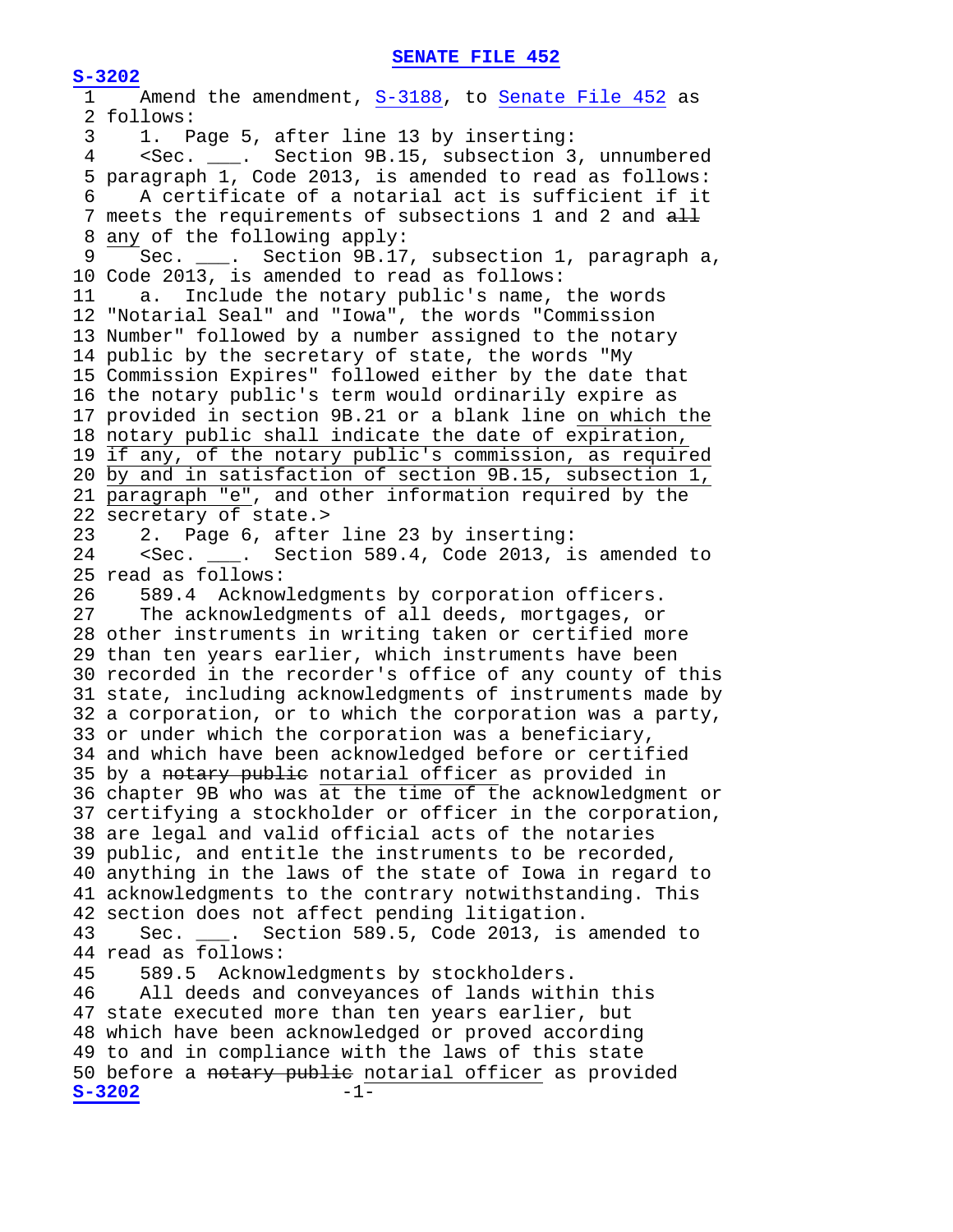$P_4$ age 2 1 in chapter 9B or other official authorized by law 2 to take acknowledgments who was, at the time of 3 the acknowledgment, an officer or stockholder of a 4 corporation interested in the deed or conveyance, or 5 otherwise interested in the deeds or conveyances, are, 6 if otherwise valid, valid in law as though acknowledged 7 or proved before an officer not interested in the 8 deeds or conveyances; and if recorded more than ten 9 years earlier, in the respective counties in which 10 the lands are, the records are valid in law as though 11 the deeds and conveyances, so acknowledged or proved 12 and recorded, had, prior to being recorded, been 13 acknowledged or proved before an officer having no 14 interest in the deeds or conveyances.><br>15 3. By renumbering as necessary. 3. By renumbering as necessary.

**By** ROBERT E. DVORSKY

 **[S-3202](http://coolice.legis.iowa.gov/Cool-ICE/default.asp?Category=billinfo&Service=Billbook&frame=1&GA=85&hbill=S3202)** FILED APRIL 29, 2013 ADOPTED

**[SENATE FILE 452](http://coolice.legis.iowa.gov/Cool-ICE/default.asp?Category=billinfo&Service=Billbook&frame=1&GA=85&hbill=SF452)**

 **[S-3204](http://coolice.legis.iowa.gov/Cool-ICE/default.asp?Category=billinfo&Service=Billbook&frame=1&GA=85&hbill=S3204)** 1 Amend <u>Senate File 452</u> as follows:<br>2 1. Page 16, after line 29 by ins 2 1. Page 16, after line 29 by inserting:<br>3 < . FY 2012-2013 3 <\_\_\_. FY 2012-2013 4 .................................................. \$ 9,600,000> 5 2. Page 17, after line 10 by inserting:<br>6 <Sec. . EFFECTIVE UPON ENACTMENT T <Sec. \_\_\_. EFFECTIVE UPON ENACTMENT. The section 7 of this division of this Act appropriating moneys to 8 the fire and police retirement fund, being deemed of 9 immediate importance, takes effect upon enactment.><br>10 3. By renumbering as necessary. 3. By renumbering as necessary.<br>ERT E. DVORSKY JEFF DANIELSON **By** ROBERT E. DVORSKY<br>RICK BERTRAND KENT SORENSON

 **[S-3204](http://coolice.legis.iowa.gov/Cool-ICE/default.asp?Category=billinfo&Service=Billbook&frame=1&GA=85&hbill=S3204)** FILED APRIL 29, 2013 ADOPTED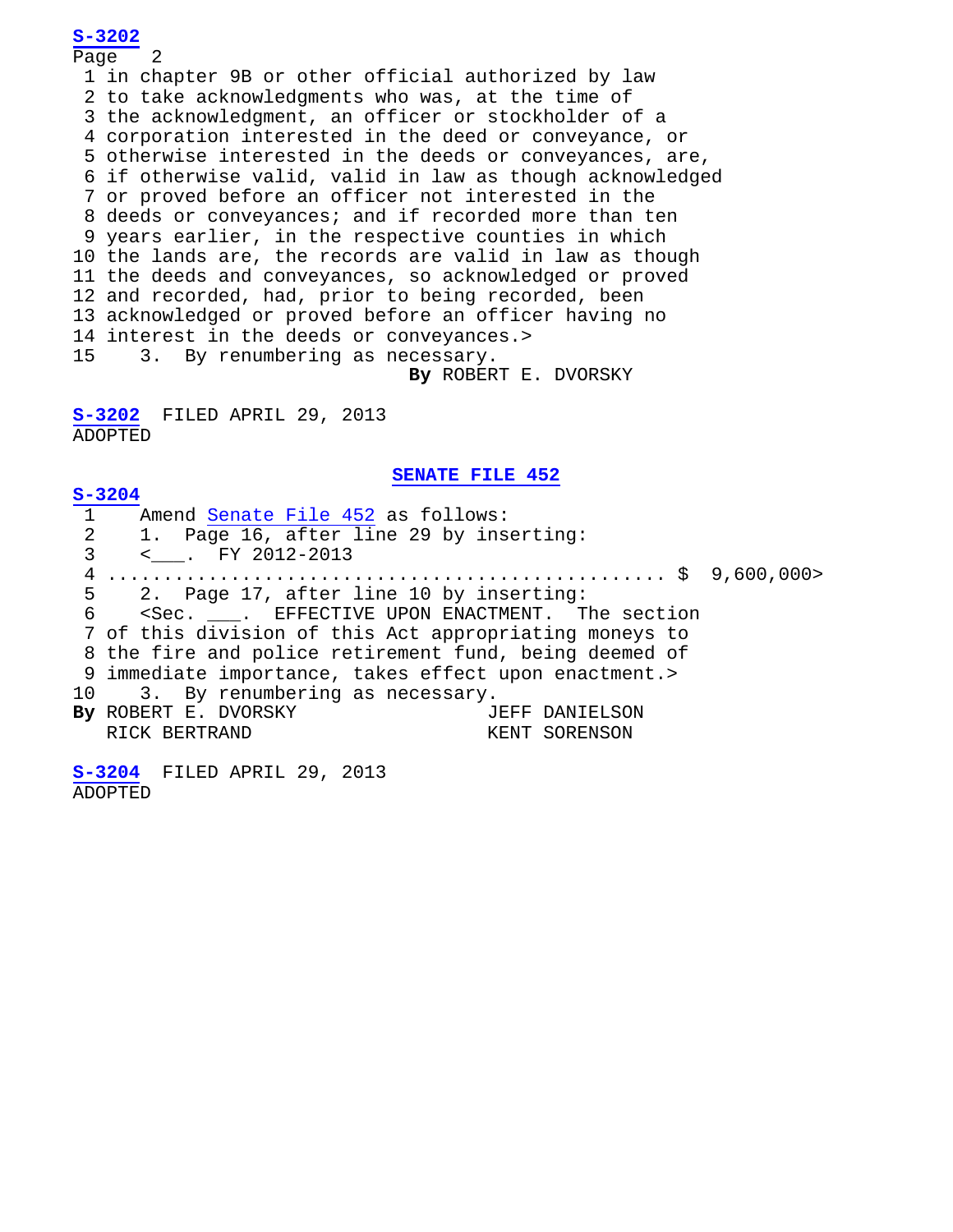# **HOUSE [FILE 638](http://coolice.legis.iowa.gov/Cool-ICE/default.asp?Category=billinfo&Service=Billbook&frame=1&GA=85&hbill=HF638)**

```
 S-3203
  1 Amend House File 638, as passed by the House, as 
 2 follows:<br>3 1. By
      1. By striking everything after the enacting clause
  4 and inserting: 
 5 <DIVISION I<br>6 REBUILD IOWA INFRASTRU
 6 REBUILD IOWA INFRASTRUCTURE FUND<br>7 Section 1. There is appropriated from the r
      Section 1. There is appropriated from the rebuild
  8 Iowa infrastructure fund to the following departments 
 9 and agencies for the following fiscal years, the 
 10 following amounts, or so much thereof as is necessary, 
11 to be used for the purposes designated:<br>12 1. DEPARTMENT OF ADMINISTRATIVE SER
12 1. DEPARTMENT OF ADMINISTRATIVE SERVICES<br>13 a. For projects related to major repairs
      a. For projects related to major repairs and major
 14 maintenance for state buildings and facilities:
 15 FY 2013-2014:
 16 .................................................. $ 14,000,000
      Moneys appropriated in this lettered paragraph shall
 18 not be used for projects at the Wallace and the state 
19 historical buildings.<br>20 b. For routine an
      b. For routine and preventative maintenance,
 21 notwithstanding section 8.57, subsection 5, paragraph 
22 "c":<br>23 F
      23 FY 2013-2014:
 24 .................................................. $ 5,000,000
 25 Moneys appropriated in this lettered paragraph shall 
 26 be used for capitol complex grounds except for projects 
27 at the Wallace and the state historical buildings.<br>28 c. For costs associated with the planning, des
    28 c. For costs associated with the planning, design, 
 29 construction, and renovation of the Wallace office 
30 building including roof replacement:<br>31 FY 2013-2014:
     FY 2013-2014:
 32 .................................................. $ 500,000
 33 FY 2014-2015:
 34 .................................................. $ 3,900,000
 35 d. For costs associated with capitol interior and 
 36 exterior restoration, including the installation of a 
 37 lightning protection system:
 38 FY 2013-2014:
 39 .................................................. $ 330,000
40 2. DEPARTMENT OF CULTURAL AFFAIRS<br>41 For deposit into the Iowa great pla
      For deposit into the Iowa great places program
 42 fund created in section 303.3D for Iowa great places 
 43 program projects that meet the definition of "vertical 
 44 infrastructure" in section 8.57, subsection 5, 
 45 paragraph "c":
 46 FY 2013-2014:
 47 .................................................. $ 1,000,000
 48 3. ECONOMIC DEVELOPMENT AUTHORITY
 49 a. For equal distribution to regional sports 
50 authority districts certified by the economic<br>S-3203 -1-S-3203
```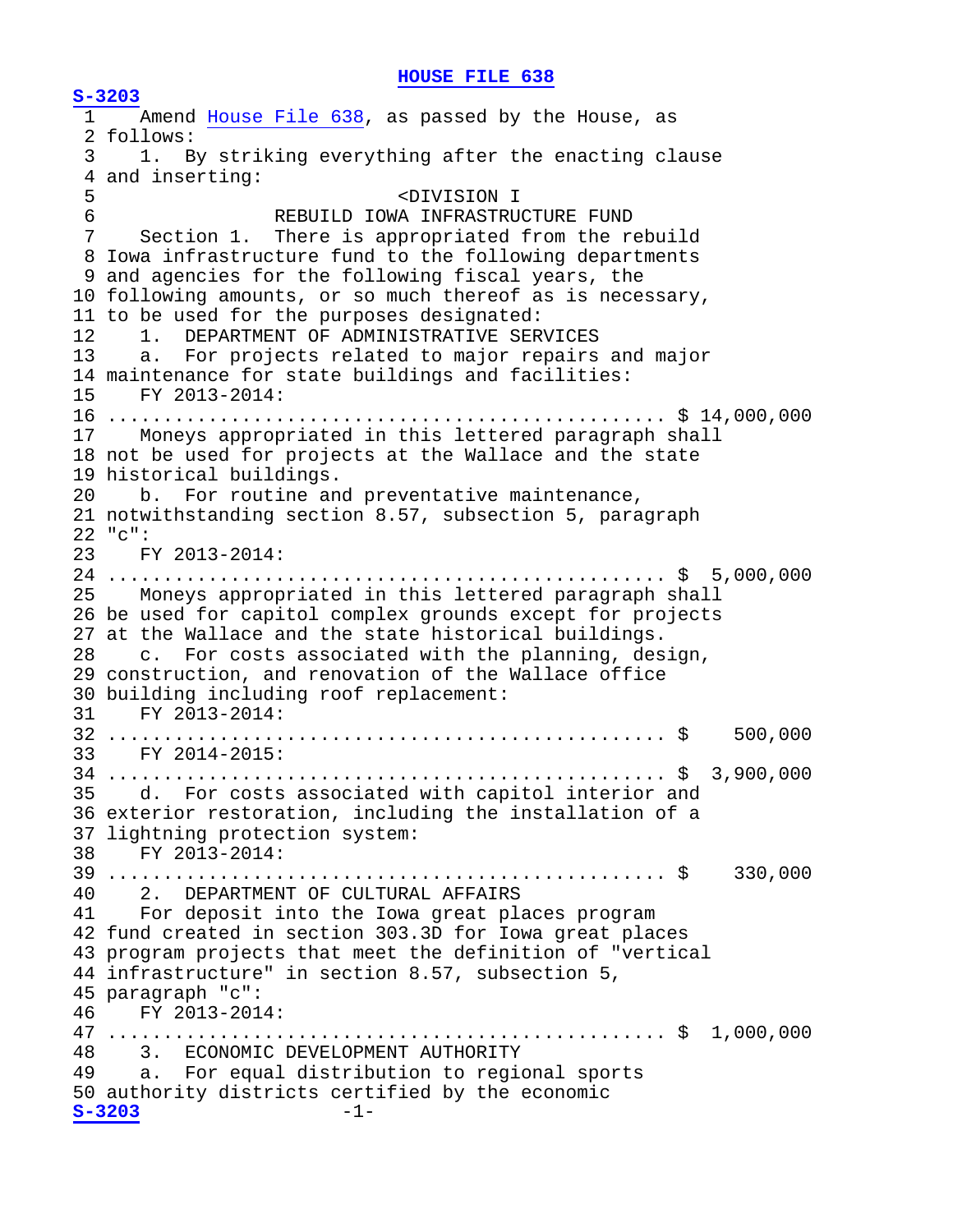```
 S-3203
   Page 2 1 development authority pursuant to section 15E.321, 
     2 notwithstanding section 8.57, subsection 5, paragraph 
     3 "c":
     4 FY 2013-2014:
     5 .................................................. $ 1,000,000
     6 b. For deposit into the river enhancement community 
     7 attraction and tourism fund created in section 15F.205:
     8 FY 2013-2014:
     9 .................................................. $ 2,000,000
    10 c. For renovations, expansions, and enhancements 
    11 to facilities for an adult day program at a year-round 
    12 camp for persons with disabilities in a central Iowa 
    13 city with a population between one hundred ninety-five 
    14 thousand and two hundred five thousand in the latest 
    15 preceding certified federal census:
    16 FY 2013-2014:
    17 .................................................. $ 250,000
    18 d. To Iowa state university of science and 
    19 technology for the modernization and renovation of 
    20 animal care facilities at the blank park zoo including 
    21 the expansion of the surgical facility and the 
    22 renovation of dormitory space:
    23 FY 2013-2014:
    24 .................................................. $ 1,000,000
    25 e. For administration and support of the world 
    26 food prize including the Borlaug/Ruan scholar program, 
    27 notwithstanding section 8.57, subsection 6, paragraph 
    28 "c":
    29 FY 2013-2014:
    30 .................................................. $ 200,000
    31 f. For costs associated with the hosting of a 
    32 national junior Summer Olympics by a nonprofit sports 
    33 organization, notwithstanding section 8.57, subsection 
    34 6, paragraph "c":
    35 FY 2013-2014:
    36 .................................................. $ 250,000
 37 4. DEPARTMENT OF EDUCATION
 38 a. For accelerated career education program capital 
    39 projects at community colleges that are authorized 
    40 under chapter 260G and that meet the definition of 
    41 the term "vertical infrastructure" in section 8.57, 
    42 subsection 5, paragraph "c":
    43 FY 2013-2014:
    44 .................................................. $ 6,000,000
    45 b. For major renovation and major repair needs, 
    46 including health, life, and fire safety needs and for 
    47 compliance with the federal Americans with Disabilities 
    48 Act for buildings and facilities under the purview of 
    49 the community colleges:
    50 FY 2013-2014:
    S-3203 -2-
```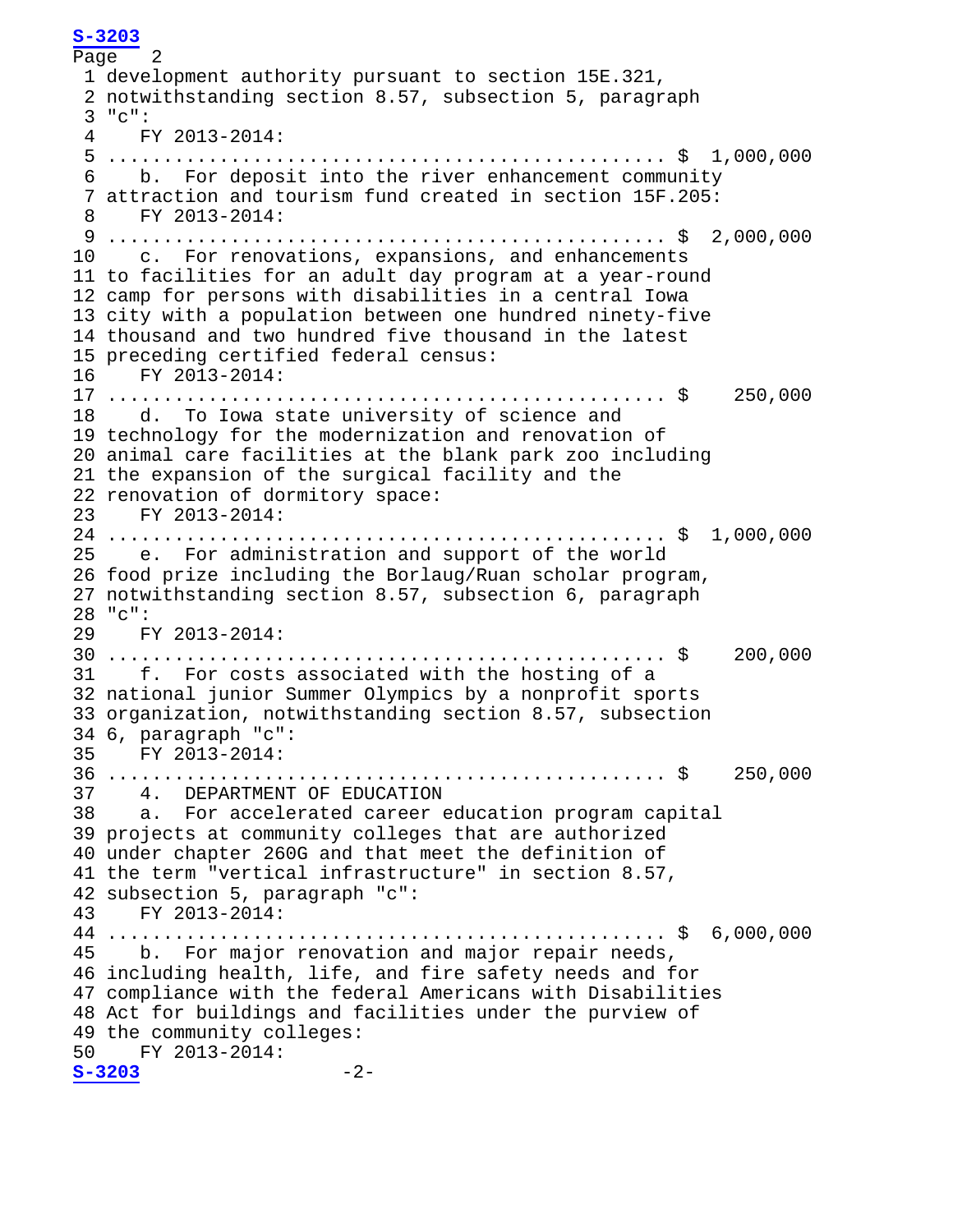Page 3 1 .................................................. \$ 1,000,000 2 5. DEPARTMENT OF HUMAN SERVICES<br>3 a. For a grant to a nonprofit ch a. For a grant to a nonprofit child welfare, 4 juvenile justice, and behavioral health agency for 5 the construction of a psychiatric medical institution 6 for children in a city with a population between 7 twenty-eight thousand and twenty-nine thousand in the 8 latest preceding certified federal census: 9 FY 2013-2014: 10 .................................................. \$ 500,000 FY 2014-2015: 12 .................................................. \$ 500,000 13 b. For a grant to a nonprofit agency that provides 14 innovative solutions to children and adults with autism 15 in a city with a population between fourteen thousand 16 five hundred and fifteen thousand five hundred in the 17 latest preceding certified federal census for costs 18 associated with improvements to facilities: 19 FY 2013-2014: 20 .................................................. \$ 400,000 21 FY 2014-2015: 22 .................................................. \$ 400,000 23 c. For the renovation and construction of certain 24 nursing facilities, consistent with the provisions of 25 chapter 249K: 26 FY 2013-2014: 27 .................................................. \$ 500,000 28 d. For a publicly owned acute care teaching 29 hospital located in a county with a population between 30 four hundred thousand and four hundred fifty thousand 31 in the latest preceding certified federal census for 32 the construction and expansion of inpatient mental 33 health facilities and for the construction of an 34 outpatient clinic building: 35 FY 2013-2014: 36 .................................................. \$ 3,000,000 37 FY 2014-2015: 38 .................................................. \$ 3,000,000 39 6. DEPARTMENT OF PUBLIC DEFENSE<br>40 a. For major maintenance project a. For major maintenance projects at national guard 41 armories and facilities: 42 FY 2013-2014: 43 .................................................. \$ 2,000,000 44 b. For construction improvement projects at 45 statewide readiness centers: 46 FY 2013-2014: 47 .................................................. \$ 2,000,000 48 c. For construction upgrades at Camp Dodge:<br>49 FY 2013-2014: 49 FY 2013-2014: 50 .................................................. \$ 500,000 **[S-3203](http://coolice.legis.iowa.gov/Cool-ICE/default.asp?Category=billinfo&Service=Billbook&frame=1&GA=85&hbill=S3203)** -3-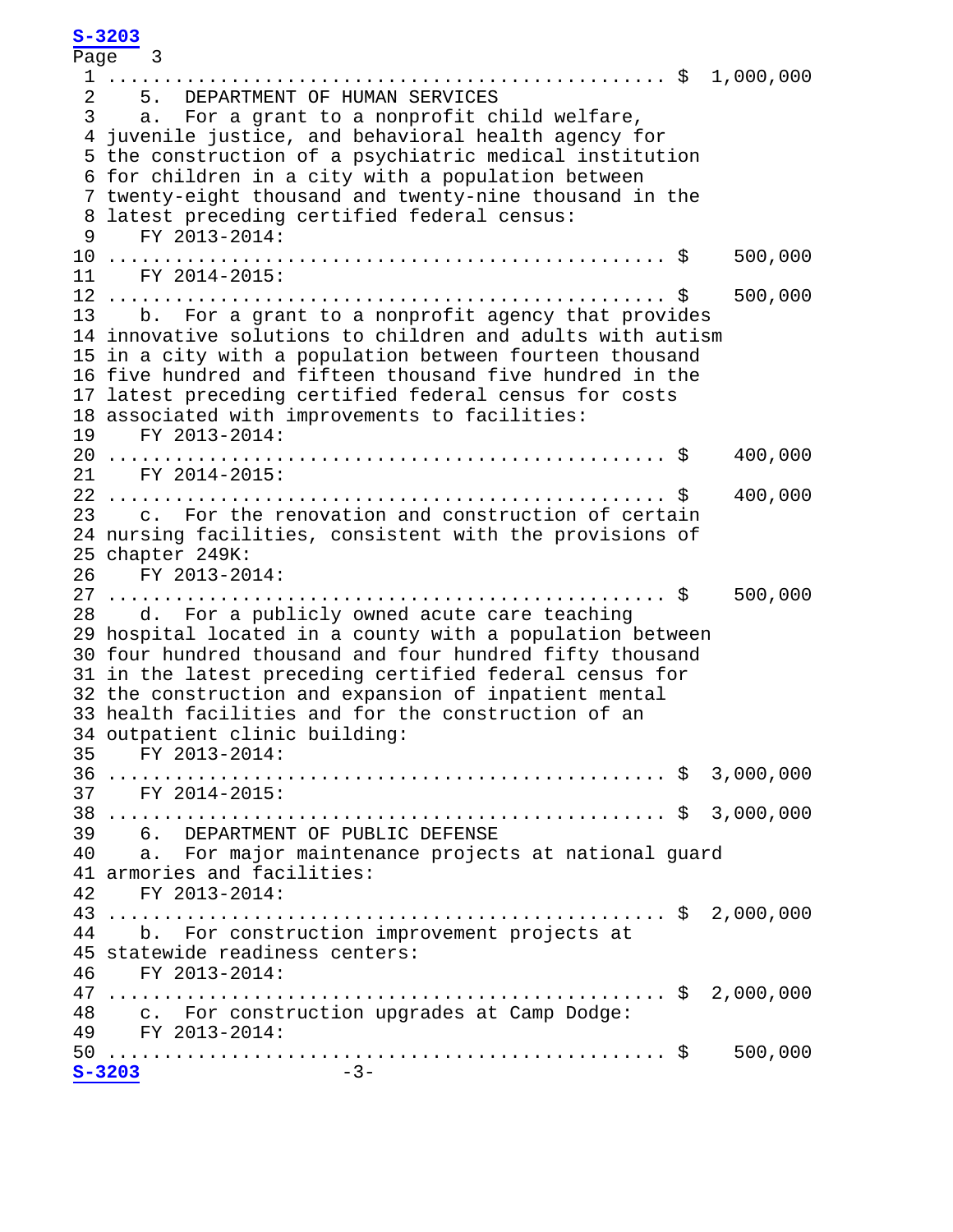```
 S-3203
Page \begin{array}{c} 4 \overline{)1} \end{array}1 7. DEPARTMENT OF NATURAL RESOURCES<br>2 a. For implementation of lake proje
     a. For implementation of lake projects that
 3 have established watershed improvement initiatives 
 4 and community support in accordance with the 
 5 department's annual lake restoration plan and report, 
 6 notwithstanding section 8.57, subsection 5, paragraph 
 7 "c":
 8 FY 2013-2014:
 9 .................................................. $ 8,600,000
 10 b. For the administration of a water trails and 
 11 low head dam public hazard statewide plan, including 
 12 salaries, support, maintenance, and miscellaneous 
 13 purposes, notwithstanding section 8.57, subsection 5, 
 14 paragraph "c":
 15 FY 2013-2014:
 16 .................................................. $ 2,000,000
 17 8. BOARD OF REGENTS
 18 a. For allocation by the state board of regents to 
 19 the state university of Iowa, the Iowa state university 
 20 of science and technology, and the university of 
 21 northern Iowa to reimburse the institutions for 
 22 deficiencies in the operating funds resulting from the 
 23 pledging of tuition, student fees and charges, and 
 24 institutional income to finance the cost of providing 
 25 academic and administrative buildings and facilities 
 26 and utility services at the institutions:
 27 FY 2013-2014:
 28 .................................................. $ 27,867,775
 29 b. For the repair or replacement of failed or 
 30 failing building components, for immediate fire safety 
 31 needs, and for compliance with the federal Americans 
 32 with Disabilities Act, at regents institutions:
 33 FY 2013-2014:
 34 .................................................. $ 2,000,000
 35 c. For costs associated with the renovation, 
 36 modernization, and construction of a new addition at 
 37 the pharmacy building at the state university of Iowa:
 38 FY 2014-2015:
 39 .................................................. $ 6,000,000
 40 d. For infrastructure improvements to construct a 
 41 multipurpose training facility at the state hygienic 
 42 laboratory at the state university of Iowa:
 43 FY 2013-2014:
 44 .................................................. $ 1,000,000
 45 9. STATE FAIR AUTHORITY
 46 For infrastructure costs associated with the 
 47 construction of a plaza on the Iowa state fairgrounds:
 48 FY 2013-2014:
 49 .................................................. $ 250,000
 50 FY 2014-2015:
 S-3203 -4-
```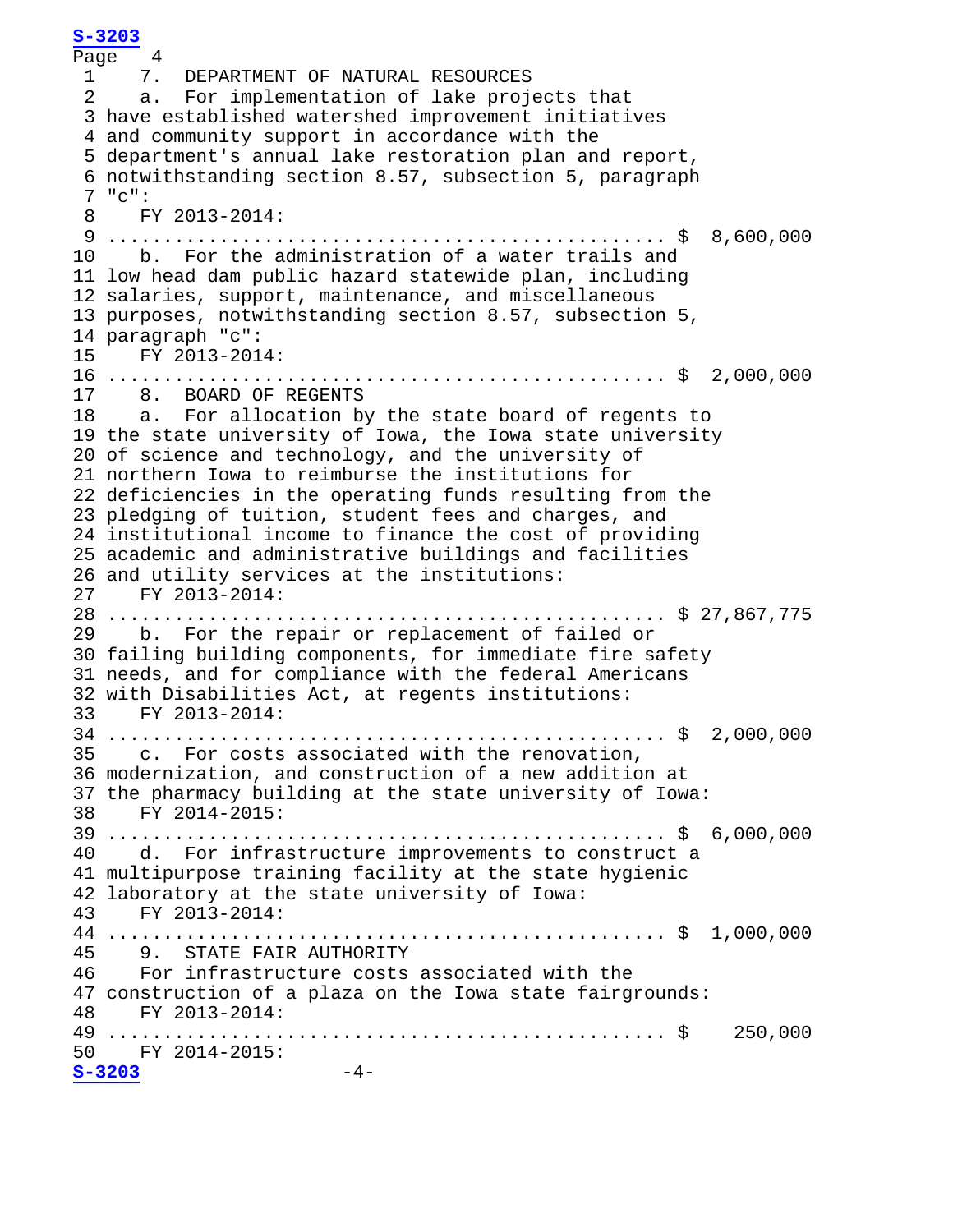Page 5 1 .................................................. \$ 750,000 2 10. DEPARTMENT OF TRANSPORTATION<br>3 a. For acquiring, constructing, a a. For acquiring, constructing, and improving 4 recreational trails within the state: 5 FY 2013-2014: 6 .................................................. \$ 3,000,000 7 b. For deposit into the public transit 8 infrastructure grant fund created in section 324A.6A, 9 for projects that meet the definition of "vertical 10 infrastructure" in section 8.57, subsection 5, 11 paragraph "c": 12 FY 2013-2014: 13 .................................................. \$ 2,000,000 14 c. For infrastructure improvements at the 15 commercial service airports within the state: 16 FY 2013-2014: 17 .................................................. \$ 1,500,000 18 d. For infrastructure improvements at general 19 aviation airports within the state: 20 FY 2013-2014: 21 .................................................. \$ 750,000 22 e. For deposit into the railroad revolving loan and 23 grant fund created in section 327H.20A, notwithstanding 24 section 8.57, subsection 5, paragraph "c": 25 FY 2013-2014: 26 .................................................. \$ 1,000,000 27 f. For continuation of the job access and reverse 28 commute grant program, notwithstanding section 8.57, 29 subsection 5, paragraph "c": 30 FY 2013-2014: 31 .................................................. \$ 350,000 32 Moneys appropriated in this section shall be 33 distributed by the department in the form of grants to 34 cities, nonprofit organizations, or operators of public 35 transportation services for the fiscal year beginning 36 July 1, 2013, and ending June 30, 2014, to continue 37 an existing access to jobs project or reverse commute 38 project serving a city with a population of fifty 39 thousand or more and the surrounding metropolitan area. 40 A grant awarded under this section shall not exceed 90 41 percent of the cost of a program's operation for the 42 fiscal year beginning July 1, 2013, and ending June 43 30, 2014. In awarding grants under this section, the 44 department shall use criteria established under former 45 49 U.S.C. § 5316 establishing the federal job access 46 and reverse commute grant program. 47 11. TREASURER OF STATE<br>48 For distribution in acce 48 For distribution in accordance with chapter 174 to 49 qualified fairs which belong to the association of Iowa 50 fairs for county fair infrastructure improvements:<br> $S-3203$  -5-**[S-3203](http://coolice.legis.iowa.gov/Cool-ICE/default.asp?Category=billinfo&Service=Billbook&frame=1&GA=85&hbill=S3203)** 

**[S-3203](http://coolice.legis.iowa.gov/Cool-ICE/default.asp?Category=billinfo&Service=Billbook&frame=1&GA=85&hbill=S3203)**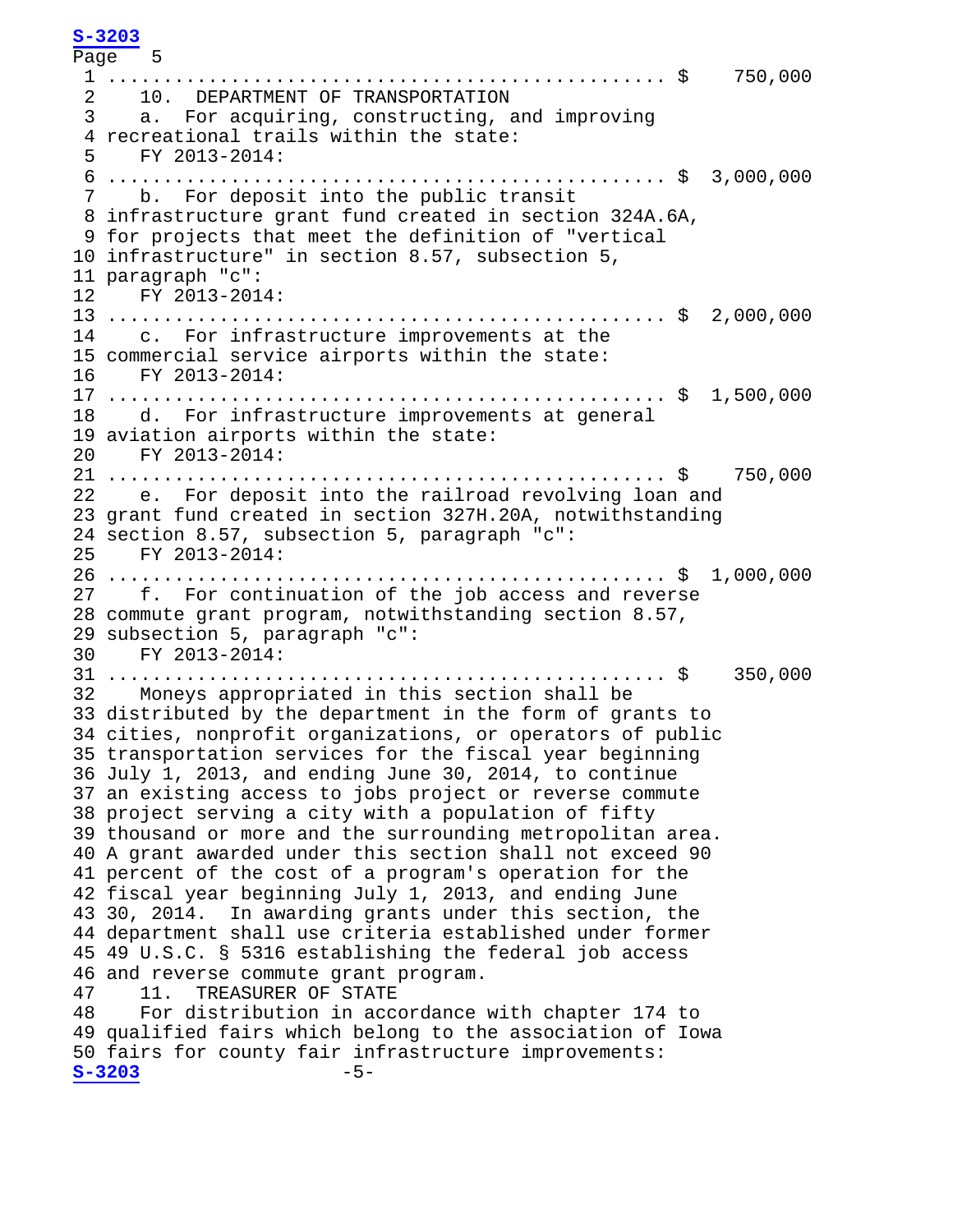```
 S-3203
Page 6
 1 FY 2013-2014:
 2 .................................................. $ 1,060,000
3 12. DEPARTMENT OF VETERANS AFFAIRS<br>4 a. For remodeling and upgrades to d
    a. For remodeling and upgrades to office space at
 5 Camp Dodge:
 6 FY 2013-2014:
 7 .................................................. $ 137,940
 8 b. For a grant to an American legion post located 
 9 in a city with a population between one thousand 
 10 ten and one thousand twenty in the latest preceding 
 11 certified federal census for the construction of a 
 12 veteran's reception center and community center:
 13 FY 2013-2014:
 14 .................................................. $ 604,000
 15 c. For construction costs associated with the 
 16 expansion of an equipment and vehicle storage building 
 17 at the Iowa veterans cemetery:
 18 FY 2013-2014:
 19 .................................................. $ 250,000
 20 Sec. 2. REVERSION. For purposes of section 8.33, 
 21 unless specifically provided otherwise, unencumbered 
 22 or unobligated moneys made from an appropriation in 
 23 this division of this Act shall not revert but shall 
 24 remain available for expenditure for the purposes 
 25 designated until the close of the fiscal year that ends 
 26 three years after the end of the fiscal year for which 
 27 the appropriation is made. However, if the project 
 28 or projects for which such appropriation was made are 
 29 completed in an earlier fiscal year, unencumbered or 
 30 unobligated moneys shall revert at the close of that 
 31 same fiscal year.
32 DIVISION II<br>33 TECHNOLOGY REINVESTM
33 TECHNOLOGY REINVESTMENT FUND<br>34 Sec. 3. There is appropriated from the te
      Sec. 3. There is appropriated from the technology
 35 reinvestment fund created in section 8.57C to the 
 36 following departments and agencies for the following 
 37 fiscal years, the following amounts, or so much 
 38 thereof as is necessary, to be used for the purposes 
39 designated:<br>40 1. DEPA
40 1. DEPARTMENT OF EDUCATION<br>41 a. For maintenance and leas
      a. For maintenance and lease costs associated with
 42 connections for part III of the Iowa communications 
 43 network:
 44 FY 2013-2014:
 45 .................................................. $ 2,727,000
 46 b. For the continued development and implementation 
 47 of an education data warehouse to be utilized by 
 48 teachers, parents, school district administrators, area 
 49 education agency staff, department of education staff, 
 50 and policymakers:
S-3203 -6-
```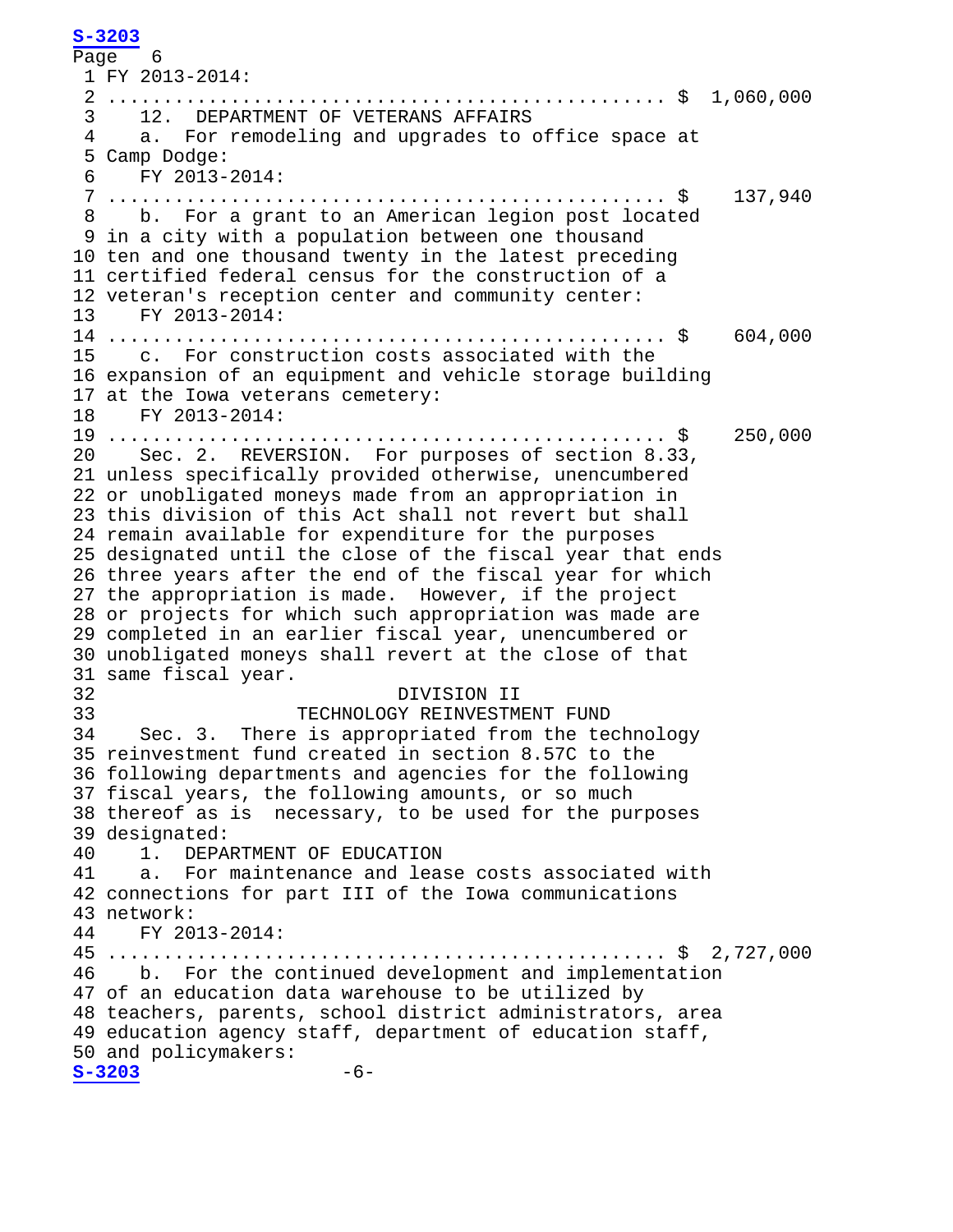```
 S-3203
    Page 7
      1 FY 2013-2014:
      2 .................................................. $ 600,000
      3 The department may use a portion of the moneys 
      4 appropriated in this lettered paragraph for an 
      5 e-transcript data system capable of tracking students 
      6 throughout their education via interconnectivity with 
      7 multiple schools.
      8 c. To the public broadcasting division for the 
      9 replacement of equipment and for tower and facility 
     10 maintenance:
     11 FY 2013-2014:
     12 .................................................. $ 960,000
     13 d. For allocation to the boards of directors of 
     14 public school districts for voluntary short-term 
     15 testing for radon gas of up to 10 percent of attendance 
     16 centers in the state, with the goal of completing 
     17 radon testing in at least one attendance center in 
     18 each county in Iowa, notwithstanding section 8.57C, 
     19 subsection 2:
     20 FY 2013-2014:
     21 .................................................. $ 100,000
     22 For purposes of this lettered paragraph, "short-term 
     23 testing" means a testing procedure approved by the 
     24 department of public health in which a testing device 
     25 remains in an area for not less than two days and not 
     26 more than ninety days to determine the amount of radon 
    27 in the air that is acceptable for human inhalation.<br>28 Radon testing pursuant to this lettered paragrap
          Radon testing pursuant to this lettered paragraph
     29 shall be conducted by a person certified to conduct 
    30 such testing pursuant to section 136B.1.<br>31 The department shall prepare a compre
         The department shall prepare a comprehensive report
     32 of the results of the radon testing conducted at each 
     33 attendance center and shall submit the report to the 
    34 general assembly no later than January 1, 2014.<br>35 e. For hardware and software equipment for
          e. For hardware and software equipment for the
     36 state library, including laptop and tablet computers, 
     37 audio and video equipment, and the purchase of online 
     38 resources:
     39 FY 2013-2014:
     40 .................................................. $ 250,000
    41 2. DEPARTMENT OF HUMAN RIGHTS<br>42 For the cost of equipment and o
          For the cost of equipment and computer software
     43 for the implementation of Iowa's criminal justice 
     44 information system:
     45 FY 2013-2014:
     46 .................................................. $ 1,454,734
 47 3. DEPARTMENT OF HUMAN SERVICES
 48 a. For a grant to a nonprofit agency that provides 
     49 innovative solutions to children and adults with autism 
    50 in a city with a population between fourteen thousand<br>S-3203 -7-
    S-3203
```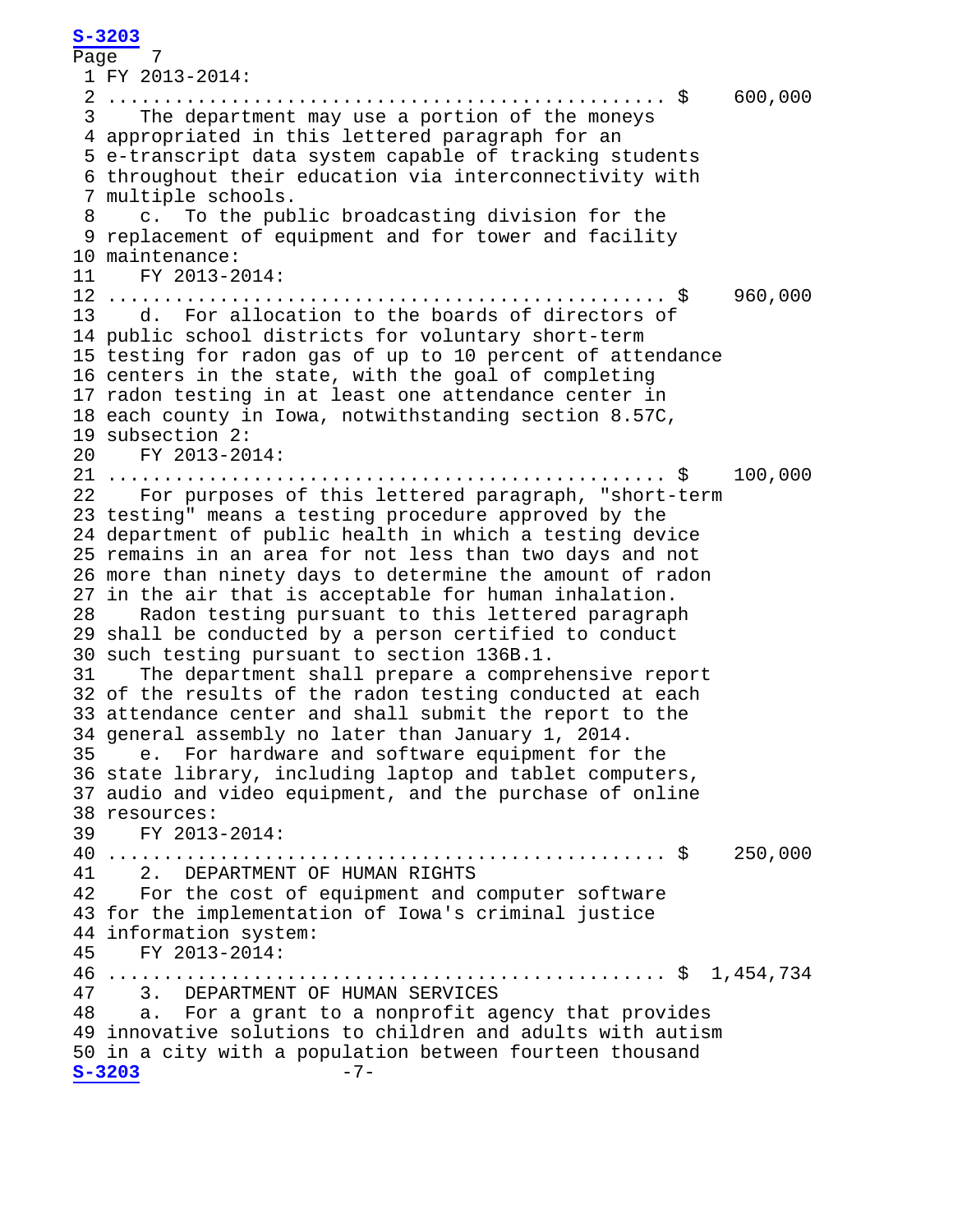```
 S-3203
    Page 8 1 five hundred and fifteen thousand five hundred in 
      2 the latest preceding certified federal census, for 
      3 the cost associated with internet services and video 
     4 communications systems for clinics:<br>5 FY 2013-2014:
           5 FY 2013-2014:
      6 .................................................. $ 154,972
      7 b. For grants for nursing facilities categorized 
      8 as rural on Iowa Medicaid enterprise cost reports 
      9 to provide electronic health record implementation 
     10 services to rural nursing facilities:
     11 FY 2013-2014:
     12 .................................................. $ 250,000
     13 4. IOWA TELECOMMUNICATIONS AND TECHNOLOGY 
     14 COMMISSION
     15 For internet protocol video technology equipment for 
     16 the Iowa communications network:
     17 FY 2013-2014:
     18 .................................................. $ 1,200,000
     19 The commission may continue to enter into contracts 
     20 pursuant to section 8D.13 for internet protocol video 
     21 technology equipment and for operations and maintenance 
    22 costs of the network.<br>23 In addition to mon
          In addition to moneys appropriated in this
     24 subsection, the commission may use a financing 
     25 agreement entered into by the treasurer of state in 
     26 accordance with section 12.28 for internet protocol 
     27 video technology equipment for the network. For 
     28 purposes of this subsection, the treasurer of state 
     29 is not subject to the maximum principal limitation 
     30 contained in section 12.28, subsection 6. Repayment 
     31 of any amounts financed shall be made from receipts 
    32 associated with fees charged for use of the network.<br>33 5. DEPARTMENT OF MANAGEMENT
    33 5. DEPARTMENT OF MANAGEMENT<br>34 For the continued development
         For the continued development and implementation
     35 of a searchable database that can be placed on the 
     36 internet for budget and financial information:
     37 FY 2013-2014:
     38 .................................................. $ 45,000
    39 6. DEPARTMENT OF PUBLIC DEFENSE<br>40 To the homeland security and emer
          To the homeland security and emergency management
     41 division or its successor, for grants for counties 
     42 for emergency generators including emergency diesel 
     43 generators for radio communications:
     44 FY 2013-2014:
     45 .................................................. $ 200,000
 46 7. DEPARTMENT OF PUBLIC HEALTH
 47 For technology consolidation projects:
 48 FY 2013-2014:
     49 .................................................. $ 480,000
    50 Sec. 4. REVERSION. For purposes of section 8.33,<br>S-3203 -8-
    S-3203
```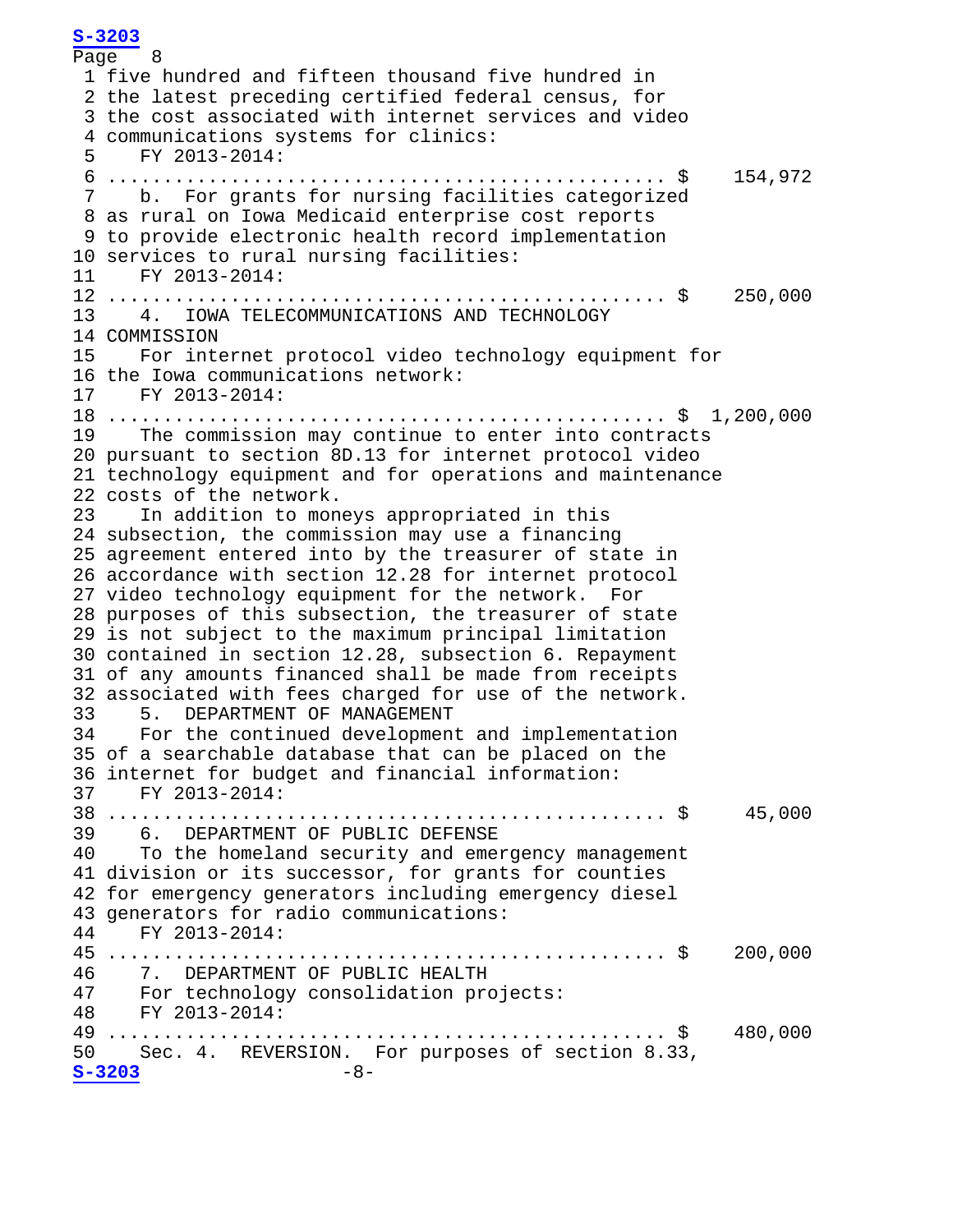```
P_4ge 9
  1 unless specifically provided otherwise, unencumbered 
  2 or unobligated moneys made from an appropriation in 
  3 this division of this Act shall not revert but shall 
  4 remain available for expenditure for the purposes 
  5 designated until the close of the fiscal year that ends 
  6 three years after the end of the fiscal year for which 
  7 the appropriation was made. However, if the project 
  8 or projects for which such appropriation was made are 
  9 completed in an earlier fiscal year, unencumbered or 
 10 unobligated moneys shall revert at the close of that 
 11 same fiscal year.
12 DIVISION III<br>13 CHILDREN'S HEALTH INSURANCE PROG
 13 CHILDREN'S HEALTH INSURANCE PROGRAM — REBUILD IOWA 
 14 INFRASTRUCTURE FUND
      Sec. 5. CHILDREN'S HEALTH INSURANCE PROGRAM -
 16 DEPARTMENT OF ADMINISTRATIVE SERVICES. Any moneys 
 17 remaining on June 30, 2013, from moneys received from 
 18 the federal government through the child enrollment 
 19 contingency fund established pursuant to section 103 
 20 of the federal Children's Health Insurance Program 
 21 Reauthorization Act of 2009, Pub. L. No. 111-3, are 
 22 transferred to the rebuild Iowa infrastructure fund 
 23 created in section 8.57 and appropriated to the 
 24 department of administrative services for the following 
 25 fiscal year, to be used for projects related to major 
 26 repairs and major maintenance for state buildings and 
 27 facilities:
       28 FY 2013-2014:
 29 .................................................. $ 11,310,648
      The moneys appropriated pursuant to this section
 31 shall not be used for any appropriations that receive 
 32 federal funding. Notwithstanding section 8.33, the 
 33 moneys appropriated in this section shall not revert to 
34 the fund from which appropriated.<br>35 The department of human servic
      The department of human services shall work with
 36 the department of management and the department of 
 37 administrative services in drawing down the federal 
 38 funds.
39 DIVISION IV<br>40 MULTIMODAL TRANSPORTATION
 40 MULTIMODAL TRANSPORTATION — GENERAL FUND
41 Sec. 6. MULTIMODAL TRANSPORTATION.<br>42 1. There is appropriated from the
      1. There is appropriated from the general fund
 43 of the state to the department of transportation for 
 44 the following fiscal years, the following amounts, or 
 45 so much thereof as is necessary, to be used for the 
46 purposes designated:<br>47 For multimodal tra
      For multimodal transportation projects as determined
 48 by the transportation commission:
 49 FY 2013-2014:
 50 .................................................. $ 5,500,000
```
**[S-3203](http://coolice.legis.iowa.gov/Cool-ICE/default.asp?Category=billinfo&Service=Billbook&frame=1&GA=85&hbill=S3203)**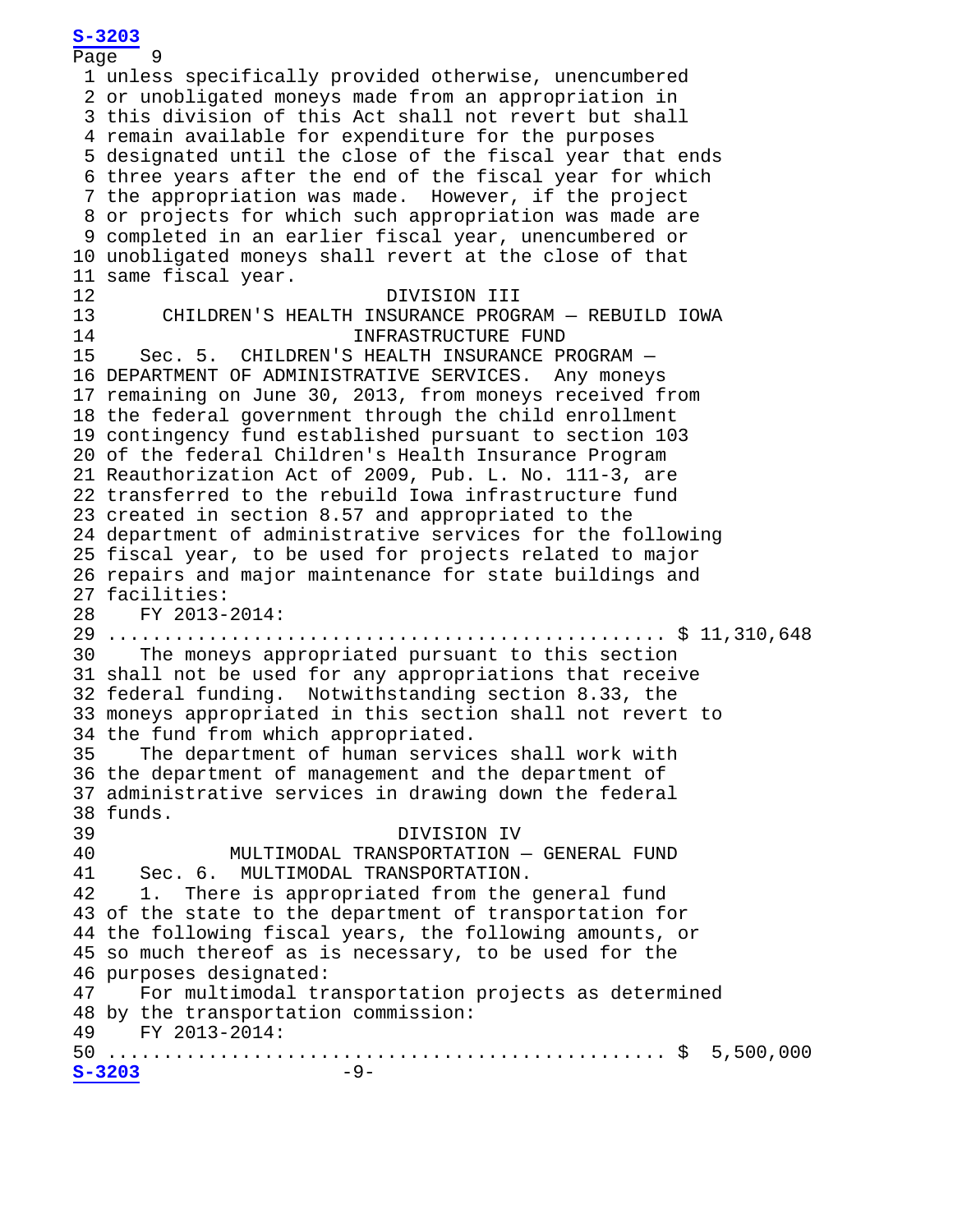**[S-3203](http://coolice.legis.iowa.gov/Cool-ICE/default.asp?Category=billinfo&Service=Billbook&frame=1&GA=85&hbill=S3203)** Page 10 1 FY 2014-2015: 2 .................................................. \$ 5,500,000 2. For purposes of section 8.33, unless 4 specifically provided otherwise, moneys appropriated in 5 this section that remain unencumbered or unobligated 6 shall not revert but shall remain available for 7 expenditure for the purposes designated until the close 8 of the fiscal year that ends three years after the end 9 of the fiscal year for which the appropriation was 10 made. However, if the project or projects for which 11 the appropriation was made are completed in an earlier 12 fiscal year, unencumbered or unobligated moneys shall 13 revert at the close of that same fiscal year.<br>14 DIVISION V 14 DIVISION V<br>15 CENERAL FUND FY 201 15 GENERAL FUND FY 2013 TRANSFER<br>16 Sec. 7. GENERAL FUND FY 2013 TRANSFER. The Sec. 7. GENERAL FUND FY 2013 TRANSFER. There is 17 transferred from the general fund of the state to the 18 rebuild Iowa infrastructure fund for the fiscal year 19 beginning July 1, 2012, and ending June 30, 2013, the 20 amount of \$15,000,000.<br>21 Sec. 8. EFFECTIVE Sec. 8. EFFECTIVE UPON ENACTMENT. This division of 22 this Act, being deemed of immediate importance, takes 23 effect upon enactment. 24 DIVISION VI 25 FY 2014 GENERAL FUND TRANSFER - RIFF 26 Sec. 9. FY 2014 GENERAL FUND TRANSFER  $FY$  2014 GENERAL FUND TRANSFER  $-$  27 RIFF. There is transferred from the general fund of 28 the state to the rebuild Iowa infrastructure fund for 29 the fiscal year beginning July 1, 2013, and ending June 30 30, 2014, the amount of \$4,103,000. 31 DIVISION VII<br>32 DROPERTY TAX CREDIT FUND BALANCE 32 PROPERTY TAX CREDIT FUND BALANCE TRANSFER — REBUILD 33 IOWA INFRASTRUCTURE FUND PROPERTY TAX CREDIT FUND BALANCE TRANSFER 35 — REBUILD IOWA INFRASTRUCTURE FUND. Moneys in the 36 property tax credit fund created in 2010 Iowa Acts, 37 chapter 1193, section 8, that remain unencumbered or 38 unobligated on June 30, 2013, shall be transferred to 39 the rebuild Iowa infrastructure fund.<br>40 Sec. 11. EFFECTIVE UPON ENACTMENT Sec. 11. EFFECTIVE UPON ENACTMENT. This division 41 of this Act, being deemed of immediate importance, 42 takes effect upon enactment. 43 DIVISION VIII<br>44 DEPARTMENT OF TRANSPORTATION 44 DEPARTMENT OF TRANSPORTATION — CONTINGENT 45 APPROPRIATION Sec. 12. DEPARTMENT OF TRANSPORTATION -47 APPROPRIATION.<br>48 1. For the 1. For the fiscal year beginning July 1, 2014, and 49 ending June 30, 2015, there is appropriated from the 50 rebuild Iowa infrastructure fund to the department<br> $S-3203$  -10-**[S-3203](http://coolice.legis.iowa.gov/Cool-ICE/default.asp?Category=billinfo&Service=Billbook&frame=1&GA=85&hbill=S3203)** -10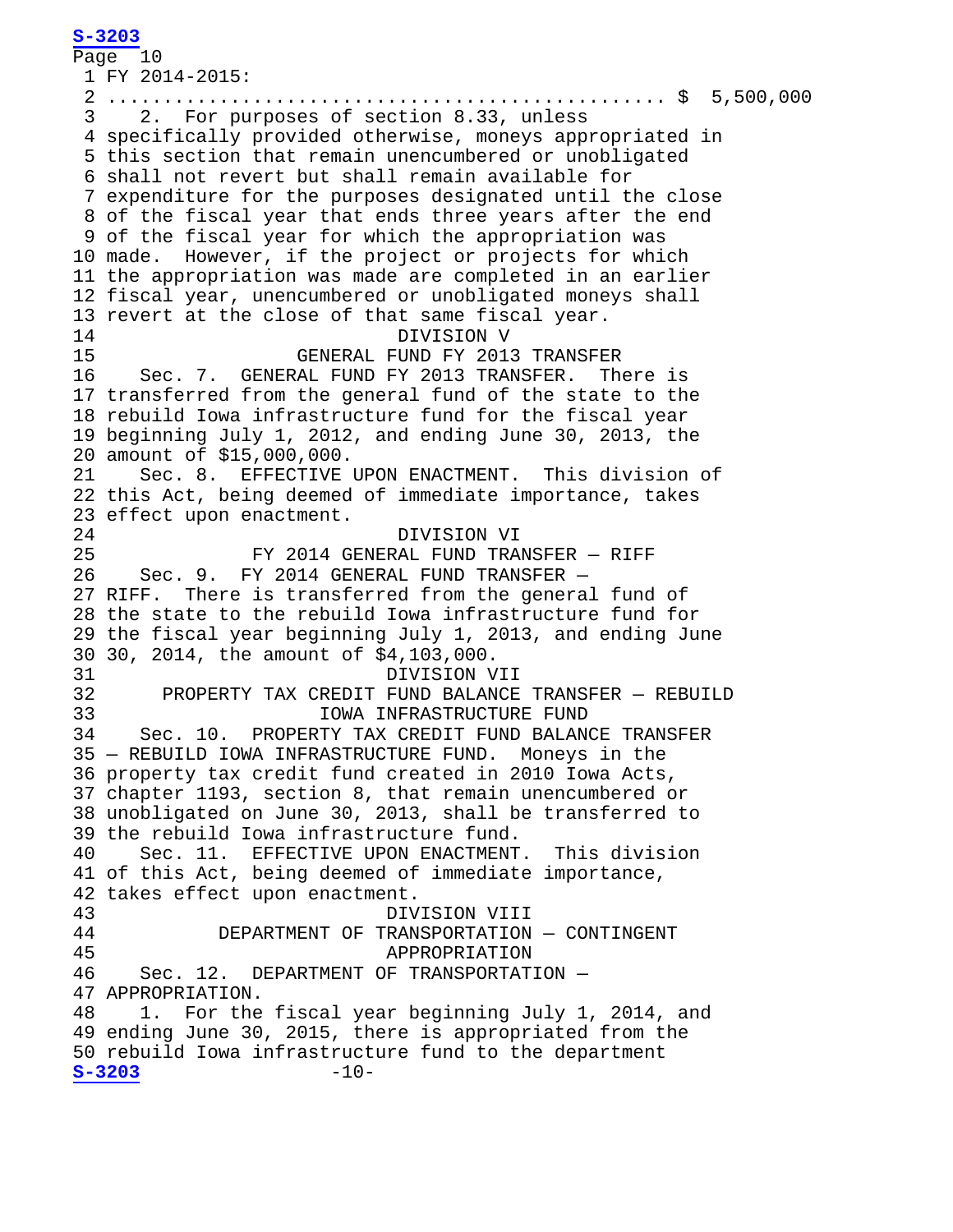**[S-3203](http://coolice.legis.iowa.gov/Cool-ICE/default.asp?Category=billinfo&Service=Billbook&frame=1&GA=85&hbill=S3203)** Page 11 1 of transportation \$2,500,000 for any public transit 2 authority to develop a bus rapid transit service, 3 notwithstanding section 8.57, subsection 5, paragraph  $\frac{4}{5}$  "c".<br>5 2. This appropriation is contingent upon an 6 authority's receipt of local funds and the receipt of 7 a federal grant, by December 31, 2014, in an amount 8 sufficient to complete the project. The authority 9 shall notify the legislative services agency and the 10 department of management if such funds are received no 11 later than January 15, 2015.<br>12 Sec. 13. REVERSION. For Sec. 13. REVERSION. For purposes of section 8.33, 13 unless specifically provided otherwise, unencumbered 14 or unobligated moneys made from an appropriation in 15 this division of this Act shall not revert but shall 16 remain available for expenditure for the purposes 17 designated until the close of the fiscal year that ends 18 three years after the end of the fiscal year for which 19 the appropriation is made. However, if the project 20 or projects for which such appropriation was made are 21 completed in an earlier fiscal year, unencumbered or 22 unobligated moneys shall revert at the close of that 23 same fiscal year. 24 DIVISION IX<br>25 DIVISION DES BOA 25 IOWA JOBS BOARD<br>26 Sec. 14. Section 12.87, subsection Section 12.87, subsection 12, Code 2013, 27 is amended to read as follows:<br>28 12. Neither the treasurer 12. Neither the treasurer of state, the Iowa 29 jobs board finance authority, nor any person acting 30 on behalf of the treasurer of state or the Iowa jobs 31 board finance authority while acting within the scope 32 of their employment or agency, is subject to personal 33 liability resulting from carrying out the powers and 34 duties conferred by this section and sections 12.88 35 through 12.90.<br>36 Sec. 15. S 36 Sec. 15. Section 16.193, subsection 1, Code 2013, 37 is amended to read as follows:<br>38 <del>1.</del> The <del>Iowa finance</del> author 1. The Iowa finance authority, subject to approval 39 by the Iowa jobs board, shall adopt administrative 40 rules pursuant to chapter 17A necessary to administer 41 the Iowa jobs program and Iowa jobs II program. The 42 authority shall provide the board with assistance in 43 implementing administrative functions, be responsible 44 for providing technical assistance and application 45 assistance to applicants under the programs, 46 negotiating contracts, and providing project follow 47 up. The authority, in cooperation with the board, 48 may conduct negotiations on behalf of the board with 49 applicants regarding terms and conditions applicable to 50 awards under the program.<br>S-3203 -11- $S-3203$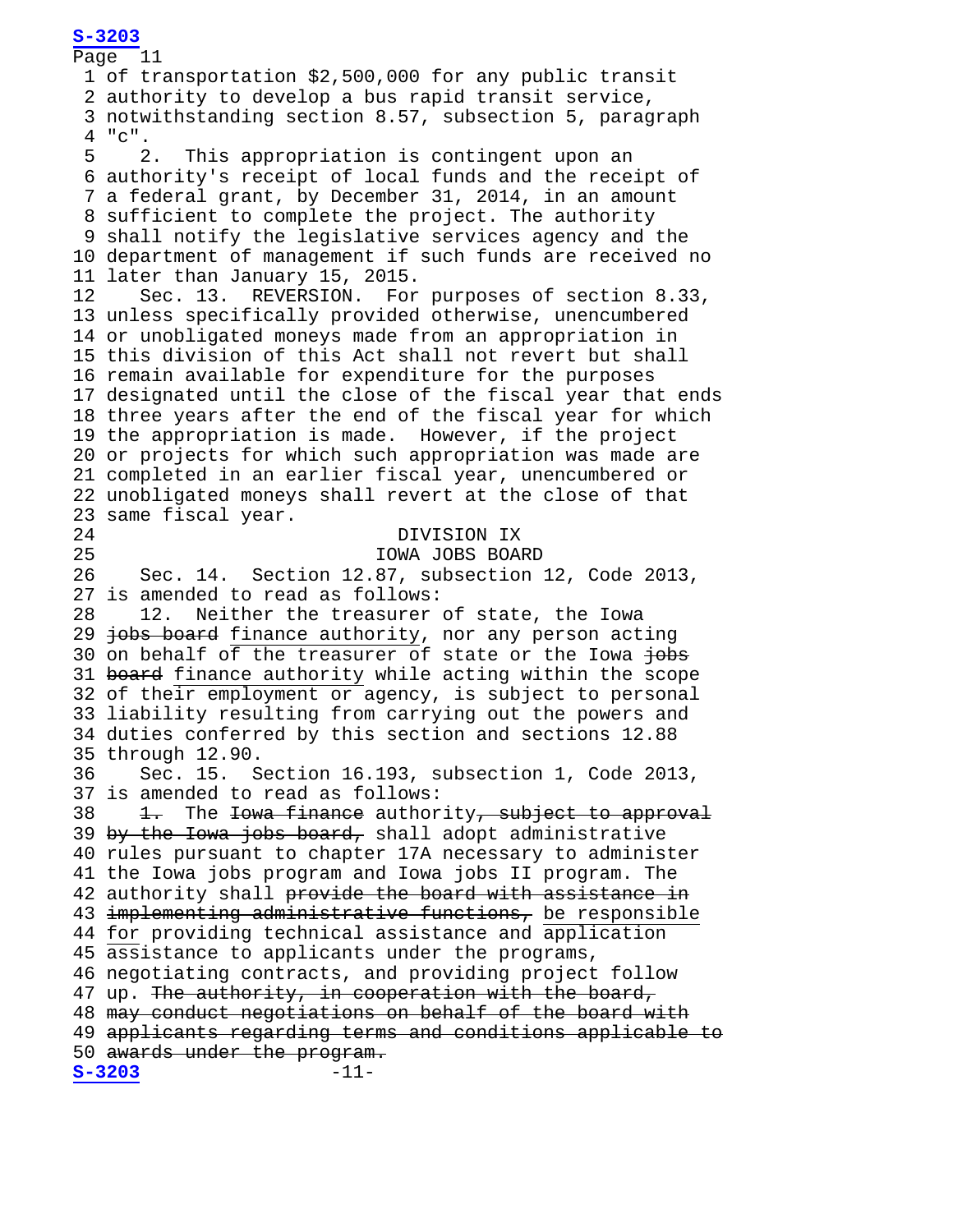Page 12<br>1 Se Sec. 16. Section 16.194, subsection 2, Code 2013, 2 is amended to read as follows:<br>3 2. A city or county or a p 2. A city or county or a public organization in 4 this state may submit an application to the Howa 5 jobs board authority for financial assistance for 6 a local infrastructure competitive grant for an 7 eligible project under the program, notwithstanding 8 any limitation on the state's percentage in funding as 9 contained in section 29C.6, subsection 17.<br>10 Sec. 17. Section 16.194, subsection 4, Sec. 17. Section 16.194, subsection 4, unnumbered 11 paragraph 1, Code 2013, is amended to read as follows:<br>12 The board authority shall consider the following The board authority shall consider the following 13 criteria in evaluating eligible projects to receive 14 financial assistance under the program:<br>15 Sec. 18. Section 16.194, subsection Sec. 18. Section 16.194, subsection 7, Code 2013, 16 is amended to read as follows:<br>17 7. In order for a project 7. In order for a project to be eligible to receive 18 financial assistance from the board authority, the 19 project must be a public construction project pursuant 20 to subsection 1 with a demonstrated substantial local, 21 regional, or statewide economic impact.<br>22 Sec. 19. Section 16.194, subsection Sec. 19. Section 16.194, subsection 8, unnumbered 23 paragraph 1, Code 2013, is amended to read as follows: 24 The board authority shall not approve an application 25 for assistance for any of the following purposes:<br>26 Sec. 20. Section 16.194, subsection 9, paragr Sec. 20. Section 16.194, subsection 9, paragraph b, 27 Code 2013, is amended to read as follows:<br>28 b. Any portion of an amount allocated b. Any portion of an amount allocated for projects 29 that remains unexpended or unencumbered one year after 30 the allocation has been made may be reallocated to 31 another project category, at the discretion of the 32 board authority. The board authority shall ensure that 33 all bond proceeds be expended within three years from 34 when the allocation was initially made.<br>35 Sec. 21. Section 16.194, subsection 35 Sec. 21. Section 16.194, subsection 10, Code 2013, 36 is amended to read as follows:<br>37 10. The board authority sh 10. The board authority shall ensure that funds 38 obligated under this section are coordinated with other 39 federal program funds received by the state, and that 40 projects receiving funds are located in geographically 41 diverse areas of the state.<br>42 Sec. 22. Section 16.194 Sec. 22. Section 16.194A, subsections 2, 7, 9, and 43 10, Code 2013, are amended to read as follows:<br>44 2. A city or county in this state that app 2. A city or county in this state that applies the 45 smart planning principles and guidelines pursuant to 46 sections 18B.1 and 18B.2 may submit an application to 47 the <del>Iowa jobs board</del> authority for financial assistance 48 for a local infrastructure competitive grant for an 49 eligible project under the program, notwithstanding 50 any limitation on the state's percentage in funding as<br> $-12-$ **[S-3203](http://coolice.legis.iowa.gov/Cool-ICE/default.asp?Category=billinfo&Service=Billbook&frame=1&GA=85&hbill=S3203)**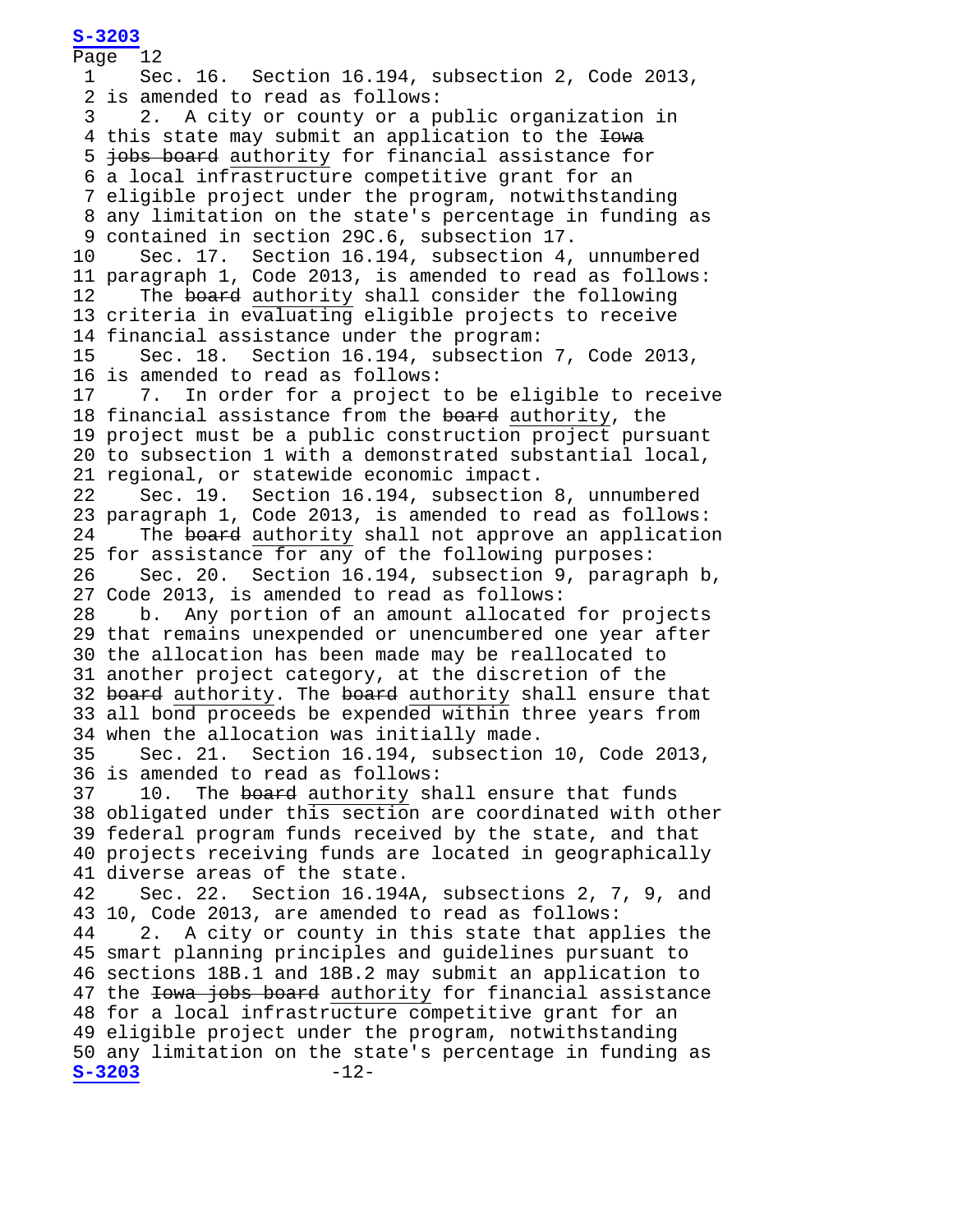Page 13 1 contained in section 29C.6, subsection 17.<br>2 7. In order for a project to be eligib 7. In order for a project to be eligible to receive 3 financial assistance from the board authority, the 4 project must be a public construction project pursuant 5 to subsection 1 with a demonstrated substantial local, 6 regional, or statewide economic impact. 9. Any portion of an amount allocated for projects 8 that remains unexpended or unencumbered one year after 9 the allocation has been made may be reallocated to 10 another project category, at the discretion of the 11 board authority. The board authority shall ensure that 12 all bond proceeds be expended within three years from 13 when the allocation was initially made.<br>14 10. The board authority shall ensur The board authority shall ensure that funds 15 obligated under this section are coordinated with other 16 federal program funds received by the state, and that 17 projects receiving funds are located in geographically 18 diverse areas of the state.<br>19 Sec. 23. Section 16.194 Sec. 23. Section 16.194A, subsection 4, unnumbered 20 paragraph 1, Code 2013, is amended to read as follows:<br>21 The board authority shall consider the following The board authority shall consider the following 22 criteria in evaluating eligible projects to receive 23 financial assistance under the program:<br>24 Sec. 24. Section 16.194A, subsection Sec. 24. Section 16.194A, subsection 8, unnumbered 25 paragraph 1, Code 2013, is amended to read as follows:<br>26 The <del>board</del> authority shall not approve an applicatio The board authority shall not approve an application 27 for assistance for any of the following purposes:<br>28 Sec. 25. Section 16.195, Code 2013, is amende Sec. 25. Section 16.195, Code 2013, is amended to 29 read as follows:<br>30 16.195 Iowa 30 16.195 Iowa jobs program application review.<br>31 1. Applications for assistance under the Iow 1. Applications for assistance under the Iowa jobs 32 program and Iowa jobs II program shall be submitted to 33 the <del>Iowa finance a</del>uthority for review and approval. 34 The authority shall provide a staff review and 35 evaluation of applications to the Iowa jobs program 36 review committee referred to in subsection 2 and to the 37 <del>Iowa jobs board.</del><br>38 2. <del>A review (</del> 2. A review committee composed of members of the 39 board as determined by the board shall review Iowa 40 jobs program applications submitted to the board and 41 make recommendations regarding the applications to the 42 board. When reviewing the applications, the review 43 committee and the authority shall consider the project<br>44 criteria specified in sections 16.194 and 16.194A. The 44 criteria specified in sections 16.194 and 16.194A. 45 board authority shall develop the appropriate level of 46 transparency regarding project fund allocations.<br>47 3. Upon approval of an application for finan 3. Upon approval of an application for financial 48 assistance under the program, the board authority shall 49 notify the treasurer of state regarding the amount 50 of moneys needed to satisfy the award of financial<br> $S-3203$  -13- $S-3203$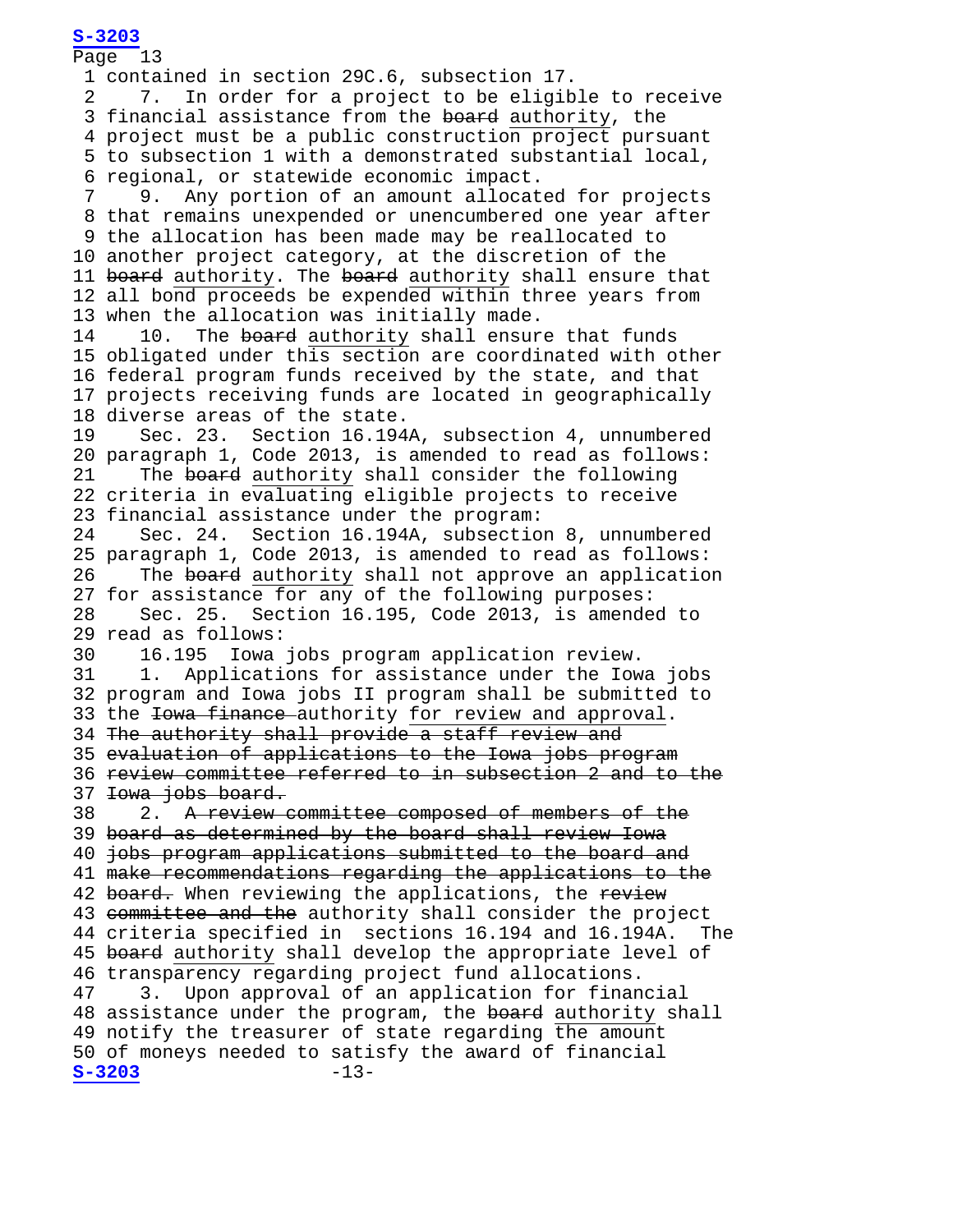Page 14 1 assistance and the terms of the award. The treasurer 2 of state shall notify the <del>Iowa finance</del> authority any 3 time moneys are disbursed to a recipient of financial 4 assistance under the program.<br>5 Sec. 26. Section 16.196. 5 Sec. 26. Section 16.196, Code 2013, is amended to 6 read as follows:<br>7 16.196 Iowa 16.196 Iowa jobs restricted capitals fund - fund 8 appropriations. 9 1. An Iowa jobs restricted capitals fund is created 10 and established as a separate and distinct fund in 11 the state treasury. The fund consists of moneys 12 appropriated from the revenue bonds capitals fund 13 created in section 12.88. The moneys in the fund 14 are appropriated to the Iowa jobs board for purposes 15 of the Iowa jobs program established in section 16 16.194. Moneys in the fund shall not be subject to 17 appropriation for any other purpose by the general 18 assembly, but shall be used only for the purposes of 19 the Iowa jobs program. The treasurer of state shall 20 act as custodian of the fund and disburse moneys 21 contained in the fund. The fund shall be administered 22 by the board which shall make allocations from the fund 23 consistent with the purposes of the Iowa jobs program.<br>24 2. 1. There is appropriated from the revenue bond: 2. 1. There is appropriated from the revenue bonds 25 capitals fund created in section 12.88, to the Howa 26 jobs restricted capitals fund authority, for the fiscal 27 year beginning July 1, 2009, and ending June 30, 2010, 28 one hundred sixty-five million dollars to be allocated 29 as follows:<br>30 a. One a. One hundred eighteen million five hundred 31 thousand dollars for competitive grants for local 32 infrastructure projects relating to disaster 33 rebuilding, reconstruction and replacement of local 34 buildings, flood control and flood protection, and 35 future flood prevention public projects. An applicant 36 for a local infrastructure grant shall not receive more 37 than fifty million dollars in financial assistance from 38 the fund. 39 b. Forty-six million five hundred thousand 40 dollars for disaster relief and mitigation and local 41 infrastructure grants for the following renovation and 42 construction projects, notwithstanding any limitation 43 on the state's percentage participation in funding as 44 contained in section 29C.6, subsection 17:<br>45 (1) For grants to a county with a popu  $(1)$  For grants to a county with a population 46 between one hundred eighty-nine thousand and one 47 hundred ninety-six thousand in the latest preceding 48 certified federal census, to be distributed as follows:<br>49 (a) Ten million dollars for the construction of a (a) Ten million dollars for the construction of a 50 new, shared facility between nonprofit human service<br> $S-3203$ <br>-14-**[S-3203](http://coolice.legis.iowa.gov/Cool-ICE/default.asp?Category=billinfo&Service=Billbook&frame=1&GA=85&hbill=S3203)**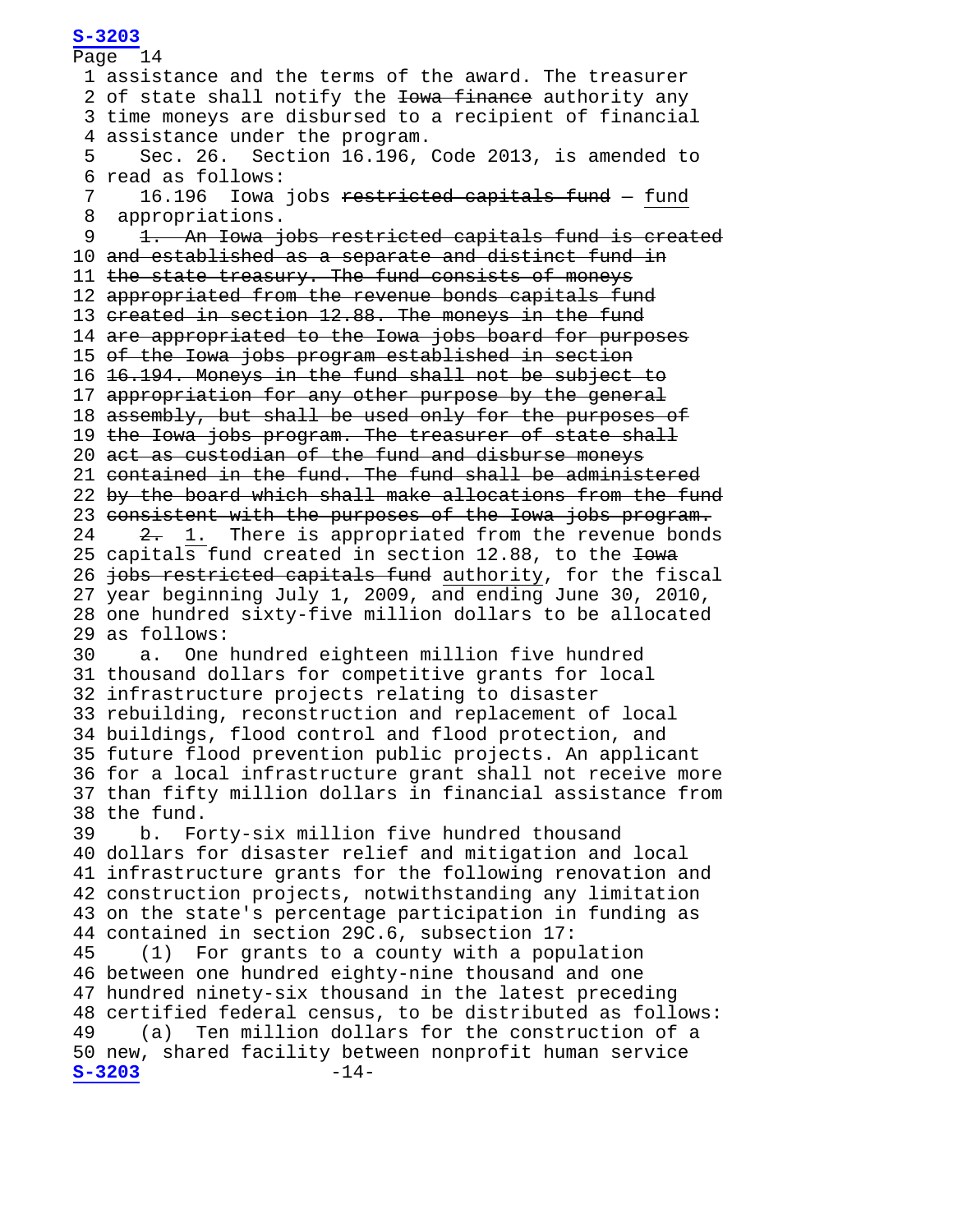Page 15 1 organizations serving the public, especially the needs 2 of low-income Iowans, including those displaced as a 3 result of the disaster of 2008.<br>4 (b) Five million dollars for (b) Five million dollars for the construction or 5 renovation of a facility for a county-funded workshop 6 program serving the public and particularly persons 7 with mental illness or developmental disabilities. 8 (2) For grants to a city with a population between 9 one hundred ten thousand and one hundred twenty 10 thousand in the latest preceding certified federal 11 census, to be distributed as follows:<br>12 (a) Five million dollars for an e (a) Five million dollars for an economic 13 redevelopment project benefiting the public by 14 improving energy efficiency and the development of 15 alternative and renewable energy technologies.<br>16 (b) Ten million dollars for a museum servi (b) Ten million dollars for a museum serving the 17 public and dedicated to the preservation of an eastern 18 European cultural heritage through the collection, 19 exhibition, preservation, and interpretation of 20 historical artifacts.<br>21 (c) Five million (c) Five million dollars for a theater serving 22 the public and promoting culture, entertainment, and  $23$  tourism.<br> $24$   $(d)$ 24 (d) Five million dollars for a public library.<br>25 (e) Five million dollars for a public works 25 (e) Five million dollars for a public works 26 building.<br>27 (3) 0 (3) One million five hundred thousand dollars, to 28 be distributed as follows:<br>29 (a) Five hundred thous (a) Five hundred thousand dollars to a city with a 30 population between six hundred and six hundred fifty in 31 the latest preceding certified federal census, for a 32 public fire station.<br>33 (b) Five hundred (b) Five hundred thousand dollars to a city with a 34 population between one thousand four hundred and one 35 thousand five hundred in the latest preceding certified 36 federal census, for a public fire station.<br>37 (c) Five hundred thousand dollars for (c) Five hundred thousand dollars for a city with 38 a population between seven thousand eight hundred and 39 seven thousand eight hundred fifty, for a public fire 40 station.<br>41 3. 2 3. 2. Grant awards for a project under subsection 42 2 1, paragraph "b", are contingent upon submission of a 43 plan for each project by the applicable county or city 44 governing board or in the case of a project submitted 45 pursuant to subsection 2 1, paragraph "b", subparagraph 46 (2), subparagraph division (b), by the board of 47 directors, to the <del>Iowa jobs board</del> authority, no later 48 than September 1, 2009, detailing a description of 49 the project, the plan to rebuild, and the amount 50 or percentage of federal, state, local, or private<br> $S-3203$  -15-**[S-3203](http://coolice.legis.iowa.gov/Cool-ICE/default.asp?Category=billinfo&Service=Billbook&frame=1&GA=85&hbill=S3203)**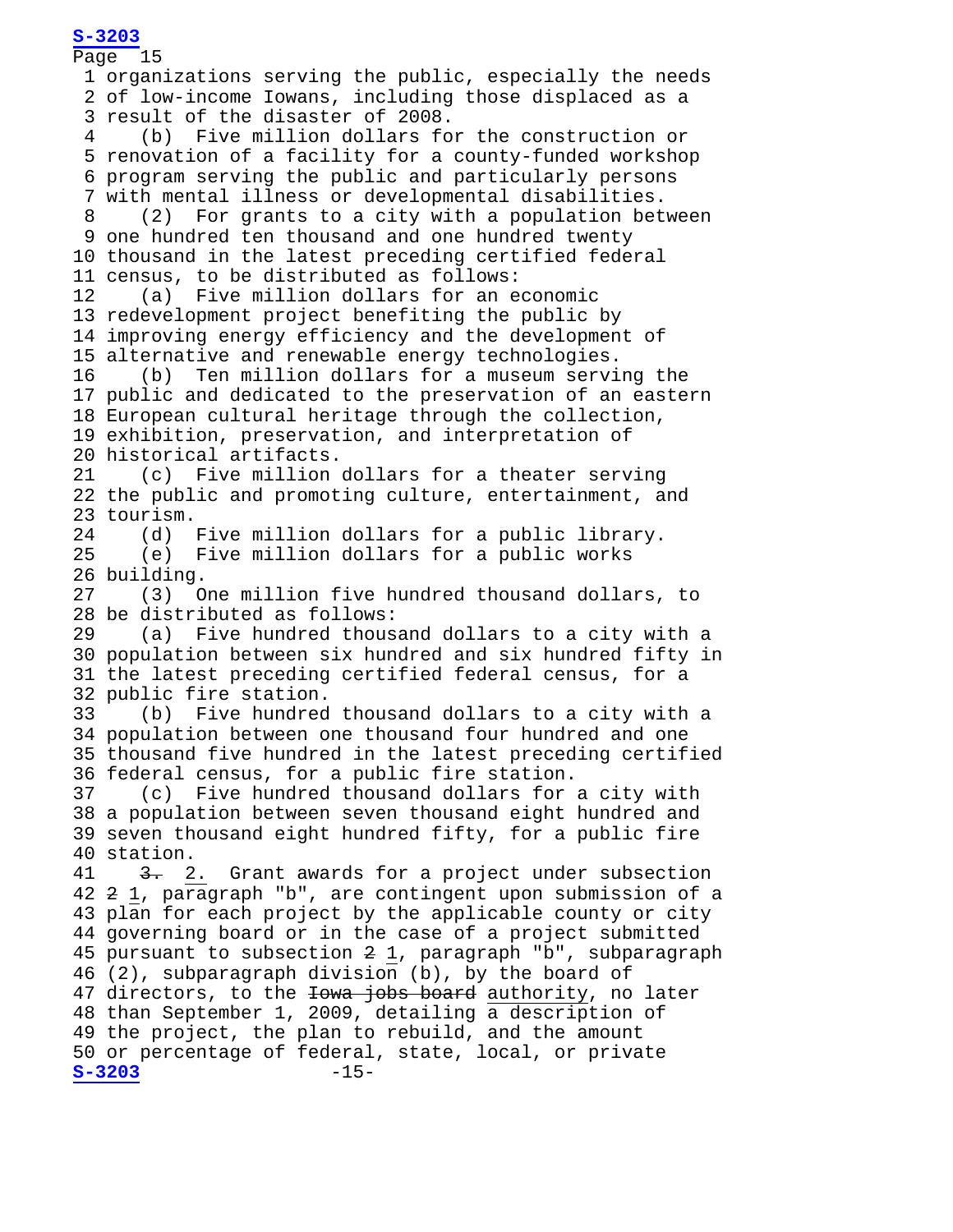Page 16 1 matching moneys which will be or have been provided for 2 the project. Funds not utilized in accordance with 3 subsection 2, paragraph "b", due to failure to file a 4 plan by the September 1 deadline 1, shall revert to the 5 <del>Iowa jobs restricted</del> revenue bonds capitals fund to be 6 available for local infrastructure competitive grants. 7 A grant recipient under subsection 2 1, paragraph 8 "b", shall not be precluded from applying for a local 9 infrastructure competitive grant pursuant to this 10 section and section 16.195.<br>11 4. Monevs in the fund a 4. Moneys in the fund are not subject to section 12 8.33. Notwithstanding section 12C.7, subsection 2, 13 interest or earnings on moneys in the fund shall be 14 <del>credited to the fund.</del><br>15 5. 3. Annually, 5. 3. Annually, on or before January 15 of 16 each year, the board authority shall report to the 17 legislative services agency and the department of 18 management the status of all projects receiving 19 moneys from the fund completed or in progress. The 20 report shall include a description of the project, the 21 progress of work completed, the total estimated cost of 22 the project, a list of all revenue sources being used 23 to fund the project, the amount of funds expended, the 24 amount of funds obligated, and the date the project 25 was completed or an estimated completion date of the 26 project, where applicable.<br>27 <del>6.</del> 4. Payment of mone 6. 4. Payment of moneys appropriated from the 28 fund shall be made in a manner that does not adversely 29 affect the tax-exempt status of any outstanding bonds 30 issued by the treasurer of state.<br>31 Sec. 27. Section 16.197, Code Sec. 27. Section 16.197, Code 2013, is amended to 32 read as follows:<br>33 16.197 Limit 33 16.197 Limitation of liability.<br>34 A member of the Iowa iobs board. A member of the Iowa jobs board, a person acting 35 on behalf of the board while acting within the scope 36 of their employment or agency, The authority or the 37 treasurer of state, shall not be subject to personal 38 liability resulting from carrying out the powers and 39 duties of the board authority or the treasurer, as 40 applicable, in sections <del>16.192</del> 16.193 through 16.196.<br>41 Sec. 28. IOWA JOBS BOARD - TRANSITION PROVISIONS 41 Sec. 28. IOWA JOBS BOARD — TRANSITION PROVISIONS 42 - LIMITATION OF LIABILITY.<br>43 1. Any contract or agr 1. Any contract or agreement issued or entered into 44 by the Iowa jobs board relating to the provisions of 45 this division of this Act, in effect on the effective 46 date of this division of this Act, shall continue 47 in full force and effect and any responsibility of 48 the board relative to the contracts or agreements as 49 provided in those contracts or agreements shall be 50 transferred to the Iowa finance authority.<br> $S-3203$  -16-**[S-3203](http://coolice.legis.iowa.gov/Cool-ICE/default.asp?Category=billinfo&Service=Billbook&frame=1&GA=85&hbill=S3203)**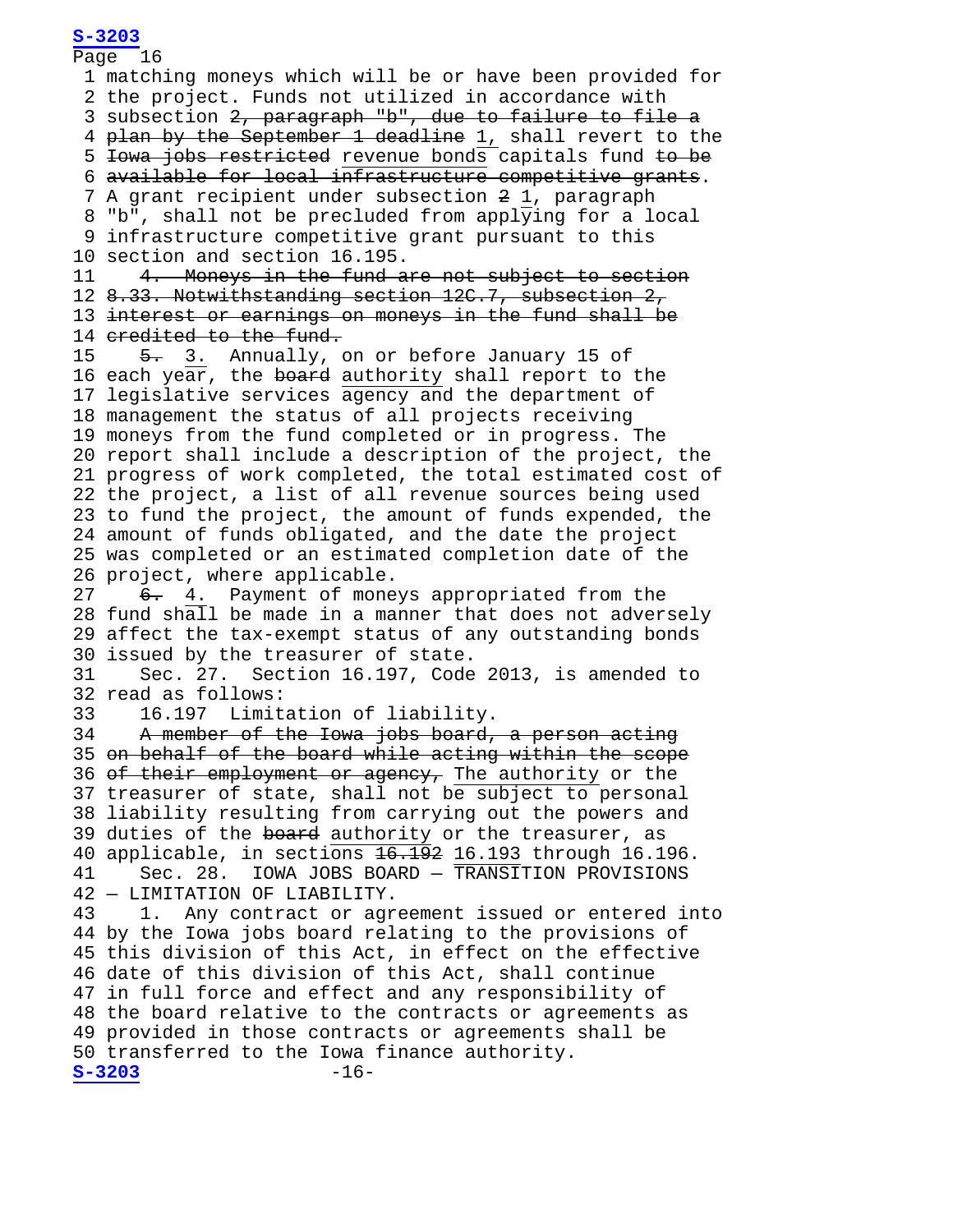**[S-3203](http://coolice.legis.iowa.gov/Cool-ICE/default.asp?Category=billinfo&Service=Billbook&frame=1&GA=85&hbill=S3203)** Page 17<br>1 2. A member of the Iowa jobs board or a person 2 acting on behalf of the board while acting within 3 the scope of that person's employment or agency shall 4 not be subject to personal liability resulting from 5 carrying out the powers and duties of the board prior 6 to the effective date of this division of this Act, 7 as applicable, in sections 12.87 through 12.90 and in 8 sections 16.192 through 16.196, Code 2013. 9 Sec. 29. REPEAL. Sections 16.191 and 16.192, Code 10 2013, are repealed. 11 DIVISION X<br>12 MISCELLANEOUS CODE 12 MISCELLANEOUS CODE CHANGES<br>13 Sec. 30. Section 8.57, subsection 5, par Section 8.57, subsection 5, paragraph 14 e, subparagraph (1), subparagraph division (a), 15 subparagraph subdivision (i), Code 2013, is amended to 16 read as follows:<br>17 (i) Notwiths (i) Notwithstanding provisions to the contrary 18 in sections 99D.17 and 99F.11, for For the fiscal 19 year beginning July 1, 2000, and for each fiscal year 20 thereafter, not more than a total of sixty-six million 21 dollars shall be deposited in the general fund of the 22 state in any fiscal year pursuant to sections 99D.17 23 and 99F.11.<br>24 Sec. 31. Sec. 31. Section 8.57, subsection 5, paragraph 25 e, subparagraph (1), subparagraph division (d), 26 subparagraph subdivision (i), Code 2013, is amended to 27 read as follows:<br>28 (i) The tota (i) The total moneys in excess of the moneys 29 deposited under this paragraph "e" in the revenue 30 bonds debt service fund, the revenue bonds federal 31 subsidy holdback fund, the vision Iowa fund, the school 32 infrastructure fund, and the general fund of the state 33 in a fiscal year shall be deposited in the rebuild Iowa 34 infrastructure fund and shall be used as provided in 35 this section, notwithstanding section 8.60.<br>36 Sec. 32. Section 8.57, subsection 5, pa Sec. 32. Section 8.57, subsection 5, paragraph 37 e, subparagraph (1), subparagraph division (d), 38 subparagraph subdivision (ii), Code 2013, is amended by 39 adding the following new subparagraph part:<br>40 NEW SUBPARAGRAPH PART. (C) For the fis (C) For the fiscal year. 41 beginning July 1, 2013, and ending June 30, 2014, 42 thirty-four million one hundred twenty thousand dollars 43 shall be deposited in the general fund of the state and 44 the remainder shall be deposited in the rebuild Iowa 45 infrastructure fund.<br>46 Sec. 33. Section Sec. 33. Section 8.57C, subsection 3, Code 2013, is 47 amended to read as follows:<br>48 3. a. There is appropr 48 3. a. There is appropriated from the general fund 49 of the state for the fiscal year beginning July 1, 2013 50  $2014$ , and for each subsequent fiscal year thereafter,<br> $5-3203$  $S-3203$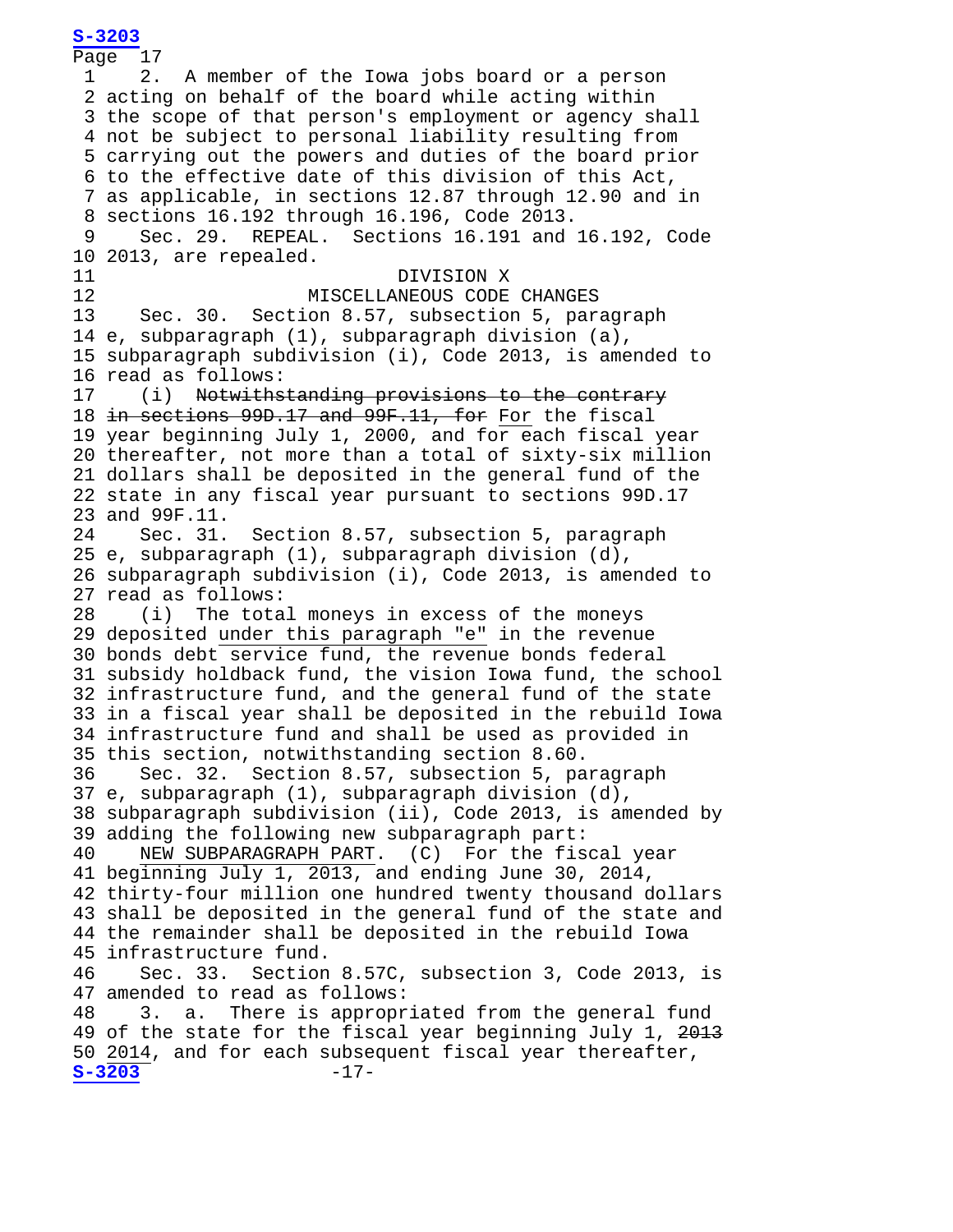Page 18 1 the sum of seventeen million five hundred thousand 2 dollars to the technology reinvestment fund.<br>3 b. There is appropriated from the rebuil b. There is appropriated from the rebuild Iowa 4 infrastructure fund for the fiscal year beginning 5 July 1, 2008, and ending June 30, 2009, the sum of 6 seventeen million five hundred thousand dollars, 7 and for the fiscal year beginning July 1, 2009, and 8 ending June 30, 2010, the sum of fourteen million five 9 hundred twenty-five thousand dollars to the technology 10 reinvestment fund, notwithstanding section 8.57, 11 subsection 5, paragraph "c".<br>12 c. There is appropriated c. There is appropriated from the rebuild Iowa 13 infrastructure fund for the fiscal year beginning 14 July 1, 2010, and ending June 30, 2011, the sum of ten 15 million dollars to the technology reinvestment fund, 16 notwithstanding section 8.57, subsection 5, paragraph 17 "c". 18 d. There is appropriated from the rebuild Iowa 19 infrastructure fund for the fiscal year beginning July 20 1, 2011, and ending June 30, 2012, the sum of fifteen 21 million five hundred forty-one thousand dollars to the 22 technology reinvestment fund, notwithstanding section 23 8.57, subsection 5, paragraph "c".<br>24 e. There is appropriated from e. There is appropriated from the general fund of 25 the state for the fiscal year beginning July 1, 2013, 26 and ending June 30, 2014, the sum of thirteen million, 27 three hundred ninety-seven thousand dollars to the 28 technology reinvestment fund, notwithstanding section 29  $\overline{8.57}$ , subsection 5, paragraph "c".<br>30 Sec. 34. Section 15F.204, subse Sec. 34. Section 15F.204, subsection 5, Code 2013, 31 is amended by adding the following new paragraph:<br>32 MEW PARAGRAPH. c. Priority to projects under NEW PARAGRAPH. c. Priority to projects under this 33 subsection shall be given to projects that attract the 34 highest number of visitors and that attain the highest 35 match levels.<br>36 Sec. 35. Sec. 35. Section 15F.204, subsection 8, paragraph 37 g, Code 2013, is amended to read as follows: 38 g. For each fiscal year for the fiscal period 39 beginning July 1, 2012, and ending June 30, 2014 2016, 40 the sum of <del>five</del> ten million dollars.<br>41 Sec. 36. Section 99D.14, subsect Sec. 36. Section 99D.14, subsection 2, paragraph c, 42 Code 2013, is amended to read as follows:<br>43 c. Notwithstanding sections 8.60 and c. Notwithstanding sections 8.60 and 99D.17, the 44 portion of the fee paid pursuant to paragraph "a" 45 relating to the costs of the commission shall not be 46 deposited in the general fund of the state but instead 47 shall be deposited into the gaming regulatory revolving 48 fund established in section 99F.20.<br>49 Sec. 37. Section 99D.17. Code 2 Sec. 37. Section 99D.17, Code 2013, is amended to 50 read as follows: **[S-3203](http://coolice.legis.iowa.gov/Cool-ICE/default.asp?Category=billinfo&Service=Billbook&frame=1&GA=85&hbill=S3203)** -18-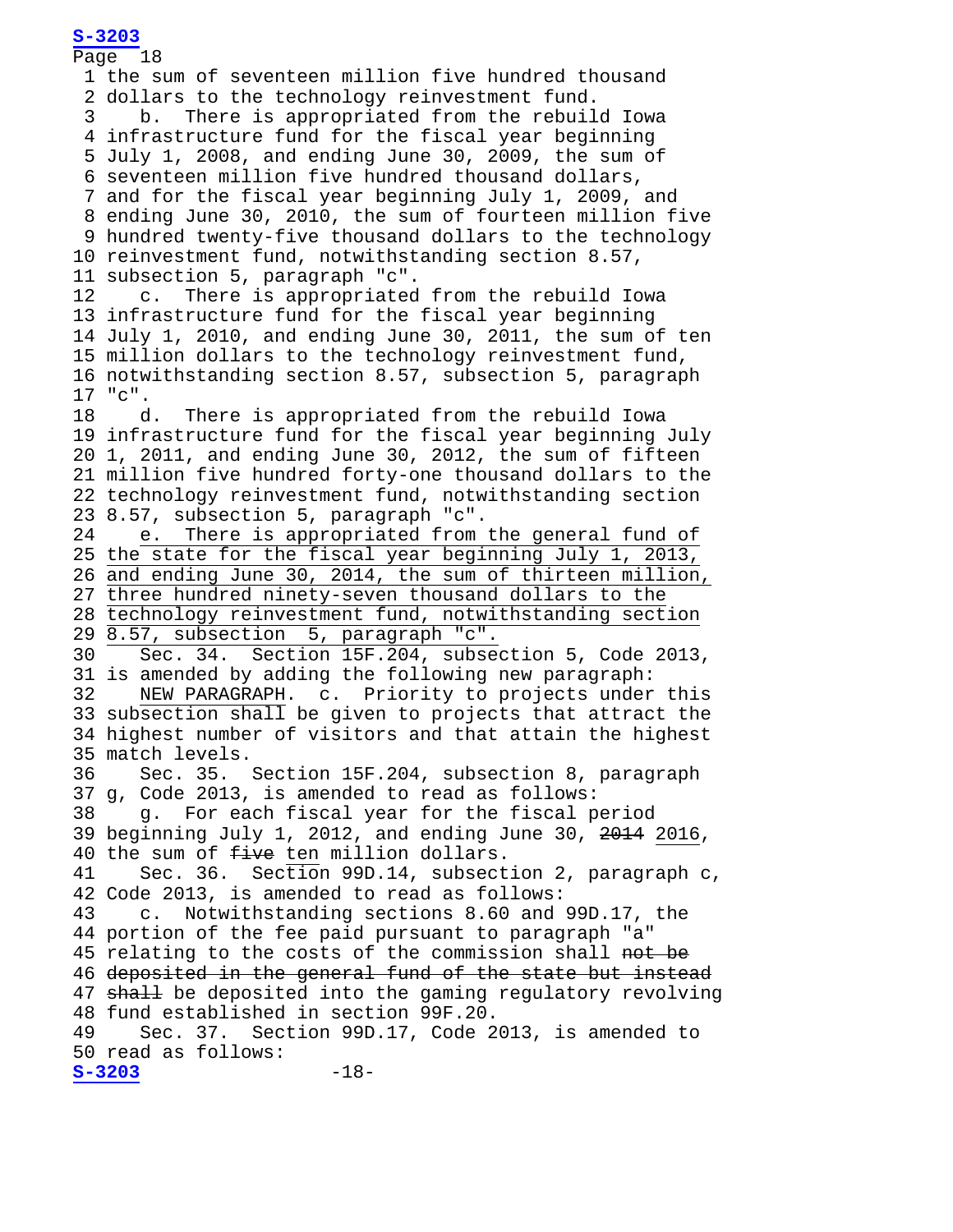Page 19<br>1 99 1 99D.17 Use of funds.<br>2 Funds received pursua Funds received pursuant to sections 99D.14 and 3 99D.15 shall be deposited in the general fund of 4 the state as provided in section 8.57, subsection 5, 5 and shall be subject to the requirements of section 6 8.60. These funds shall first be used to the extent 7 appropriated by the general assembly. The commission 8 is subject to the budget requirements of chapter 8 and 9 the applicable auditing requirements and procedures of 10 chapter 11.<br>11 Sec. 38. Sec. 38. Section 99F.10, subsection 4, paragraph c, 12 Code 2013, is amended to read as follows:<br>13 c. Notwithstanding sections 8.60 and c. Notwithstanding sections 8.60 and 99F.4, the 14 portion of the fee paid pursuant to paragraph "a" 15 relating to the costs of the commission shall not be 16 deposited in the general fund of the state but instead 17 shall be deposited into the gaming regulatory revolving 18 fund established in section 99F.20.<br>19 Sec. 39. Section 99F.11, subsec Sec. 39. Section 99F.11, subsection 3, paragraph e, 20 Code 2013, is amended to read as follows:<br>21 e. The remaining amount of the adjust e. The remaining amount of the adjusted gross 22 receipts tax shall be credited to the general fund of 23 the state as provided in section 8.57, subsection 5.<br>24 DIVISION XI 24 DIVISION XI<br>25 CHANGES TO PRIOR APPR 25 CHANGES TO PRIOR APPROPRIATIONS<br>26 Sec. 40. 2007 Iowa Acts, chapter 219, sectio 2007 Iowa Acts, chapter 219, section 2, as 27 amended by 2011 Iowa Acts, chapter 133, section 32, and 28 2012 Iowa Acts, chapter 1138, section 10, is amended 29 to read as follows:<br>30 SEC. 2. REVERSI 30 SEC. 2. REVERSION.<br>31 1. Except as provi 1. Except as provided in subsection 2 and 32 notwithstanding section 8.33, moneys appropriated 33 for the fiscal year beginning July 1, 2007, in this 34 division of this Act that remain unencumbered or 35 unobligated at the close of the fiscal year shall not 36 revert but shall remain available for the purposes 37 designated until the close of the fiscal year that 38 begins July 1, 2010, or until the project for which 39 the appropriation was made is completed, whichever is 40 earlier. 2. a. Notwithstanding section 8.33, moneys 42 appropriated in section 1, subsection 1, paragraphs 43 "a" and "f" of this division of this Act that remain 44 unencumbered or unobligated at the close of the fiscal 45 year for which they were appropriated shall not revert 46 but shall remain available for the purposes designated 47 until the close of the fiscal year that begins July 48 1, 2012 2013, or until the project for which the 49 appropriation was made is completed, whichever is 50 earlier. **[S-3203](http://coolice.legis.iowa.gov/Cool-ICE/default.asp?Category=billinfo&Service=Billbook&frame=1&GA=85&hbill=S3203)** -19-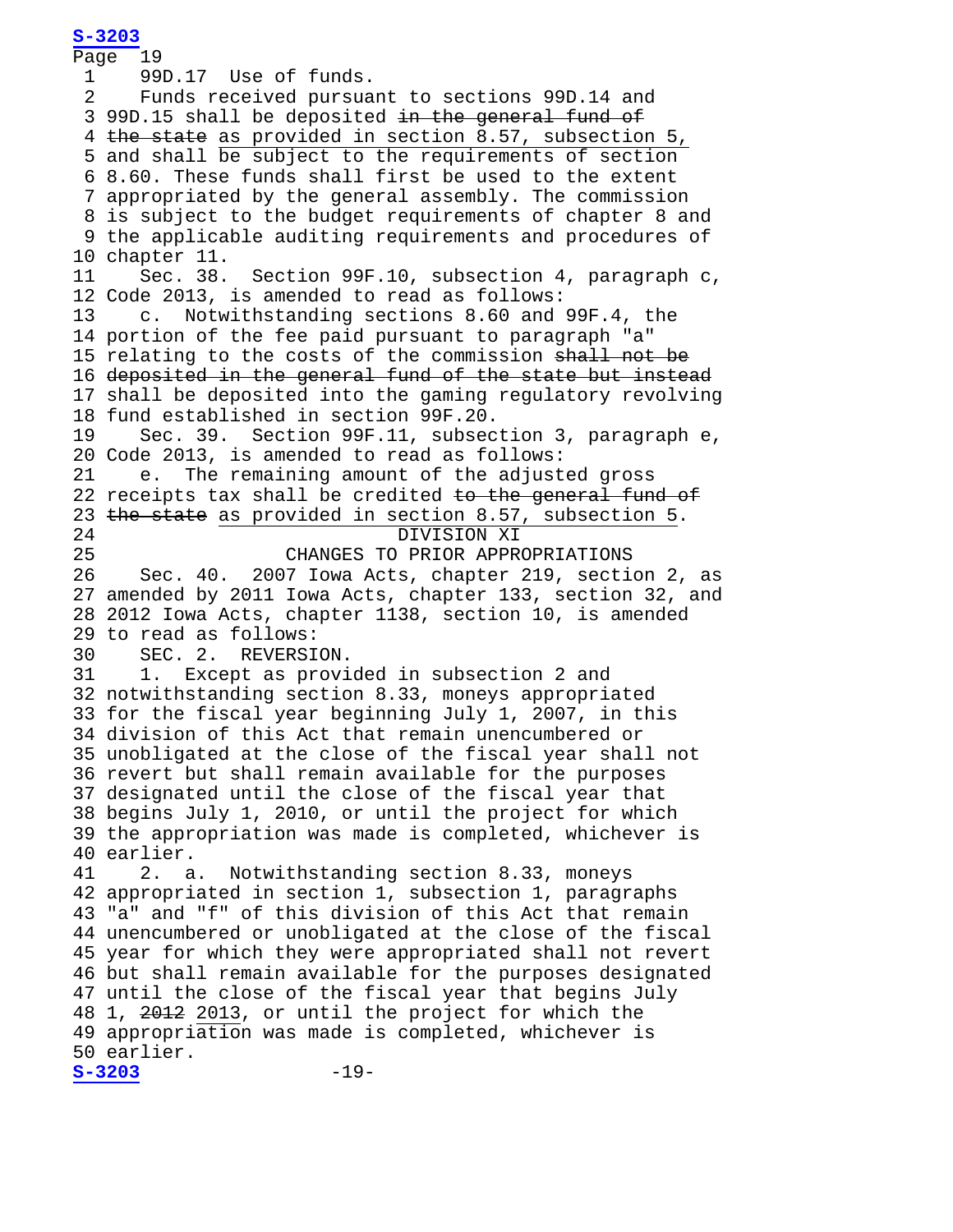Page 20<br>1 b. The department of administrative services 2 is authorized to provide for the disposition and 3 relocation of structures located at 707 east locust 4 and 709 east locust, Des Moines, Iowa, in a manner as 5 deemed appropriate by the department. The disposition 6 of the structures, if possible, shall be completed in 7 a manner that reduces or eliminates the costs of the 8 state associated with the removal of the structures 9 from their current locations. Any amount received from 10 the disposition of the structures as permitted under 11 this section shall be retained by the department to pay 12 for improvement costs associated with the restoration 13 of the west capitol terrace. The department, if unable 14 to otherwise dispose of the structures, is authorized 15 to demolish the structures using other appropriate 16 funding available to the department.<br>17 Sec. 41. 2008 Iowa Acts, chapter Sec. 41. 2008 Iowa Acts, chapter 1179, section 20, 18 as amended by 2009 Iowa Acts, chapter 173, section 25, 19 is amended to read as follows:<br>20 SEC 20. REVERSION. 20 SEC 20. REVERSION.<br>21 1. <del>Notwithstanding</del> 1. Notwithstanding Except as provided in 22 subsections 2 through 4 and notwithstanding section 23 8.33, moneys appropriated in this division of this Act 24 for the fiscal year beginning July 1, 2008, and ending 25 June 30, 2009, shall not revert at the close of the 26 fiscal year for which they are appropriated but shall 27 remain available for the purposes designated until the 28 close of the fiscal year that begins July 1, 2012, or 29 until the project for which the appropriation was made 30 is completed, whichever is earlier.<br>31 2. Notwithstanding section 8.33 2. Notwithstanding section 8.33, moneys 32 appropriated in section 18, subsection 9, paragraph 33 "a", of this division as amended by 2009 Iowa Acts, 34 chapter 173, section 24, that remain unencumbered or 35 unobligated at the close of the fiscal year for which 36 they were appropriated shall not revert but shall 37 remain available for the purposes designated until the 38 close of the fiscal year that begins July 1, 2017, or 39 until the project for which the appropriation was made 40 is completed, whichever is earlier.<br>41 3. Notwithstanding section 8.33 3. Notwithstanding section 8.33, moneys 42 appropriated in section 18, subsection 1, paragraph 43 "h", of this division of this Act as amended by 44 2009 Iowa Acts, chapter 173, section 23, that remain 45 unencumbered or unobligated at the close of the fiscal 46 year for which the appropriation was made shall not 47 revert but shall remain available for the purpose 48 designated until the close of the fiscal year that 49 begins July 1, 2013, or until the project for which 50 the appropriation was made is completed, whichever is<br> $s = 3203$   $-20-$ **[S-3203](http://coolice.legis.iowa.gov/Cool-ICE/default.asp?Category=billinfo&Service=Billbook&frame=1&GA=85&hbill=S3203)** -20-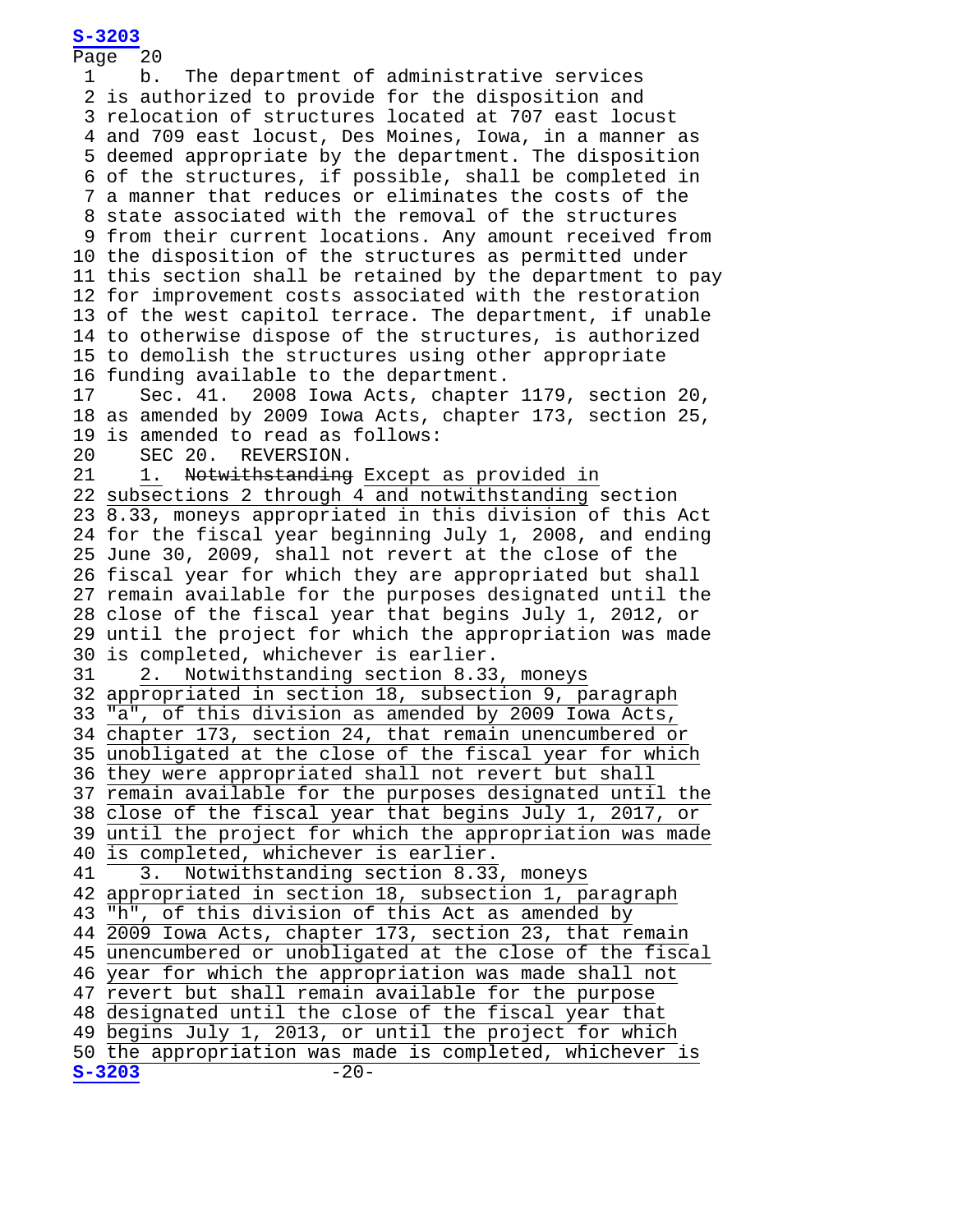Page 21  $\frac{1}{2}$  earlier.<br>4. N 4. Notwithstanding section 8.33, moneys 3 appropriated to the department of economic development 4 in section 18 of this division of this Act as amended 5 by 2009 Iowa Acts, chapter 173, section 24, and 6 2011 Iowa Acts, chapter 133, section 34, that remain 7 unencumbered or unobligated at the close of the fiscal 8 year for which the appropriation was made shall not 9 revert but shall remain available for the purpose 10 designated until the close of the fiscal year that 11 begins July 1, 2014, or until the project for which 12 the appropriation was made is completed, whichever is 13 earlier.<br>14 Sec.  $Sec.$  42. 2008 Iowa Acts, chapter 1179, section 23, 15 is amended to read as follows:<br>16 SEC 23. REVERSION. Notwit SEC 23. REVERSION. Notwithstanding section 8.33, 17 moneys appropriated in this division of this Act for 18 the fiscal year beginning July 1, 2008, and ending June 19 30, 2009, shall not revert at the close of the fiscal 20 year for which they are appropriated but shall remain 21 available for the purposes designated until the close 22 of the fiscal year that begins July 1, 2012 2013, or 23 until the project for which the appropriation was made 24 is completed, whichever is earlier.<br>25 Sec. 43. 2009 Iowa Acts, chapte Sec. 43. 2009 Iowa Acts, chapter 173, section 15, 26 is amended to read as follows:<br>27 SEC 15. REVERSION. 27 SEC 15. REVERSION.<br>28 1. <del>Notwithstanding</del> 1. Notwithstanding Except as provided in 29 subsections 2 and 3 and notwithstanding section 8.33, 30 moneys appropriated in this division of this Act for 31 the fiscal year beginning July 1, 2009, and ending June 32 30, 2010, shall not revert at the close of the fiscal 33 year for which they are appropriated but shall remain 34 available for the purposes designated until the close 35 of the fiscal year that begins July 1, 2012, or until 36 the project for which the appropriation was made is 37 completed, whichever is earlier.<br>38 2. Notwithstanding section 8 2. Notwithstanding section 8.33, moneys 39 appropriated in section 13, subsection 4, paragraph 40 "a", of this division of this Act that remain 41 unencumbered or unobligated at the close of the fiscal 42 year for which the appropriation was made shall not 43 revert but shall remain available for the purposes 44 designated until the close of the fiscal year that 45 begins July 1, 2014, or until the projects for which 46 the appropriation was made are completed, whichever is 47 earlier.<br>48  $\frac{1}{3}$ . 3. Notwithstanding section 8.33, moneys 49 appropriated in section 13, subsection 4, paragraph 50  $\frac{\pi d\pi}{s}$ , of this division of this Act as amended by 2010<br> $s = 3203$ **[S-3203](http://coolice.legis.iowa.gov/Cool-ICE/default.asp?Category=billinfo&Service=Billbook&frame=1&GA=85&hbill=S3203)** -21-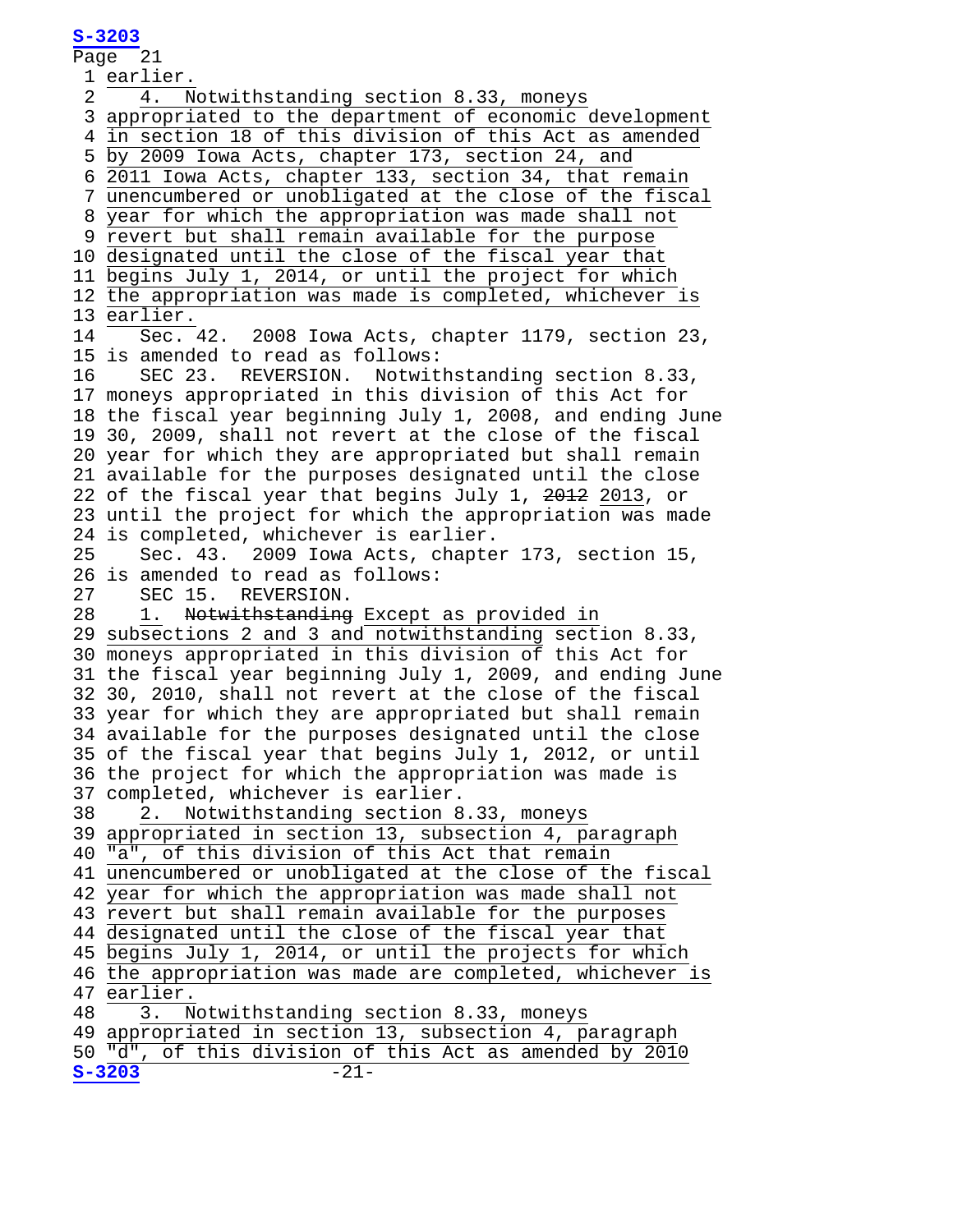Page 22 1 Iowa Acts, chapter 1184, section 65, that remain 2 unencumbered or unobligated at the close of the fiscal 3 year for which the appropriation was made shall not 4 revert but shall remain available for the purposes 5 designated until the close of the fiscal year that 6 begins July 1, 2013, or until the projects for which 7 the appropriation was made are completed, whichever is 8 earlier. 9 Sec. 44. 2009 Iowa Acts, chapter 184, section 4, is 10 amended to read as follows:<br>11 SEC. 20. REVERSION. 11 SEC. 20. REVERSION.<br>12 1. <del>For</del> Except as pr 1. For Except as provided in subsection 2, for 13 purposes of section 8.33, unless specifically provided 14 otherwise, unencumbered or unobligated moneys made from 15 an appropriation in this division of this Act shall not 16 revert but shall remain available for expenditure for 17 the purposes designated until the close of the fiscal 18 year that ends three years after the end of the fiscal 19 year for which the appropriation was made. However, if 20 the project or projects for which such appropriation 21 was made are completed in an earlier fiscal year, 22 unencumbered or unobligated moneys shall revert at the 23 close of that same fiscal year.<br>24 2. Notwithstanding section 2. Notwithstanding section 8.33, moneys 25 appropriated in section 1, subsection 1, paragraphs "c" 26 and "e", of this division of this Act shall not revert 27 but shall remain available for the purposes designated 28 until the close of the fiscal year that begins July 1, 29 2013, or until the project for which the appropriation 30 was made is completed, whichever is earlier. 31 Sec. 45. 2011 Iowa Acts, chapter 133, section 1, 32 subsection 10, paragraph d, as amended by 2012 Iowa 33 Acts, chapter 1140, section 15, is amended to read as 34 follows:<br>35 d. F d. For construction, renovation, and related 36 improvements for phase II of the agricultural and 37 biosystems engineering complex, including classrooms, 38 laboratories, and offices at Iowa state university of 39 science and technology: 40 FY 2011-2012...................................... \$ 1,000,000 41 FY 2012-2013...................................... \$ 19,050,000 42 FY 2013-2014...................................... \$ 21,750,000 43 16,750,000 44 FY 2014-2015...................................... \$ 18,600,000 45 Sec. 46. 2011 Iowa Acts, chapter 133, section 3, 46 subsection 5, paragraph a, as amended by 2012 Iowa 47 Acts, chapter 1140, section 17, is amended to read as 48 follows:<br>49 a. T a. To be used for medical contracts under the 50 medical assistance program for technology upgrades<br> $-22$ -<br>22-**[S-3203](http://coolice.legis.iowa.gov/Cool-ICE/default.asp?Category=billinfo&Service=Billbook&frame=1&GA=85&hbill=S3203)** -22-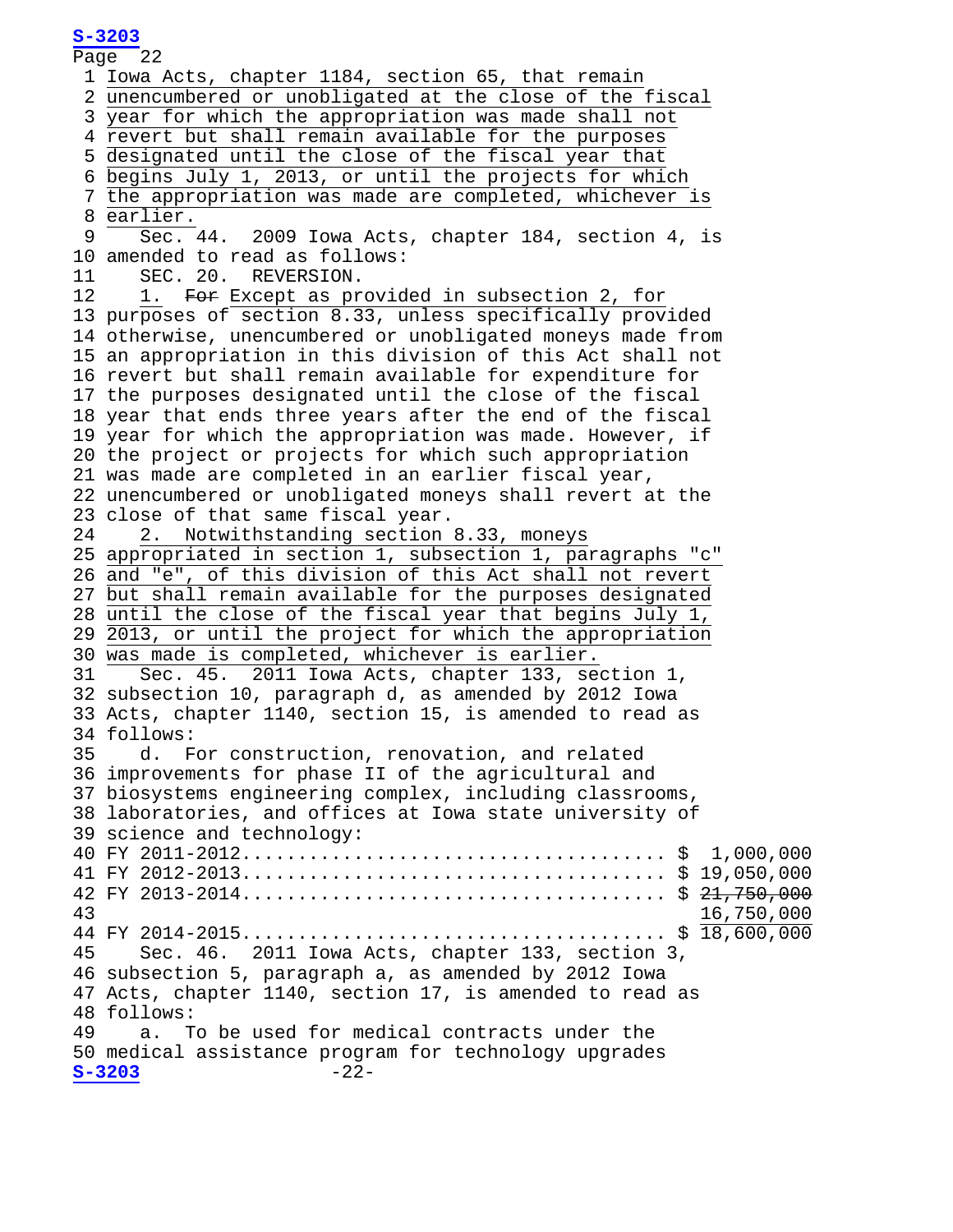```
 Page 23
      1 necessary to support Medicaid claims and other health 
      2 operations, worldwide HIPAA claims transactions and 
      3 coding requirements, and the Iowa automated benefits 
     4 calculation system:
     5 FY 2011-2012...................................... $ 3,494,176
     6 FY 2012-2013...................................... $ 4,120,037
     7 FY 2013-2014...................................... $ 4,815,163
8 <u>0</u>
 9 FY 2014-2015...................................... $ 1,945,684
 10 0
    11 In seeking to contract with a private organization 
    12 or organizations for the Medicaid management 
    13 information system, the state's chief information 
   14 officer shall oversee the procurement process. An
    15 advisory panel shall be established to review the final 
    16 scoring of the evaluators and to make a recommendation 
   17 to the director regarding the contract award for the
    18 Medicaid management information system. The advisory 
   19 panel, which shall be appointed by the Governor, shall
    20 consist of no less than three members. All members of 
    21 the advisory panel shall be from the private sector and 
    22 shall not have participated in any previous procurement 
    23 for the Medicaid management information system or any 
    24 procurement related to consulting or oversight of the 
    25 Medicaid management information system. At least one 
    26 member of the advisory panel shall have experience and 
    27 knowledge in the area of management information systems 
    28 and at least one member of the advisory panel shall be 
   29 a provider of Medicaid services in the state of Iowa.<br>30 Sec. 47. 2012 Iowa Acts, chapter 1140, section 1,
          Sec. 47. 2012 Iowa Acts, chapter 1140, section 1,
    31 subsection 1, paragraph a, unnumbered paragraph 2, is 
   32 amended to read as follows:<br>33 The moneys appropriated
          The moneys appropriated in this lettered paragraph
    34 shall be used according to the department's major 
   35 maintenance project recommendation list submitted
    36 to the Governor's vertical infrastructure advisory 
    37 committee.
    38 Sec. 48. 2012 Iowa Acts, chapter 1140, section 
    39 1, subsection 3, paragraph a, is amended to read as 
   40 follows:<br>41 a. F
         a. For exterior and interior repairs and related
    42 improvements to the state historical building, 
    43 including the addition of a visitor center:
    44 FY 2012-2013...................................... $ 1,450,000
    45 FY 2013-2014...................................... $ 1,000,000
         Notwithstanding section 8.57, subsection 5,
    47 paragraph "c", moneys appropriated in this lettered 
    48 paragraph may be used to study a public-private 
    49 partnership to sell the existing building and to 
   50 relocate the historical building on the capitol<br>S-3203 -23-
    S-3203 -23-
```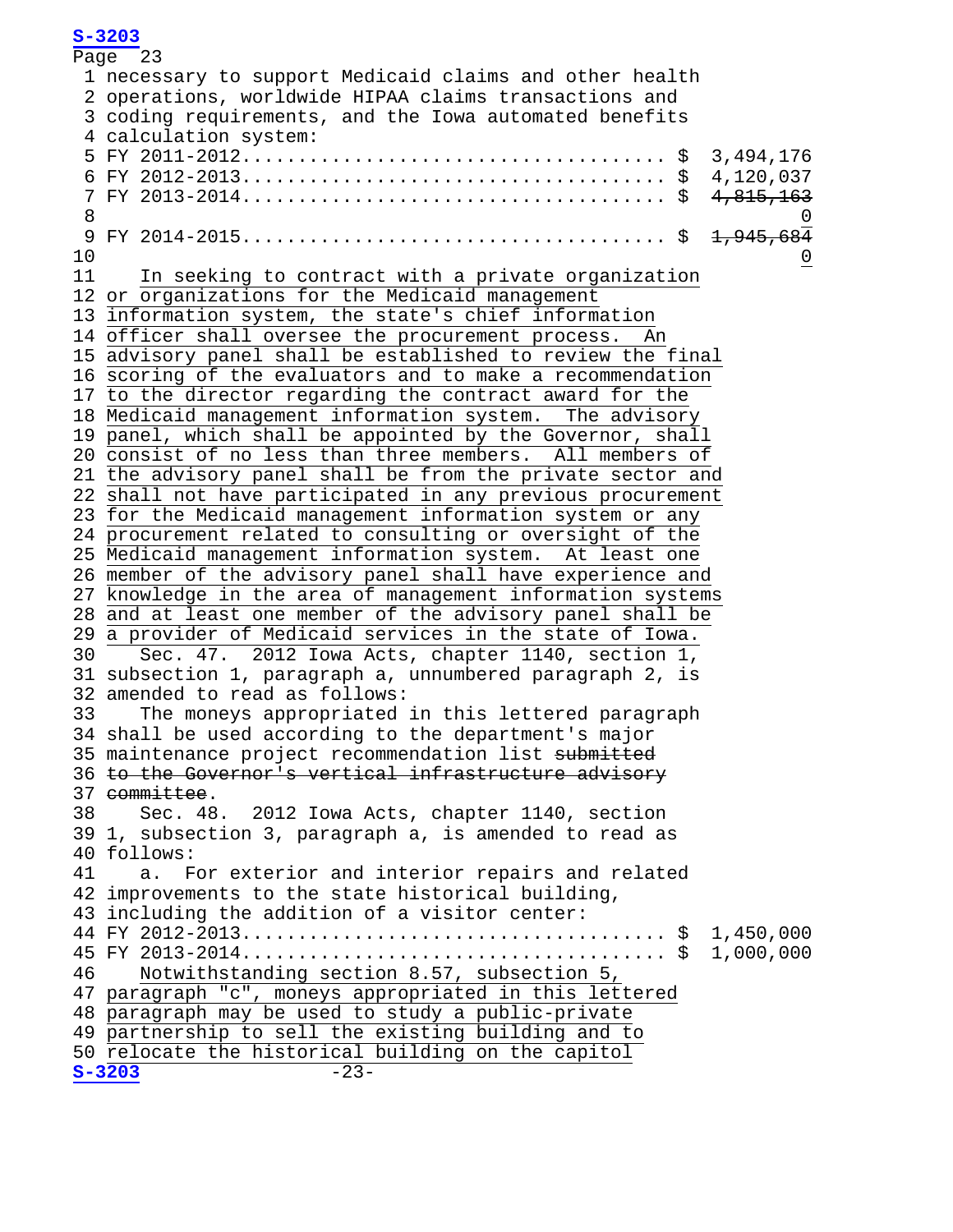Page 24 1 complex, including a visitor center.<br>2 By October 15, 2014, the department By October 15, 2014, the department shall submit a 3 report to the general assembly on the results of the 4 study of the building including the use of anticipated 5 cash flow needs for the projected building. 6 Sec. 49. EFFECTIVE UPON ENACTMENT. This division 7 of this Act, being deemed of immediate importance, 8 takes effect upon enactment.> 9 2. Title page, by striking line 3 and inserting 10 <infrastructure fund, the technology reinvestment fund, 11 and the general fund of the state,> COMMITTEE ON APPROPRIATIONS ROBERT E. DVORSKY, CHAIRPERSON

**[S-3203](http://coolice.legis.iowa.gov/Cool-ICE/default.asp?Category=billinfo&Service=Billbook&frame=1&GA=85&hbill=S3203)** FILED APRIL 29, 2013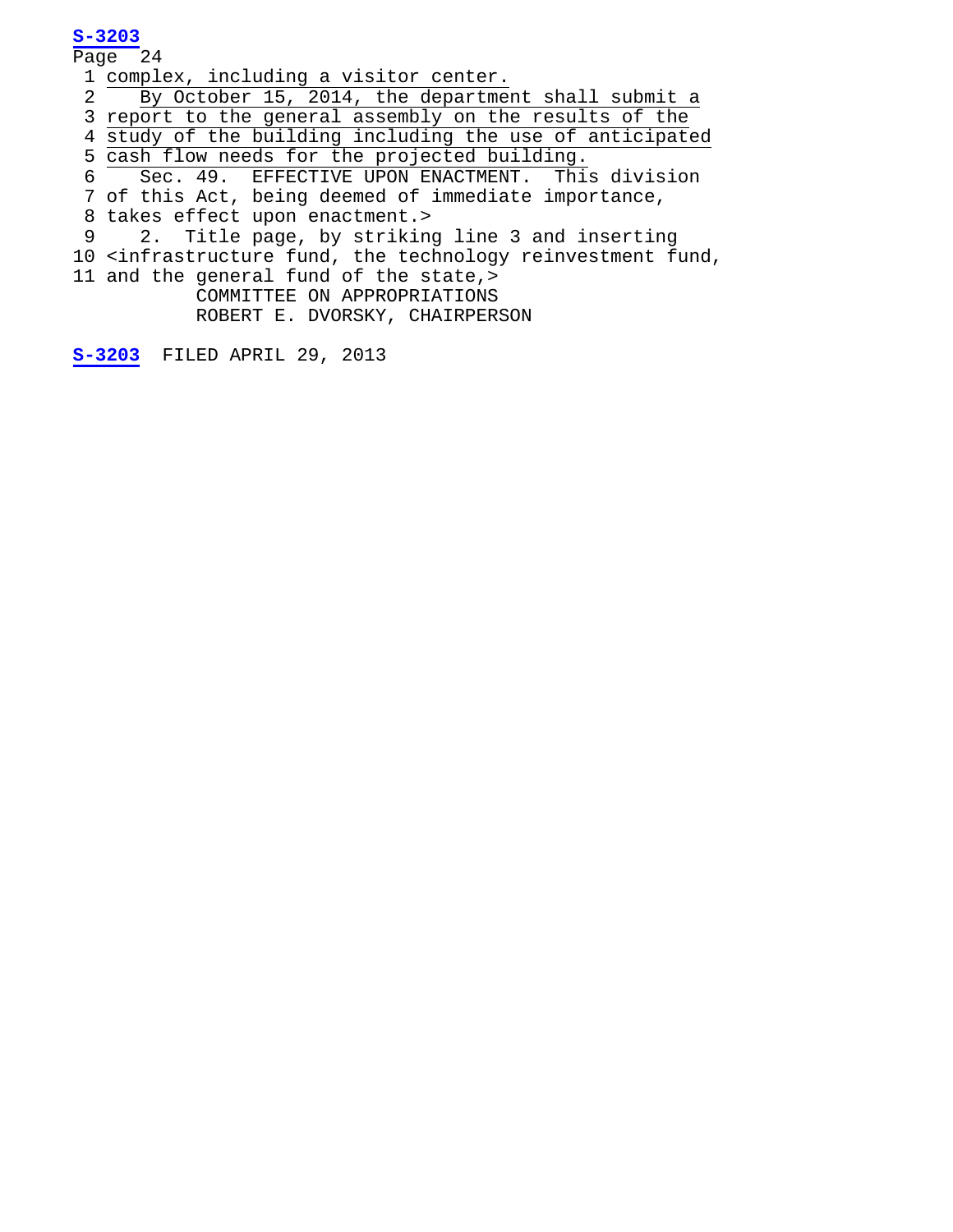

# **Fiscal Note**



*Fiscal Services Division*

**SF [451](http://coolice.legis.state.ia.us/Cool-ICE/default.asp?category=billinfo&service=billbook&GA=85&hbill=SF451)** – Water Utility Replacement Tax (LSB 1427SV) Analyst: Jeff Robinson (Phone: (515) 281-4614) [\(jeff.robinson@legis.iowa.gov\)](mailto:jeff.robinson@legis.iowa.gov) Fiscal Note Version – New

# **Description**

**[Senate File](http://coolice.legis.state.ia.us/Cool-ICE/default.asp?category=billinfo&service=billbook&GA=85&hbill=SF451) 451** exempts rate-regulated water utility companies from property taxation and puts in place a replacement tax system based on the volume of water sold to consumers. This Bill also subjects the property to a special state property tax equal to three cents per thousand of assessed property value. This Bill is effective retroactive to property assessment year 2013.

# **Background**

There is currently one rate-regulated water utility operating in Iowa. That company serves the Clinton and Quad Cities areas. The company's property tax statement was \$2,978,000 for FY 2013.

# **Assumptions**

- The total taxable value of all water utility companies in Iowa has grown at an average annual rate of 2.7% per year from assessment year (AY) 1999 through AY 2012. The one rateregulated company represents more than 90.0% of all water utility company taxable value in the state.
- From FY 2001 through FY 2013, the average property tax rate for the combination of Clinton and Scott counties has increased at an average annual rate of 1.4% per year.
- From calendar year (CY) 2008 through CY 2012, the gallons of water sold to customers by the water company decreased at an average annual rate of 0.3% per year.

# **Fiscal Impact**

Under current law, the future change in the taxable value of the water company, as well as the change in the property tax rate, is not known. Recent taxable value and rate history indicates that under current law, the total tax statement of the company could be expected to increase each year by 4.0% or more per year.

Under **SF [451](http://coolice.legis.state.ia.us/Cool-ICE/default.asp?category=billinfo&service=billbook&GA=85&hbill=SF451)**, the property tax statement of the company will change only with the increase or decrease in the gallons of water sold. Recent history indicates that gallons sold have declined slightly. Therefore, the company's property tax statement, when based on gallons sold, should be expected to also decline slightly through the years.

The new replacement tax system is projected to change the company's property tax statement from one that increases 4.0% or more per year, to one that decreases slightly each year. This Bill contains a provision that will keep property tax revenue paid to the impacted local government's level for three fiscal years.